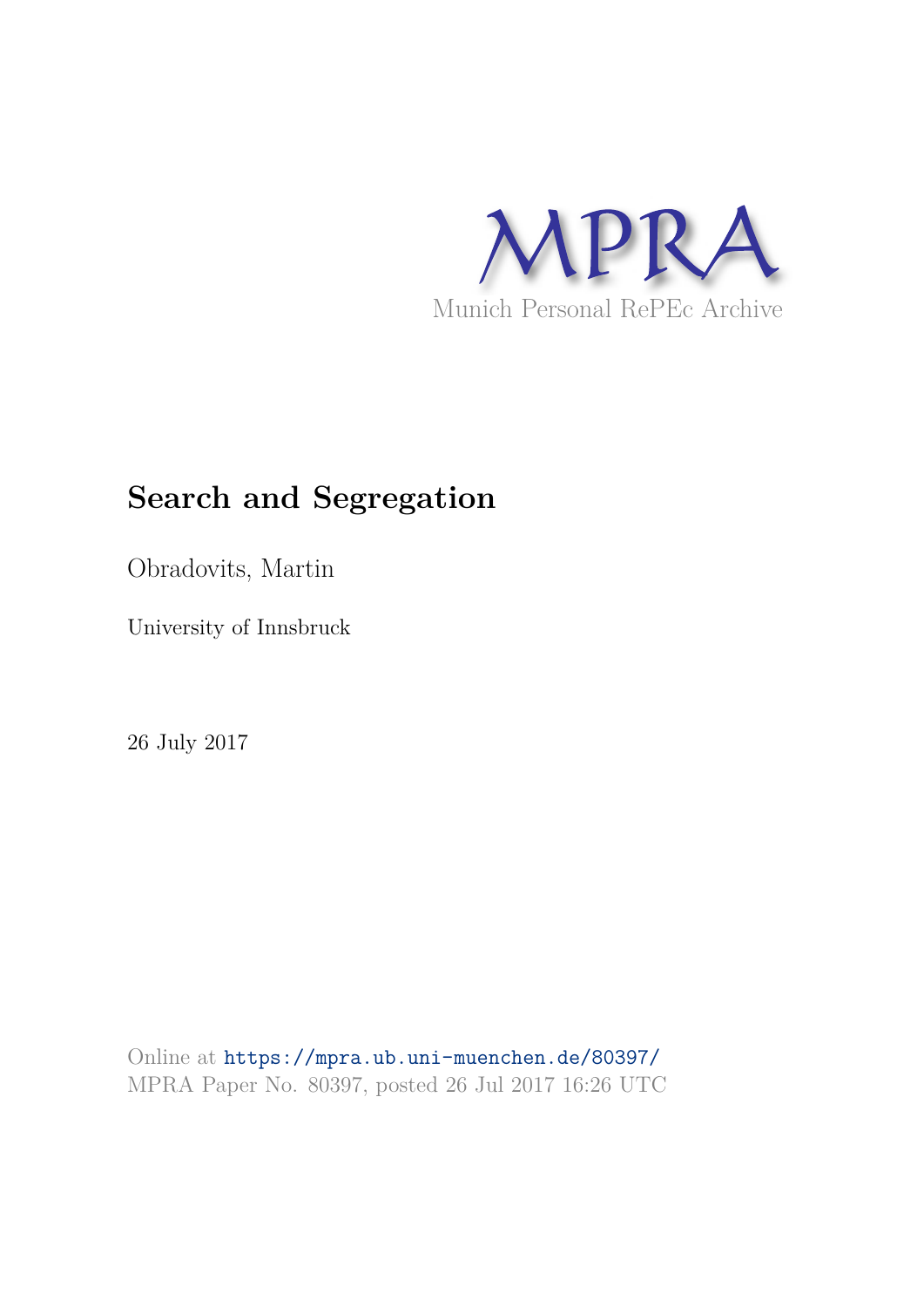# Search and Segregation<sup>∗</sup>

Martin Obradovits<sup>†</sup> University of Innsbruck

July 26, 2017

#### Abstract

Consumers' willingness to pay for an identical product, e.g. as caused by differences in local income or tastes, may differ greatly across locations. Yet, while a large literature examines consumers' optimal price and product-search behavior under various market configurations, the equilibrium effects of such consumer segregation remain unexplored. To this end, I study a stylized model in which two local monopolistic markets differ in size and their consumers' willingness to pay. After observing their native market's price, a subset of flexible consumers may travel to the other market at positive cost, hoping for a bargain. I show that as long as the proportion of flexible highvaluation consumers is not too large, active and directed search to the lower-valuation market will occur in equilibrium. If the higher-valuation market is relatively large in size, complex mixed-strategy pricing emerges in equilibrium. For regulators, increasing the fraction of flexible consumers tends to be more effective than manipulating search costs.

*Keywords:* Consumer Search, Segregation, Clustering, Mixed-Strategy Pricing, Asymmetric Market Structure, Active Search

*JEL Classification:* D43, D83, L11, L13

<sup>∗</sup>This article was previously circulated under the title "Going to the Discounter: Consumer Search with Local Market Heterogeneities". I greatly benefited from helpful feedback from Chris Wilson, Stefan Buehler, Maarten Janssen, Roman Inderst, José Luis Moraga-González, Lan Zhang, as well as seminar participants at the University of Vienna, Goethe University Frankfurt, the SaM Workshop 2015 in Bristol (UK), the 13th Annual Industrial Organization Conference in Boston, and the 6th Workshop on Consumer Search and Switching Cost in Groningen (NL). Financial support from the University of Innsbruck, Goethe University Frankfurt, the University of Vienna, and the Austrian Science Foundation is gratefully acknowledged.

<sup>†</sup>Department of Economics, University of Innsbruck, Universitätsstraße 15, 6020 Innsbruck, Austria. Phone: +43 512 507 71039. Email: Martin.Obradovits@uibk.ac.at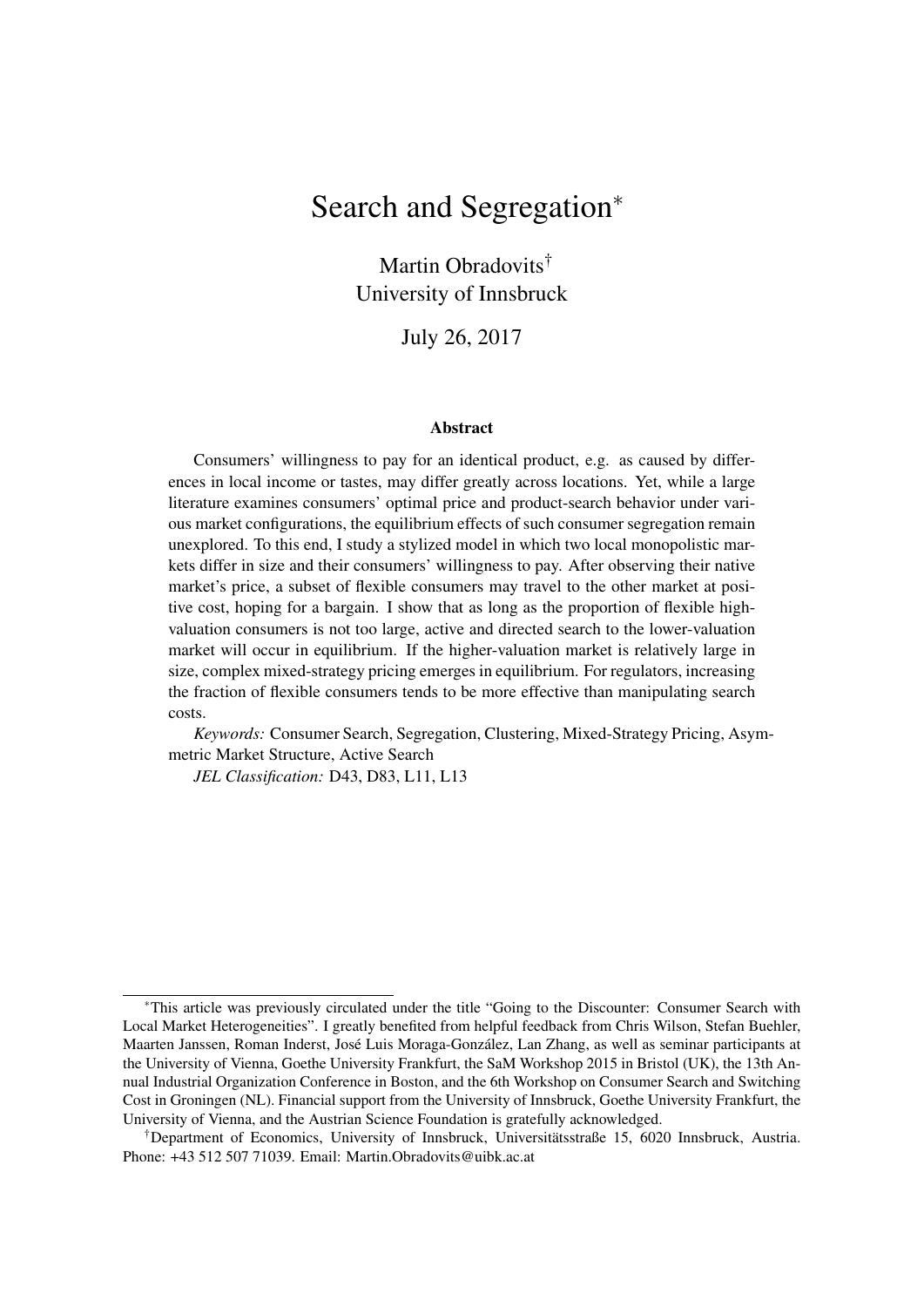## 1 Introduction

Consumers' characteristics often vary considerably across geographically close locations. For example, many empirical studies document that income tends to be highly segregated in urban areas—the rich rarely locate door-to-door with the poor.<sup>1</sup> Similarly, the local average income and purchasing power differ greatly between many neighboring countries, such that cross-border shopping is a widely observed phenomenon.<sup>2</sup> Alternatively, even with identical income, consumers' tastes may be heterogeneous due to differences in their composition (young families vs. pensioners, students vs. employees, etc.). But also the usage or consumption of a physically identical good may be more costly or generate less gross utility for consumers in one location than another, independently of where they purchased it (for example, because country/state A has different taxation levels than country/state B—cars come to mind—or because the required infrastructure is less developed in one location than another).

All of the above examples have two things in common. The first is that consumers in one local market may have a higher (average) willingness to pay for a given good than consumers in a nearby, distinct local market. The second is that due to geographical proximity, at least some consumers may find it optimal to travel from their native market to another if they perceive its price level to be lower.

Although there is a large theoretical literature dealing with (often heterogeneous) consumers' optimal search behavior for low prices (or good product matches) and firms' equilibrium response, $3$  the specific form of consumer heterogeneity analyzed in this paper remains unexplored: local clustering and segregation of consumers resulting in heterogeneous demand characteristics across submarkets. The question is then how the presence of such consumer heterogeneity affects firms' equilibrium pricing and consumers' purchasing be-

<sup>&</sup>lt;sup>1</sup>See e.g. Bischoff and Reardon (2013) and Florida and Mellander (2015) for recent reports on income segregation in major U.S. metropolitan areas.

<sup>2</sup>See e.g. "Swiss Shoppers Storm German Border Towns," Spiegel Online, 2011. A relatively recent survey of the vast economic literature on cross-border shopping is given by Leal et al. (2010).

<sup>&</sup>lt;sup>3</sup>Seminal papers in the consumer search literature include Diamond (1971) and Stahl (1989) (sequential search for homogeneous products), Wolinsky (1986) and Anderson and Renault (1999) (sequential search for differentiated products), and Burdett and Judd (1983) (fixed-sample-size search for homogeneous products). Baye et al. (2006) provide a detailed survey of theoretical and empirical studies on price dispersion in homogeneous-goods markets. A detailed literature review, with particular emphasis on research dealing with consumer search under asymmetric market configurations, can be found below.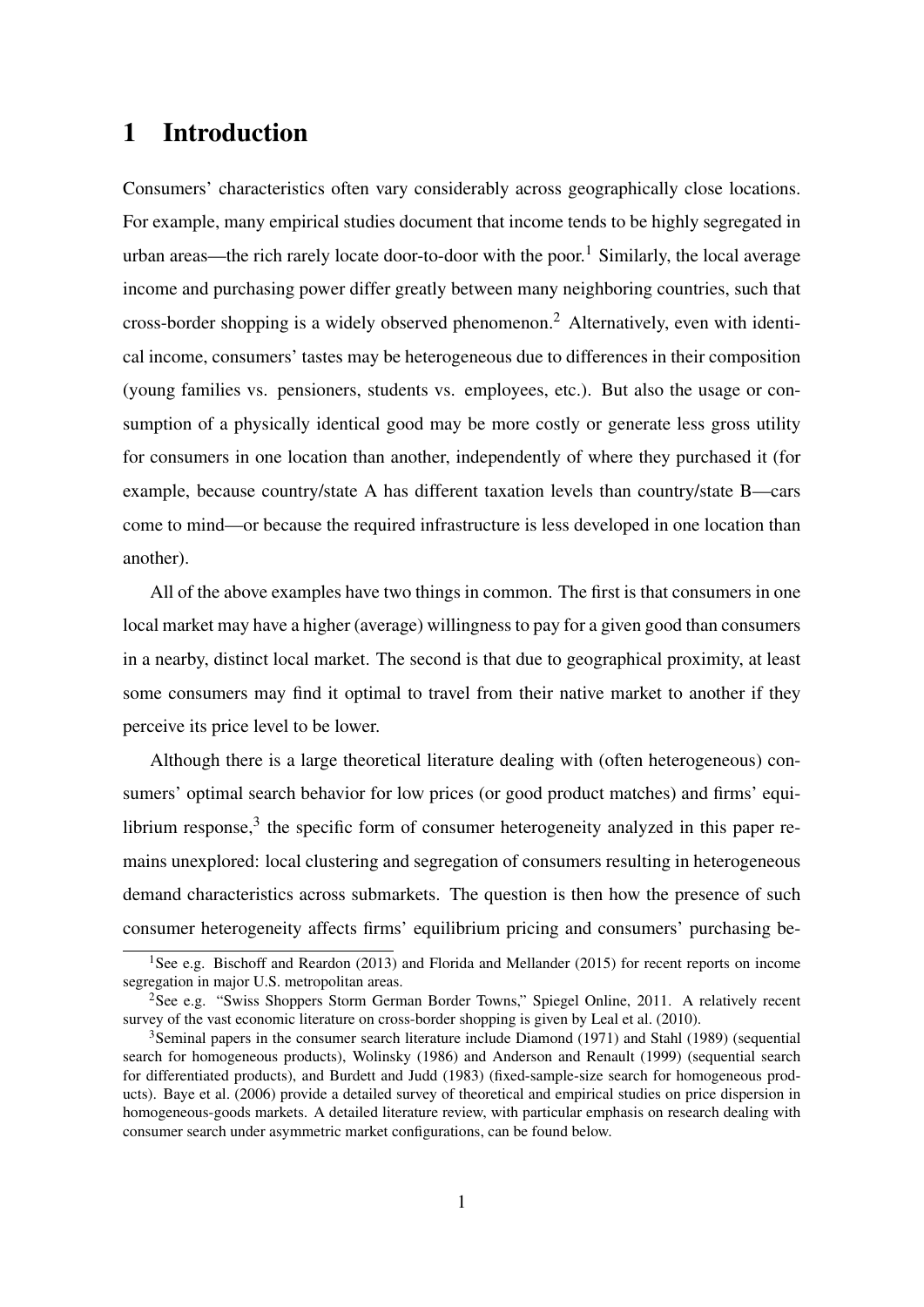havior, given that consumers do not observe prices outside their local market. If consumers have to incur a strictly positive cost of accessing an outside market, under which circumstances would they still be willing to search<sup>4</sup>? How does this affect firms' pricing strategy, and is there scope for beneficial policy intervention?

In order to answer these questions, I study the following stylized setting. There are two spatially separated markets, each home to an identical local monopolist producing a homogeneous good. The markets differ in size and their local consumers' willingness to pay for the good. Hence, in the absence of a link between the two markets, each firm would charge the local monopoly price. However, there *is* a link between the markets, such that a subset of "flexible" consumers may travel to the other market at strictly positive cost. The flexible consumers can be thought of as sophisticated consumers who are aware of the (from their perspective) outside market's existence and its characteristics. At the same time, they do not face prohibitively high costs of accessing the outside market, for example because they own a car, do not have high opportunity costs of time, or enjoy shopping. In contrast, all consumers who are not flexible are captive to their local firm. Then, given that the flexible consumers' search costs are not prohibitively high, the following main results are obtained.

The first is that if a large fraction of consumers in the high-valuation market is flexible, paradoxically no search occurs in the unique equilibrium of the game. This is because the firm in the high-valuation market (henceforth called "H") finds its local flexible consumers too important to lose, and optimally charges a sufficiently low price that discourages them from leaving towards its rival in the low-valuation market (henceforth called "L"). Although the markets are segregated, there is a strong link between them due to a large fraction of flexible consumers. Consequently, H's pricing is fully disciplined by L's existence, and search does not take place.

The second major result is that if the fraction of flexible consumers in the high-valuation market is sufficiently small *and* at the same time the high-valuation market is not too large relative to the low-valuation one, in the unique equilibrium of the game, each firm sets its

<sup>&</sup>lt;sup>4</sup>Throughout the paper, I will often speak of "search costs" when referring to consumers' costs of reaching an outside market and obtaining a price quote from there. Of course, a large part of these costs may be comprised of physical transport costs and/or opportunity costs of time. Still, the important property justifying the terminology is that prices outside the local market are not observable *before* incurring the transport cost. In Section 5, I consider a model variant in which prices are perfectly observable ex ante, such that the costs of accessing an outside market can be thought of as pure transport costs. See further below in the introduction for a more detailed motivation.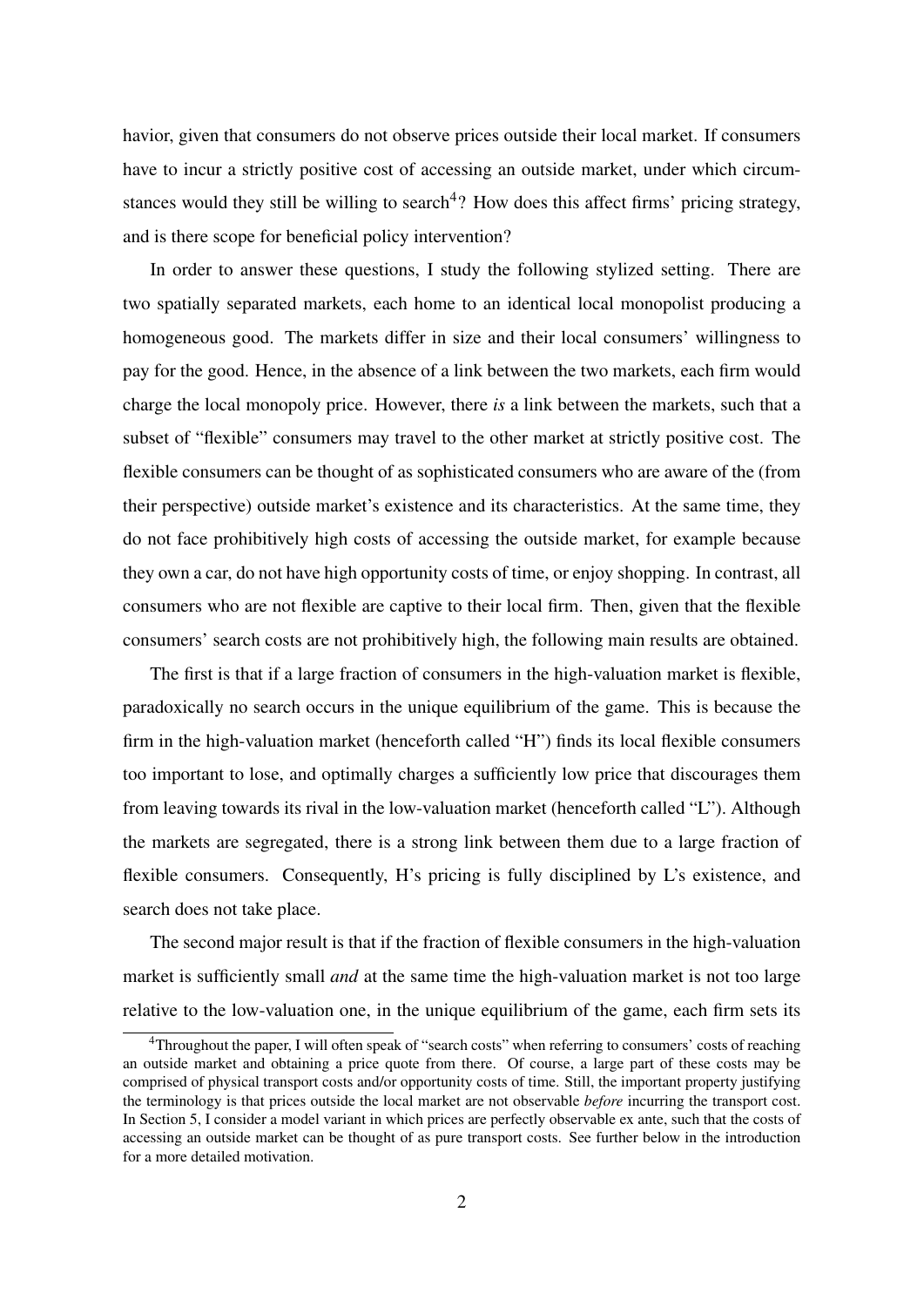price equal to its local consumers' valuation, and the high-valuation market's flexible consumers travel to the low-valuation market and purchase there with certainty. L has no incentive to increase its price, as this would drive out its local consumers with a lower willingness to pay. At the same time, H has no incentive to discourage its local flexible consumers from searching, as it would have to decrease its price by too much. This situation is reminiscent of cross-border shopping and other forms of directed travel in which consumers exploit local price differences. Instead of choosing prices that are low enough to retain all local consumers, firms in a higher-income country may accept that some consumers will purchase abroad, and tailor their prices towards local consumers who are less mobile—be it due to opportunity costs, travel costs, lack of information, or other reasons.

The third main result is that, if the high-valuation market is relatively large (and the proportion of flexible consumers is not too high), a pure-strategy equilibrium fails to exist, and complex mixed-strategy equilibria with active search emerge. The intuition is as follows. If H chose the local monopoly price and the flexible high-valuation consumers were to search, expecting a low price, L would find it optimal to maximally exploit these consumers by (almost) charging the price of its rival, despite driving out its (relatively small mass of) local consumers. However, this would undermine the high-valuation consumers' incentive to search in the first place, and even if they searched, this would give firm H a reason to undercut. This tension can only be resolved by mixed-strategy pricing in which L probabilistically exploits incoming searchers by pricing above its local consumers' valuation, but then sometimes does not sell at all because it is priced out by its rival. The latter occurs because with positive probability, H engages in a sale that may beat L's high-range prices. Remarkably, if market H is very large compared to L, a novel and second type of mixed-strategy equilibrium emerges in which H sometimes engages in a deep sale, which altogether discourages its local flexible consumers from searching. This is necessary to sufficiently reduce L's incentive to price above its local consumers' valuation.

Considering the above findings, my model contributes to the theory of search (for homogeneous products) by unifying several plausible properties of search markets that are relatively uncommon in the literature. The first is that, although all consumers face a strictly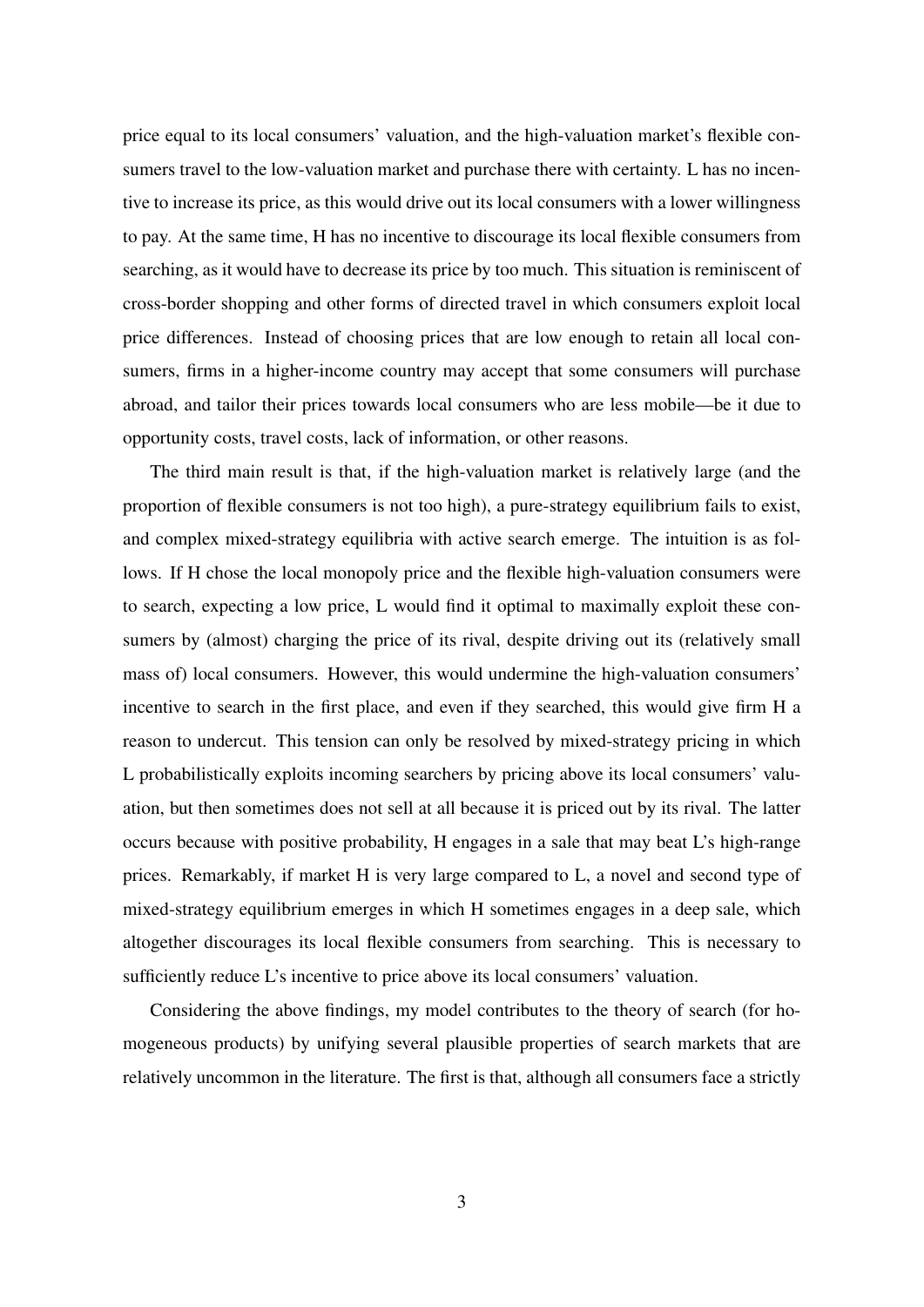positive search cost, the famous Diamond (1971) paradox<sup>5</sup> does not (always) arise: H may choose prices well below its local monopoly price in equilibrium. This does not only occur when H finds it optimal to prevent its flexible consumer group from searching due to competitive pressure by L, but also as an equilibrium response to firm L's attempt to exploit incoming searchers. While the former rationale is well-understood in different setups (see e.g. Reinganum (1979)—compare with the literature discussion below), the latter is, to the best of my knowledge, novel. The second property is that active search may emerge, as H may price above its flexible consumers' reservation price in equilibrium. I argue that this stems from an interaction of search-cost heterogeneity and spatial heterogeneity in tastes, and point out that the *combination* of these two is necessary to generate search in the model. In contrast, standard sequential search models such as Stahl (1989) and Janssen et al. (2005) induce an endogenous reservation price above which no firm prices in equilibrium, preventing active search.<sup>6</sup> Third, and again to the best of my knowledge, the model is the first which can simultaneously generate spatial *and* temporal price dispersion in equilibrium. The price dispersion is spatial, in the sense of Salop and Stiglitz (1977) and Reinganum (1979), because L charges prices that are on average lower than H's. On the other hand, if no pure-strategy equilibrium exists, the price dispersion is also temporal, in the sense of e.g. Shilony (1977), Varian (1980) and Rosenthal (1980), because in equilibrium, both firms sample prices randomly from overlapping supports. Hence, complex sales patterns arise in which H sometimes engages in promotions which may beat L's price, or which may altogether discourage its local flexible consumers from shopping around.

After discussing the different types of equilibria that arise in the baseline model, I turn to a welfare analysis. I identify two potential sources of welfare loss in the market: wasteful travel expenditures undertaken by searching high-valuation consumers, and deadweight loss created by dropout low-valuation consumers. While the former occurs whenever the fraction of flexible high-valuation consumers is not too large (otherwise, H fights for its flexible consumers and the social first-best is achieved), the latter only occurs if a pure-strategy equi-

<sup>5</sup>Roughly speaking, the Diamond paradox says that if all consumers face positive search costs and search sequentially, every firm in a symmetric oligopoly must charge the monopoly price in equilibrium.

 $6$ Two exceptions are given by Stahl (1996) and Chen and Zhang (2011). In both of these papers, searchcost heterogeneities across consumers with positive search costs may lead some consumers to search actively in equilibrium. However, the respective models require that consumers' search cost distribution extends down to zero (with a positive mass at zero in the case of Chen and Zhang) in order to generate price dispersion.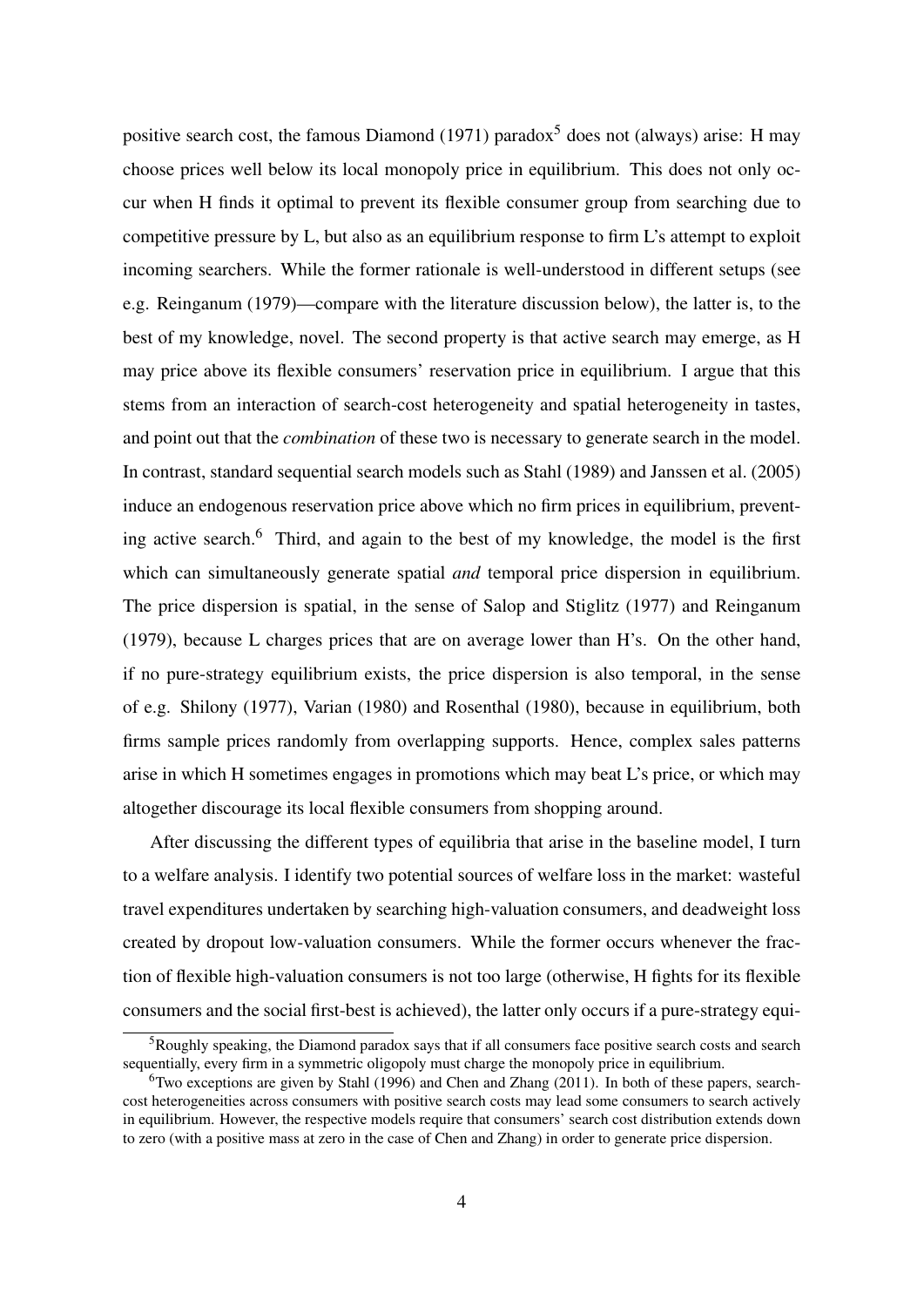librium fails to exist. In that case, firm L prices above its local consumers' valuation with positive probability in equilibrium. This finding also endogenizes an empirical regularity that has been widely documented, namely that poorer consumer groups tend to find it more difficult to access certain product markets (see e.g. Somekh (2012, 2015) and the references therein). In my model, I show that, if the high-valuation (high-income) market is relatively large in size, the firm in the low-valuation (low-income) market may consider it optimal to (probabilistically) exclude its local consumers from purchasing. This is because higher rents can be extracted from less price sensitive (or more wealthy) shoppers coming from outside.

Regulators aiming to improve market efficiency or consumer surplus may try to manipulate consumers' search costs or alter the fraction of potentially searching consumers. I establish that increases or decreases in these variables have no clear-cut effects, such that even a reduction of search costs or an increase in competition through the fraction of flexible consumers may backfire. However, one main result is that boosting the fraction of potential searchers may be less risky, as once a certain threshold is reached, both total social welfare and consumer surplus will be maximized. This is caused by the competitive pressure that H faces for its (then large) segment of flexible consumers, which forces it to price aggressively and discourage search. Importantly, this result continues to hold when considering extensions to downward-sloping individual demand.

Finally, in some markets the assumption that firm L's price is not observed by H-market consumers is clearly violated. Moreover, it is *a priori* unclear how much of the models' results are driven by unobservable prices outside consumers' local markets (and their ensuing search problem), rather than pure transport costs in a perfect-information setting.<sup>7</sup> After the main analysis, I thus consider a variation of the baseline model in which the flexible consumers costlessly observe all prices, while they still need to incur strictly positive travel costs in order to purchase outside of their home market. This has several advantages. First, it allows for a characterization of the resulting pricing equilibria and market outcomes when all prices are observable, which is arguably more realistic for certain market environments. Second, it provides a robustness check of the baseline model's findings with respect to the described change in information structure. And third, it helps to disentan-

<sup>&</sup>lt;sup>7</sup>Note also that comparative statics with respect to search costs may alternatively be interpreted as comparative statics with respect to transport costs, while prices outside the local market remain unobservable.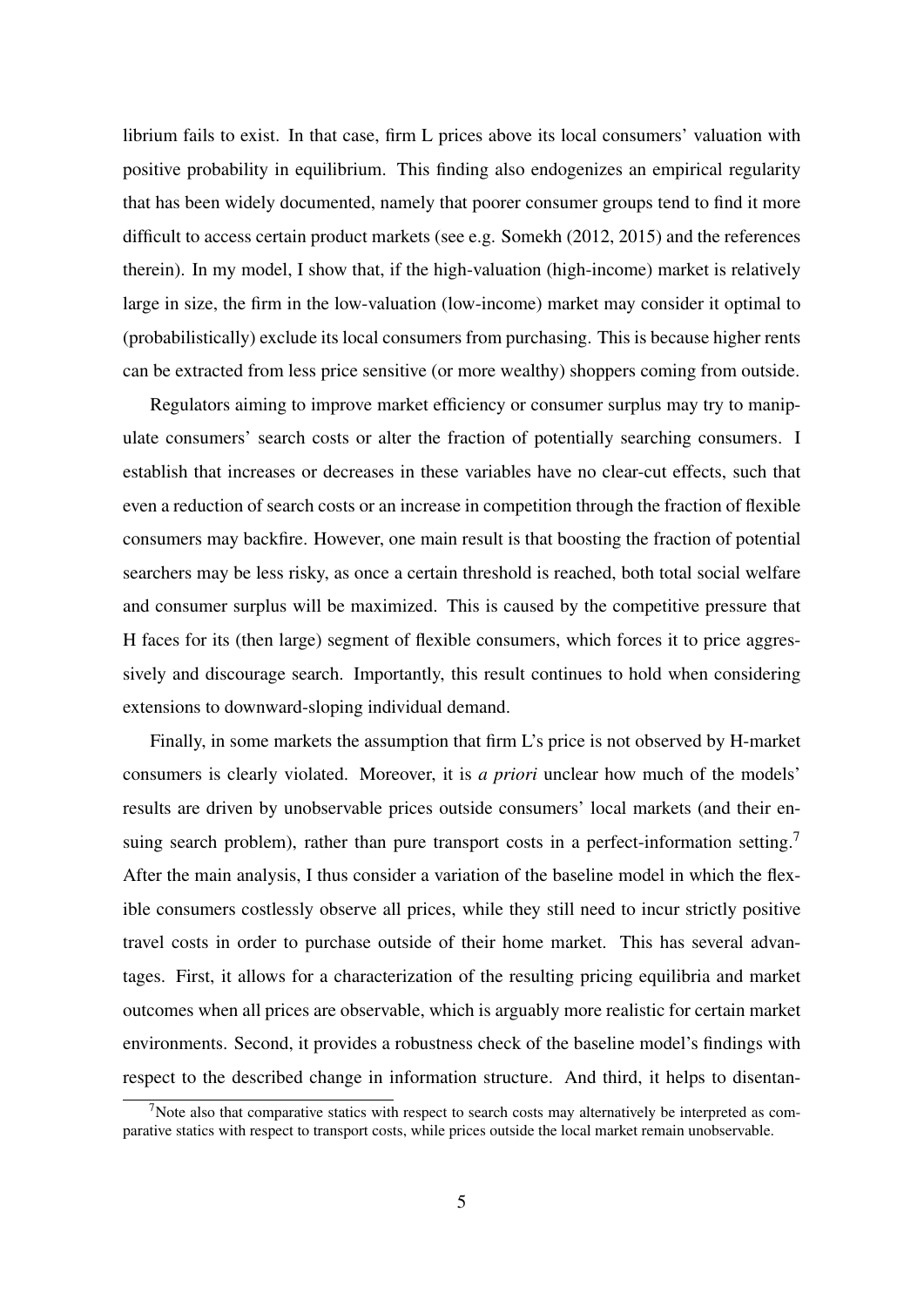gle the different effects of search and transport costs on market outcomes. I find that the model's complexity increases significantly if there is a large fraction of flexible consumers: the baseline model's pure-strategy equilibrium without search breaks down, and three new types of mixed-strategy equilibria emerge. At the same time, L-market consumers unambiguously benefit relative to the baseline model when there are many flexible consumers, while total social welfare is reduced. Hence, regulations that improve consumers' access to price information may increase consumer surplus at the cost of aggregate welfare.

The remainder of this article is organized as follows. The paragraph below discusses the related literature in more detail. In Section 2, the model setup is introduced. The different equilibria of the baseline game are analyzed in Section 3. Section 4 is concerned with welfare and regulation. An extension to perfect information is provided in Section 5. Section 6 concludes and points out some potential directions for future research. Technical proofs related to the existence of all characterized equilibria are relegated to Appendix A. Appendix B establishes uniqueness of the baseline model's equilibria.

Related Literature This article ties into the literature on price dispersion and consumer search under asymmetric market configurations. An important early contribution was given by Narasimhan (1988), who extends Varian's (1980) classic model of sales (where firms have symmetric loyal consumer bases, and compete in prices for a perfectly price-sensitive mass of "shoppers") to the case of asymmetric shares of loyal consumers across (duopolistic) firms. However, in contrast to the present work, consumers' willingness to pay is symmetric, and (sequential) search is ruled out, as consumers are either perfectly informed about all prices, or are fully captive to their preferred firm.

Kocas and Kiyak (2006) extend Narasimhan (1988)'s model to oligopoly and allow for differences in willingness to pay across firms. Similar to Narasimhan, sequential search is ruled out. Moreover, their model differs from the present contribution because there is no local clustering of consumers with different valuations: each available product is valued the same by all consumers, although product quality may vary across firms. Instead, I study a situation in which products are homogeneous, while consumers are segregated and differentiated with respect to their willingness to pay.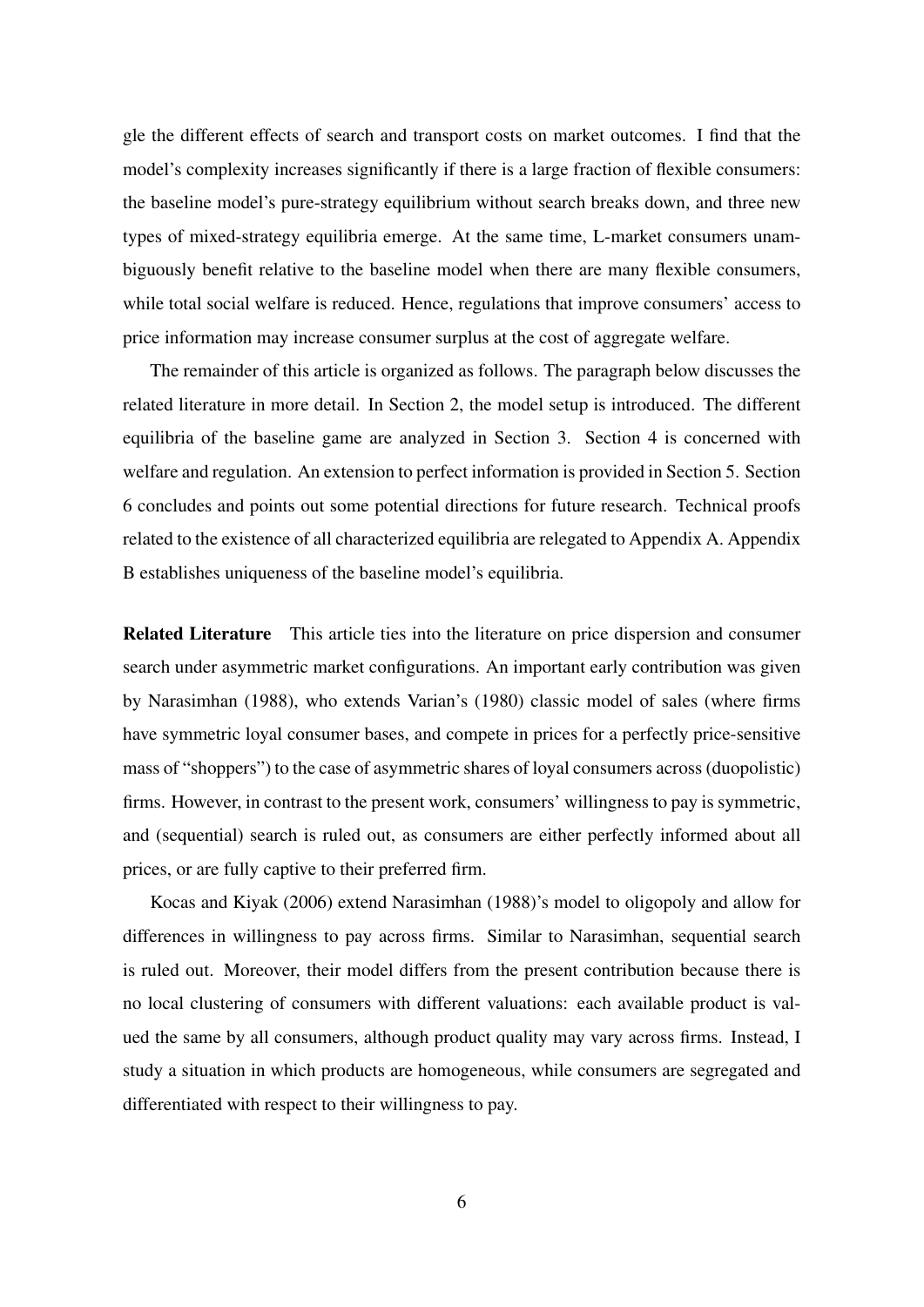Reinganum (1979) allows for sequential search, but generates price dispersion through marginal-cost heterogeneity across a continuum of firms, combined with elastic consumer demand. In her model, high-cost firms charge consumers' reservation price, whereas lowcost firms set their monopoly price. Contrary to the present contribution, consumers are homogeneous, and no active search arises in equilibrium.

Extending Reinganum's (1979) model, Benabou (1993) admits heterogeneity in consumers' search costs on top of firms' heterogeneity in marginal costs. In his model, low-cost firms charge their monopoly price, while all others are disciplined by consumers' (active) search. There may also be a bunching of prices for certain segments of marginal costs. Clearly, search is driven by different forces than in the present article, as consumers differ in their search costs, but not in their valuations. Moreover, there is a continuum of firms, and mixed-strategy pricing does not occur.

Rajiv et al. (2002) provide a complex marketing model in which differentiated consumers, both with respect to firm loyalty and their valuation for product quality, may search across vertically differentiated retailers. In their model, search only occurs if at least one firm advertises its price, and consumers are not segregated. Moreover, the authors' focus lies on firms' equilibrium frequency of advertising prices and their depth of promotional discounts.

Close in spirit is a recent paper by Astorne-Figari and Yankelevich (2014), who consider a setup in which duopolistic competitors differ in their number of local (captive) consumers.<sup>8</sup> As in my model, these consumers do not directly observe the outside firm's price, but may obtain this information at positive cost. In the unique equilibrium, both firms play mixed strategies, but the price distribution of the firm with the larger mass of local consumers firstorder stochastically dominates that of its rival. The major difference to the present work is that price dispersion is driven by an atom of shoppers, rather than by a local heterogeneity in consumers' willingness to pay. Proper search does not occur in equilibrium, and eliminating the atom of shoppers leads to the Diamond result. Moreover, the firm with lower average prices cannot have an incentive to exploit incoming searchers, as non-local consumers with positive search cost never visit it.

<sup>&</sup>lt;sup>8</sup>See also Astorne-Figari and Yankelevich (2011) for a more detailed, earlier working paper version.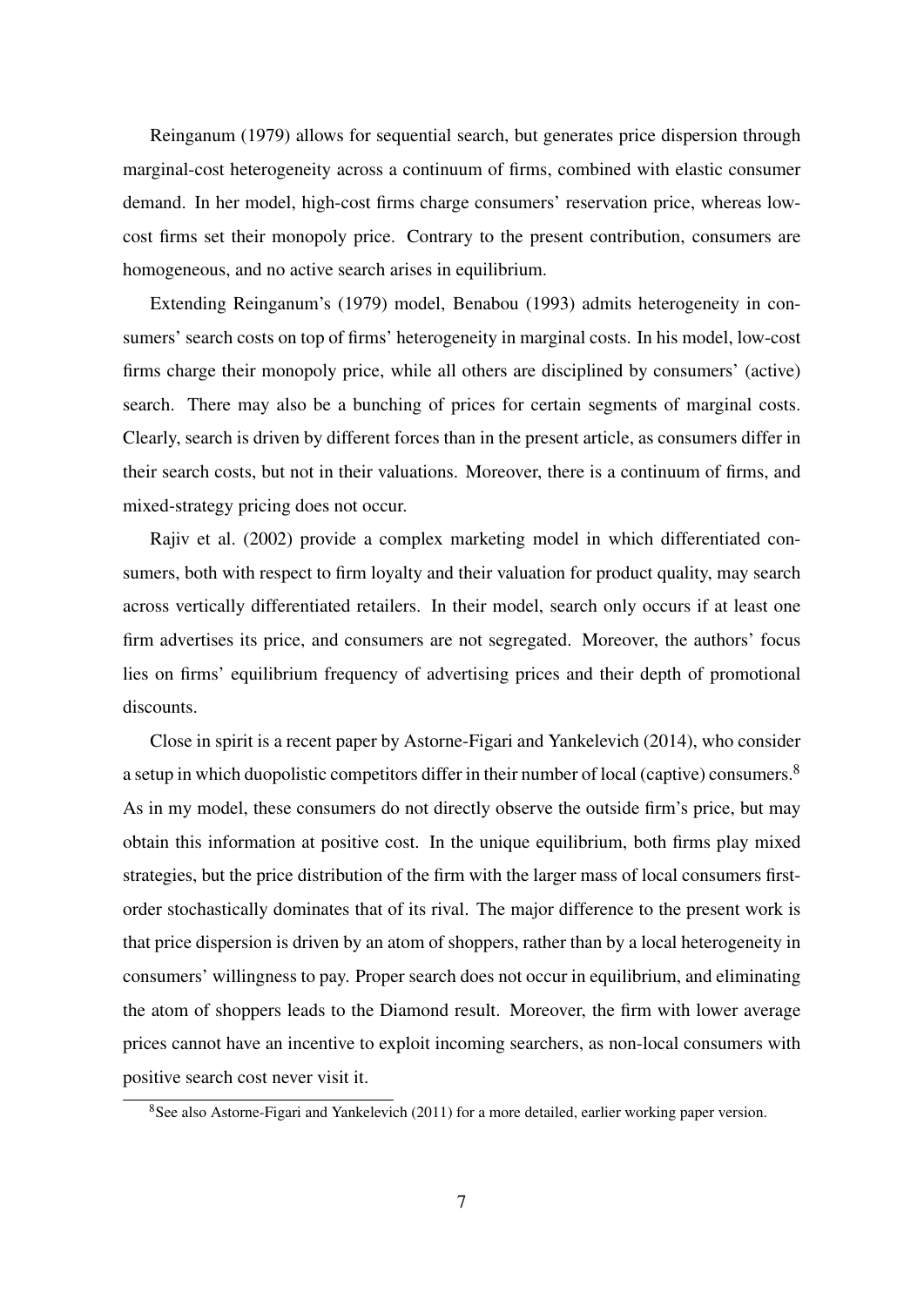Other related papers that explicitly account for market asymmetries in a search framework are given by Burdett and Smith (2010) and Kuniavsky (2014). In Burdett and Smith (2010), one dominant firm with a continuum of retail outlets competes with a fringe mass of atomistic sellers, and consumers employ a noisy search technology in the spirit of Burdett and Judd (1983). Kuniavsky (2014) extends the standard sequential search model of Stahl (1989) to allow for heterogeneously sized sellers (where sellers with more outlets have a higher probability of being sampled first). In both of these papers, price dispersion is driven by supply-side heterogeneities, rather than market segregation and the resulting differences in local demand characteristics.

Since all consumers in my model face positive search costs, yet prices are dispersed in equilibrium, the paper also relates to a small literature on resolving the Diamond paradox under strictly positive search costs. Examples include Bagwell and Ramey (1992), who resolve the paradox by consumers making repeat purchases, and Rhodes (2015), who avoids the problem by considering multi-product retailers.

Finally, since the flexible consumers in my model may find it optimal to exploit local price differences, this article is also related to a literature on (third-degree) price discrimination with costly arbitrary, see e.g. Aguirre and Paz Espinosa (2004), Marchand et al. (2000), Anderson and Ginsburgh (1999), and Wright (1993).

### 2 Model Setup

Consider the following market. There are two spatially separated local submarkets *H* ("high valuation") and *L* ("low valuation") that host one risk-neutral firm each, labeled and indexed by their locations. The firms compete in prices  $p<sub>H</sub>$ ,  $p<sub>L</sub>$  and sell a single homogeneous product that is offered in their respective market only. The firms' identical, constant unit costs are normalized to zero.

A total mass  $\alpha \in (0,1)$  of consumers live in *H*, whereas the remaining mass  $1-\alpha$  live in *L*. The consumers' valuations for the homogeneous product are identical within the local markets. That is, all consumers that live in *H* have unit demand up to a maximum valuation of  $v_H$ , whereas all consumers that live in *L* have unit demand up to a lower maximum valuation of  $v_L < v_H$ .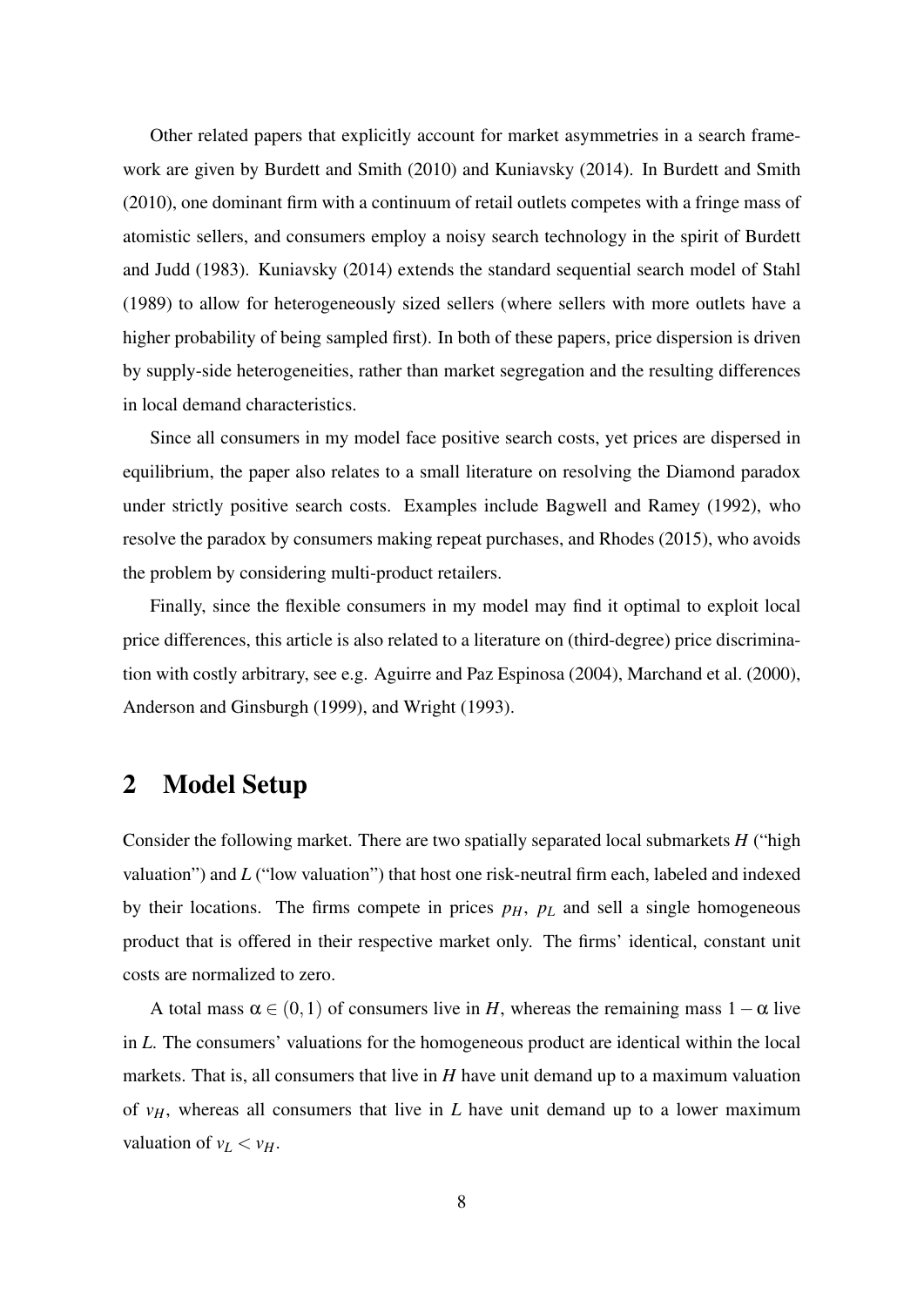In the baseline model, each consumer only observes the price posted by the firm in her home market. However, some consumers are flexible in the sense that they can travel to the other market at positive cost, purchasing there if the observed price is lower. For expositional simplicity, I assume that the *L*-market consumers are fully captive in the sense that they will never visit *H*. Given  $p_L$ , they either buy directly (if  $p_L \le v_L$ ), or not at all.<sup>9</sup> In contrast, some consumers in *H* have the possibility to search. Being heterogeneous with respect to their search behavior, a fraction  $1-\beta$  of *H*-consumers is captive as well. Given *p<sub>H</sub>*, they either buy directly (if  $p_H \leq v_H$ ), or not at all. On the other hand, a fraction  $\beta$ of *H*-consumers are (potential) searchers: at a travel cost  $s \in (0, v_H - v_L)$ ,<sup>10</sup> they can visit market *L* and return, purchasing there if the observed price is lower. In all of what follows, I will refer to these potentially searching consumers as *flexible H*-consumers. Note that in the model, searching consumers have to return to their home market after observing the other firm's price. This setup is both natural and consistent with the usual assumption of *free recall* in search models.

The timing of the game is as follows. First, firms *H* and *L* simultaneously choose their prices  $p<sub>H</sub>$  and  $p<sub>L</sub>$ , which are then fixed for the rest of the game. Second, each consumer observes her home market's price, and all captive consumers buy immediately as long as the observed price does not exceed their valuation. Third, the mass  $\alpha\beta$  of flexible *H*-consumers observe  $p<sub>H</sub>$ , form (potentially probabilistic) beliefs about firm *L*'s price  $p<sub>L</sub>$ , and optimally decide whether to search  $L$ , purchase directly at  $H$ , or drop out of the market.<sup>11</sup> If they do not visit market *L*, they purchase at *H*, provided that  $p_H \leq v_H$ . If they visit market *L*, they

<sup>&</sup>lt;sup>9</sup>This assumption does not affect any of the results and is only made to streamline the model setup. In Appendix B, I show that, as long as the *L*-market consumers' search costs are bounded away from zero, they will never search in equilibrium, irrespective of their search-cost distribution.

<sup>&</sup>lt;sup>10</sup>For  $s \ge v_H - v_L$ , the unique equilibrium of the game is given by the uninteresting case in which *H* prices at  $v_H$ , *L* prices at  $v_L$ , and no consumers search. On the other hand, while the subsequent equilibrium characterization also fully applies to the case where  $s = 0$ , some of the resulting equilibria require the flexible *H*-consumers to play the weakly dominated strategy of not always searching initially. And precisely in these cases, there is equilibrium multiplicity, because another equilibrium exists in which the flexible *H*-consumers *do* always search initially. In fact, the model extension to perfect information in Section 5 fully characterizes these additional equilibria when setting  $s = 0$ . And conversely, when there is no equilibrium multiplicity, the equilibria of the baseline model coincide with those of the perfect-information framework. Further details are available from the author upon request.

 $11$ They might also randomize among some subset of these options in case of indifference, but it turns out that this not relevant in equilibrium. See also footnote 13 below.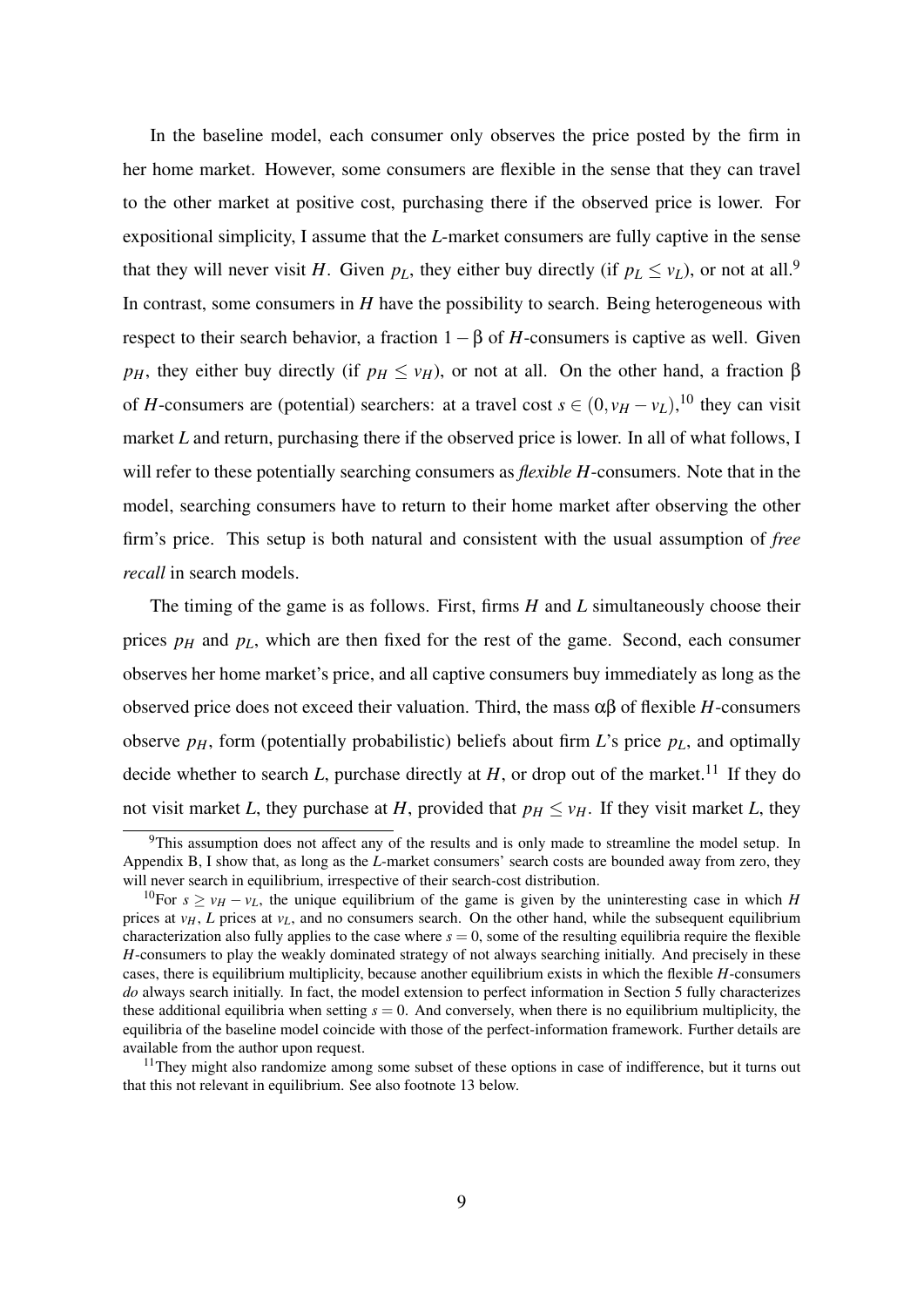incur the travel cost *s*, observe *L*'s price  $p<sub>L</sub>$ , and optimally buy at the cheaper firm (given that its price does not exceed their valuation).<sup>12,13</sup>

The solution concept I employ is a "strong" variant of perfect Bayesian equilibrium in the spirit of Fudenberg and Tirole (1991, Section 6). As is usual, the flexible *H*-consumers' beliefs need to be consistent with firm *L*'s pricing in equilibrium. Furthermore, the solution concept imposes some restraints on firms' signaling abilities. In particular, it entails a "nosignaling-what-you-do-not-know" property: Even if firm  $H$  chooses a price  $p'_H$  that is never played in equilibrium, the flexible *H*-consumers' beliefs about firm *L*'s price are not affected, since firm *H* has no more information about firm *L*'s price than these consumers and hence cannot signal anything about it. For the present model, this has the same consequences, but is weaker than assuming passive beliefs. $14$ 

Figure 1 provides a graphical summary of the considered market structure. In the next section, I proceed to solve for the equilibrium of the described game given the parameters *vH*, *vL*, α, β, and *s*. 15

### 3 Equilibrium Analysis

The game's different types of equilibria are characterized by the following sequence of propositions.<sup>16</sup>

 $12$ Note that it is assumed throughout that consumers purchase with certainty whenever they are indifferent between purchasing or dropping out of the market. Indeed, this is pinned down in any equilibrium where such indifference may arise with positive probability.

<sup>&</sup>lt;sup>13</sup>Some further words on tie-breaking. Note that apart from the situation where  $p_H = v_H$ , the flexible *H*consumers may be indifferent between some of their available actions under two different circumstances: (i) they may observe a price  $p<sub>H</sub>$  that makes them indifferent between purchasing directly at *H* or searching market *L*, given their beliefs about firm *L*'s price, and (ii) after having searched market *L*, it may turn out that  $p_L = p_H$ , such that they are indifferent between from where to buy. For (i), it is clear that in any equilibrium where this is relevant (i.e., indifference occurs with positive probability), all flexible *H*-consumers must buy directly at *H*. If they did not (such that they purchased at *L* with strictly positive probability), firm *H* would have a profitable deviation by reducing its price marginally and breaking the indifference. (This argument also relies on the fact that firm *H* makes a positive profit in equilibrium, which is evident due to its mass  $\alpha(1-\beta)$  of locked-in consumers.) For (ii), it turns out that the tie-breaking rule is not determined in equilibrium, as such ties arise with zero probability in any equilibrium of the game.

<sup>&</sup>lt;sup>14</sup>I thank Régis Renault and an anonymous referee for stressing this fact.

<sup>&</sup>lt;sup>15</sup>Clearly, either *v<sub>H</sub>*, *v<sub>L</sub>* or *s* can be normalized to some arbitrary constant, e.g., *v<sub>H</sub>* = 1 (such that *v<sub>L</sub>* and *s* can be expressed as fractions of  $v_H$ ). For expositional reasons, I will not do so throughout the paper.

<sup>&</sup>lt;sup>16</sup>All existence proofs can be found in Appendix A, while uniqueness of the baseline model's equilibria is established in Appendix B.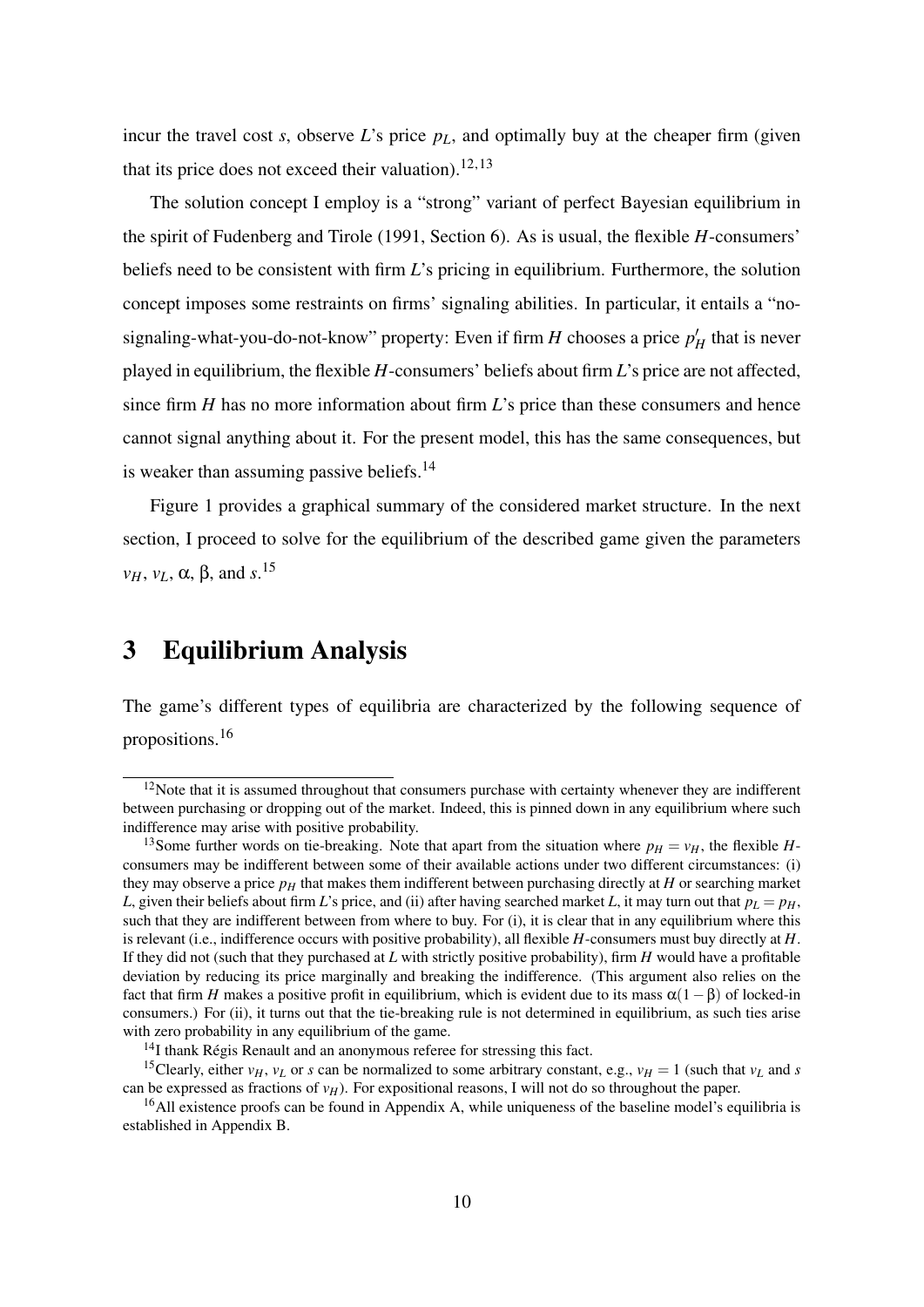

Figure 1: Depiction of the analyzed market.

**Proposition 1.** *If*  $\beta > \overline{\beta} := 1 - \frac{v_L + s}{v_H}$  $\frac{L+S}{v_H} \in (0,1)$ , the unique equilibrium of the game is in pure *strategies such that*  $p_H^* = v_L + s \in (v_L, v_H)$ ,  $p_L^* = v_L$ , and all  $\alpha\beta$  *flexible H-consumers purchase in H. H's equilibrium profit is given by*  $\Pi_H^* = (v_L + s)\alpha$ *, whereas L's equilibrium profit is given by*  $\Pi_L^* = v_L(1-\alpha)$ *.* 

The intuition to Proposition 1 is straightforward: if sufficiently many *H*-consumers are flexible, *H* finds it worthwhile to fight for these consumers and discourage them from searching. The optimal way for *H* to achieve this is by charging the maximal markup over *L*'s price which deters the flexible *H*-consumers from searching:  $p_L^* + s$ . Note moreover that  $p_L^* < v_L$  cannot be part of an equilibrium. If it was, *H* would either find it optimal to charge  $p_L^* + s < v_H$  (if  $p_L^*$  is sufficiently close to  $v_L$ ) or the highest possible price  $v_H$  (if  $p_L^*$  is small). In either case, *L* could achieve a higher profit by increasing its price a little, as this would not decrease its demand. Hence, for a large β, the only possible equilibrium is such that  $p_L^* = v_L$ ,  $p_H^* = v_L + s$ , and no search occurs.

**Proposition 2.** *If* β <  $\overline{\beta}$  *and*  $\alpha \leq \underline{\alpha}(\beta) := \frac{v_L}{\beta(v_R - v_L)}$  $\frac{v_L}{\beta(v_H - v_L) + v_L} \in (\alpha_{min}, 1)$ *, where*  $\alpha_{min} = \frac{v_H v_L}{v_H^2 - (v_L + s)}$  $\frac{v_H v_L}{v_H^2-(v_L+s)(v_H-v_L)}$  ∈  $(0,1)$ , the unique equilibrium of the game is in pure strategies such that  $p_H^{**} = v_H$ ,  $p_L^{**} = v_L$ , *and all* αβ *flexible H-consumers search and purchase in L.*<sup>17</sup> *H's equilibrium profit is given*  $by \Pi_H^{**} = v_H \alpha (1 - \beta)$ , whereas L's equilibrium profit is given by  $\Pi_L^{**} = v_L (1 - \alpha + \alpha \beta)$ .

<sup>&</sup>lt;sup>17</sup>In the non-generic case where  $\beta = \overline{\beta}$ , given that  $\alpha \leq \underline{\alpha}(\overline{\beta}) = \alpha_{min}$ , the equilibria of Propositions 1 and 2 coexist (see Figure 2 below for an illustration). This is because for  $\beta = \overline{\beta}$ , *H* is indifferent between discouraging its local flexible consumers from searching (by pricing at  $v_L + s$ ) or maximally exploiting its captive consumers while letting go of its flexible consumers (by pricing at  $v_H$ ). Note that firm *L*'s expected profit is strictly higher if the equilibrium of Proposition 2 is played.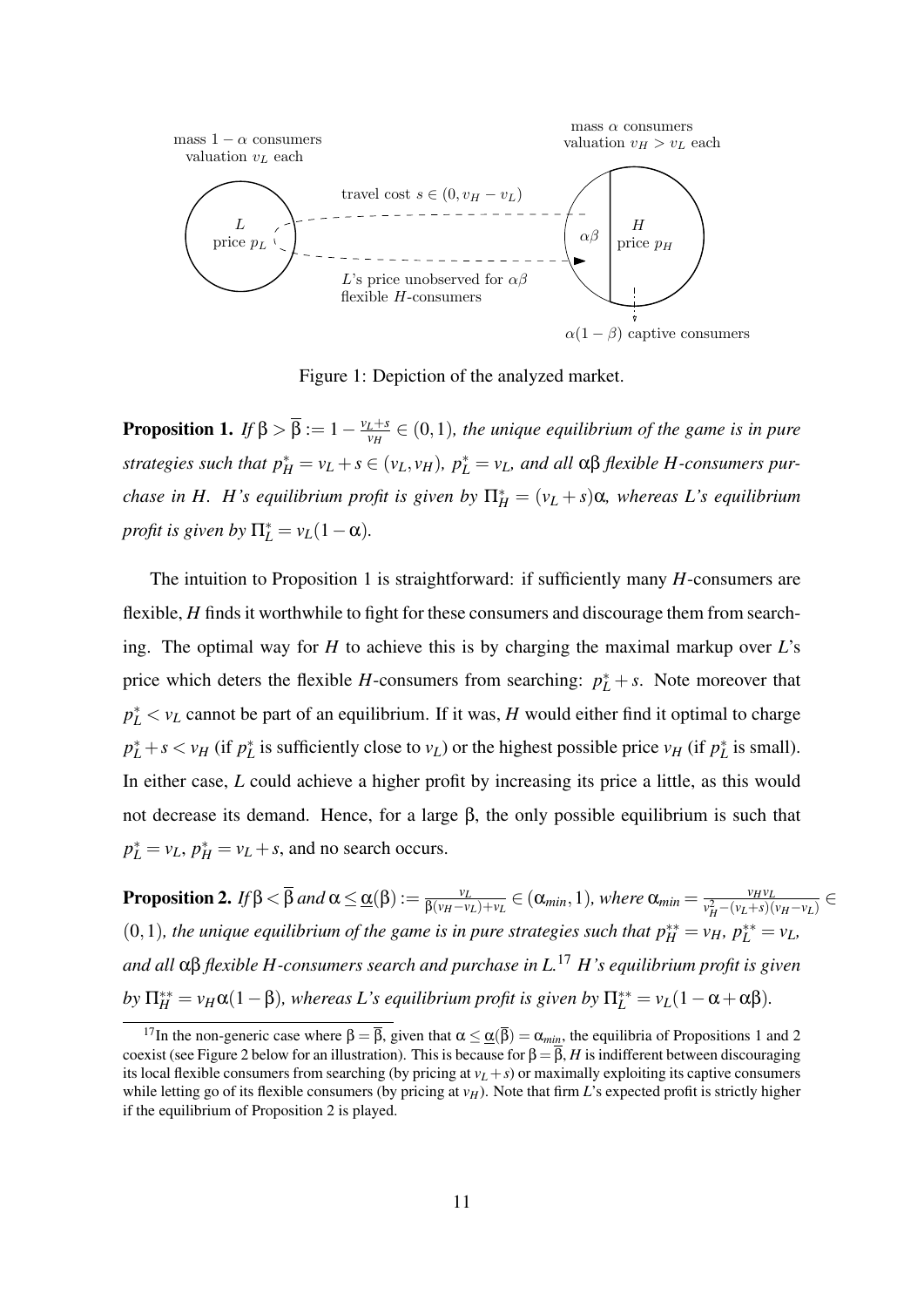Intuitively,  $\beta < \overline{\beta}$  is simply the converse of the condition in Proposition 1: if sufficiently few *H*-consumers are flexible, *H* would not even find it worthwhile to fight for them if *L* priced at *v<sup>L</sup>* deterministically. Instead, *H* prefers to fully exploit its captive consumers by pricing at *vH*, and accepts that all its local flexible consumers will search and buy at the other firm.

Note that this logic is the key driving force which leads to active search in equilibria of the game. In typical search models, active search can be generated by taste and product heterogeneity or search-cost heterogeneity. In my model, it is the *combination* of taste and search-cost heterogeneity that induces active search. To see this, note that each factor alone would be insufficient to do so: If the consumers in market *H* were homogeneous in search costs (with common costs  $s > 0$ ), firm *H* would clearly not be willing to let them go in any equilibrium, so the spatial heterogeneity and clustering of consumers' valuations would be unable to induce search. On the other hand, if consumers' willingness to pay was identical across submarkets, search-cost heterogeneity would also be insufficient to generate search, as both firms would simply set their price equal to consumers' (common) valuation. But taken together, consumers' difference in valuations may create a wedge in local monopoly prices that would lead to a directed outflow of flexible high-valuation consumers, and this outflow is indeed not prevented by firm *H* if the fraction of flexible *H*-consumers is not too large.

Although  $\beta \leq \overline{\beta}$  is necessary to generate the above pure-strategy equilibrium with active search, it is not sufficient. A further requirement is that the size of market  $H$  is not too large,  $\alpha \leq \alpha(\beta)$ , which rules out that *L* has a profitable deviation. The logic behind this is as follows. Clearly, given that  $H$  prices at  $v_H$  deterministically and does not fight for its flexible consumers, an expectation of  $p_L^* = v_L$  by the flexible *H*-consumers would induce them to search. But then, if the *H*-market is sufficiently important in size ( $\alpha$  is large), *L* no longer finds it optimal to charge *vL*. Namely, rather than to also serve its own local consumers at this low price, *L* would prefer to exploit the flexible consumers' beliefs (of finding  $p_L^* = v_L$ in *L*) and charge them the highest possible price  $(v_H)$  for which they do not return to *H*. This is the case if  $\alpha > \underline{\alpha}(\beta)$ .

The outlined incentive to exploit incoming searchers and the tension to resolve it is what generates the mixed-strategy equilibria which will be discussed below. Importantly,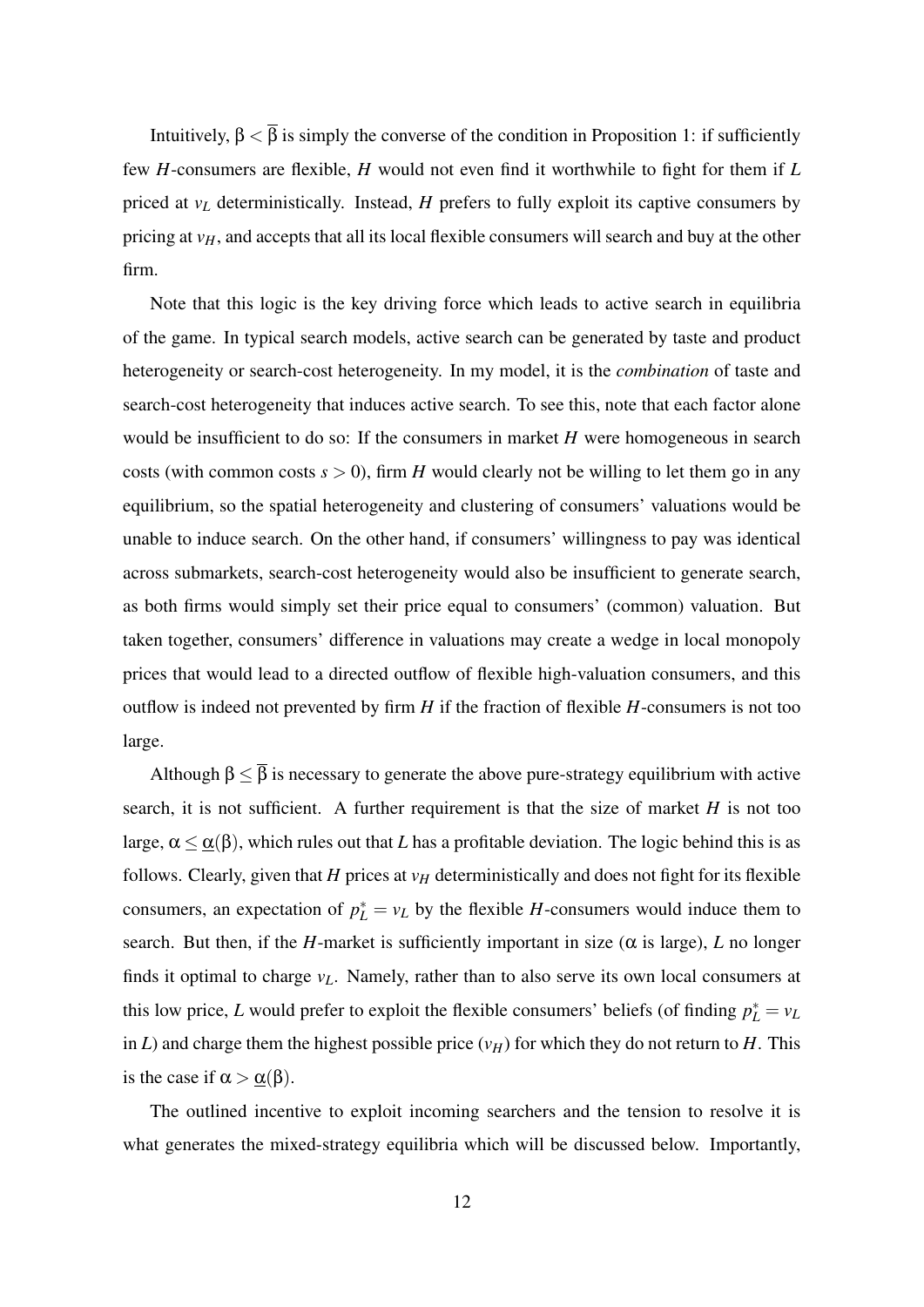

Figure 2: Equilibrium regions for  $v_H = 200$ ,  $v_L = 100$ ,  $s = 10$ .

these equilibria also entail active search by the flexible *H*-consumers (at least with positive probability in the case of Proposition 4). Figure 2 illustrates the different equilibrium regions in  $(α, β)$ -space.

**Proposition 3.** If  $\beta < \overline{\beta}$  and  $\alpha \in (\underline{\alpha}(\beta), \overline{\alpha}(\beta))$ , where  $\overline{\alpha}(\beta) := \frac{\nu_B}{\alpha + \beta}$  $(1-\beta)\left\{v_L+\frac{v_H\beta[v_H(1-\beta)-v_L]}{v_H(1-\beta)-v_L-\beta s}\right\}$ *vH*(1−β)−*vL*−β*s*  $\overline{\mathfrak{z}} \in$  $(\underline{\alpha}(\beta), 1),^{18}$  the unique equilibrium of the game is in mixed strategies such that<sup>19</sup>

- *H* samples prices continuously from the interval  $[\underline{p}, v_H)$ , where  $\underline{p} = \frac{v_L(1-\alpha+\alpha\beta)}{\alpha\beta} \in$  $(v_L, v_H)$ , following the CDF  $F_H(p_H) = 1 - \frac{1 - \alpha + \alpha \beta}{\alpha \beta} \left( \frac{v_L}{p_H} \right)$ *pH . Moreover, H prices at v<sup>H</sup>*  $W$ *ith probability*  $q_H^* := \frac{v_L(1-\alpha+\alpha\beta)}{v_H\alpha\beta} \in (0,1)$ *.*
- *L* prices at  $v_L$  with probability  $q_L^* := \frac{1}{\beta} \frac{v_H \alpha (1-\beta)}{v_L(1-\alpha+\alpha)}$  $\frac{v_H\alpha(1-p)}{v_L(1-\alpha+\alpha\beta)} \in (0,1)$ *. Moreover, L samples prices continuously from the interval*  $[\underline{p}, v_H)$  *following the CDF*  $F_L(p_L) = \frac{1}{\beta} -$ 1−β —β  $\left(\frac{v_H}{p_L}\right)$ *pL .*

<sup>&</sup>lt;sup>18</sup>While  $\overline{\alpha}(\beta)$  always falls in this range (with  $\overline{\alpha}(0) = 1$  and  $\overline{\alpha}(\overline{\beta}) = \underline{\alpha}(\overline{\beta}) = \alpha_{min}$ ), it can be non-monotonic in β for certain combinations of *vH*, *v<sup>L</sup>* and *s*.

<sup>&</sup>lt;sup>19</sup>Note that unlike the case where  $\beta = \overline{\beta}$ , there is no multiplicity of equilibria for  $\alpha = \alpha(\beta)$ . This is because the equilibria of Propositions 2 and 3 coincide for  $\alpha \rightarrow \alpha(\beta)$ , as can easily be shown.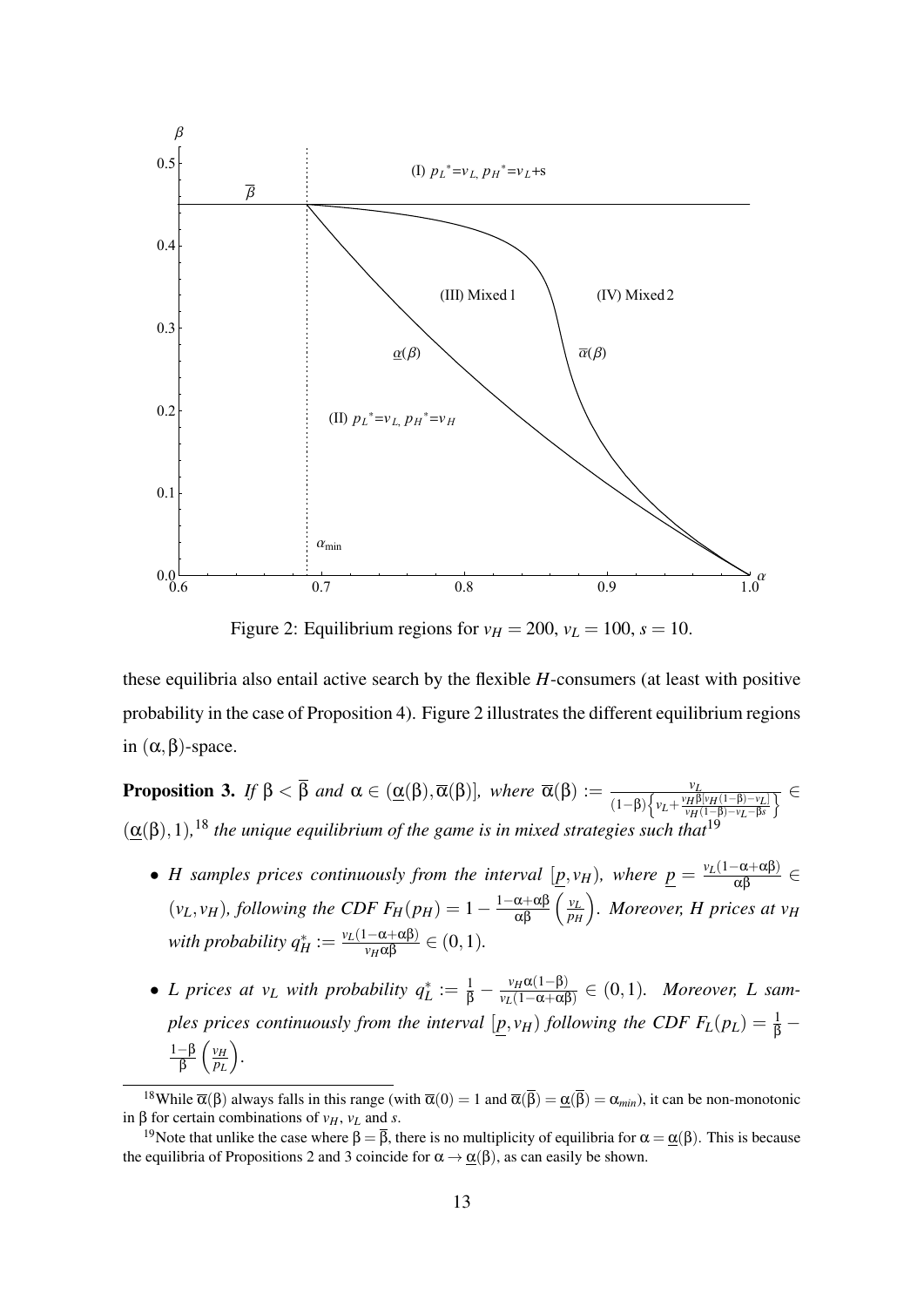

Figure 3: Expected firm profits and equilibrium CDFs for  $v_H = 200$ ,  $v_L = 100$ ,  $s = 10$ ,  $\alpha = 0.9$ ,  $\beta = 0.14$ . The vertical axis can be interpreted both as monetary units (for  $\Pi_L(p_L)$ ) and  $\Pi_H(p_H)$ ) and percentage points (for  $q_L^*$ ,  $q_H^*$ ,  $F_L(.)$ ,  $F_H(.)$ ).

- $\bullet$  *As* <u>*p* >  $\rho$ , where the flexible *H*-consumers' reservation price  $\rho$  solves  $q_L^*(\rho v_L) = s$ ,</u> *all* αβ *flexible H-consumers search initially. However, they return with probability*  $1-F<sub>L</sub>(p<sub>H</sub>)$ *, as in those cases L charges a higher price than H.*
- As in the case of Proposition 2, *H*'s equilibrium profit is given by  $\Pi_H^{**}$ , whereas *L*'s *equilibrium profit is given by*  $\Pi_L^{**}$ .

Figure 3 provides a graphical example of an equilibrium of the characterized type.

The intuition to Proposition 3 is as follows. Because the *H*-market is large compared to  $L(\alpha > \underline{\alpha}(\beta))$ , firm *L* would no longer find it optimal to charge  $v_L$  if the flexible *H*-consumers searched (after facing  $p_H = v_H$  and a belief of  $p_L = v_L$ ), as it would strictly prefer to exploit these consumers' beliefs by charging  $v_H$  instead. However, this cannot be an equilibrium, because (a) given  $p_L = v_H$ , the flexible *H*-consumers would clearly prefer not to search, and (b) even if these consumers searched, *H* would have a profitable deviation by marginally undercutting  $v_H$  (say, by pricing at  $v_H - \varepsilon$ ), which would lead all flexible *H*-consumers to return to *H* after observing  $p_L = v_H$ . Consequently, *L* would also have a profitable deviation of pricing marginally below  $v_H - \varepsilon$ , and so on. This cycle of best responses gives rise to the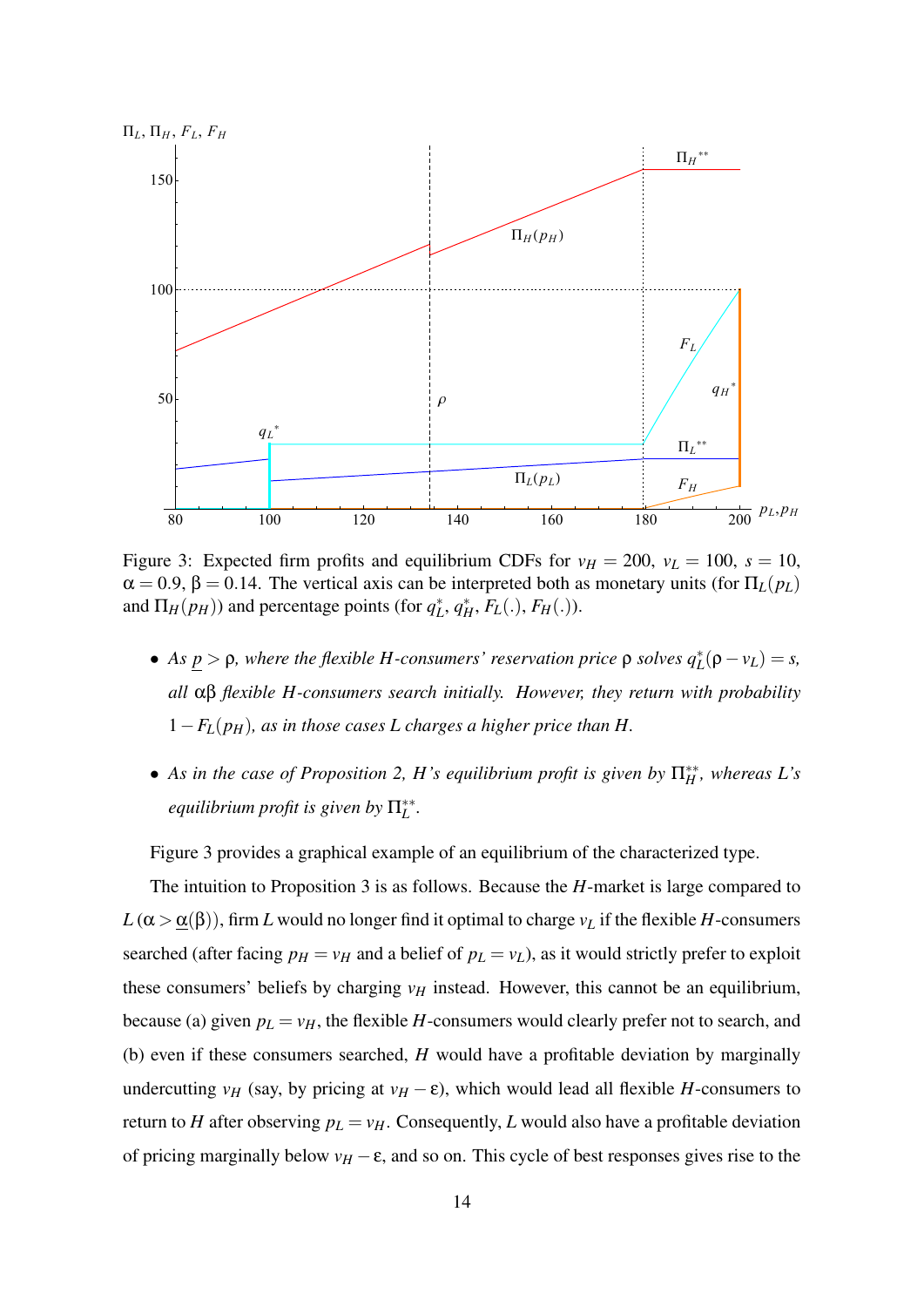mixed-strategy equilibrium characterized in the proposition: both *L* and *H* price at their local consumers' valuation with positive probability mass, but they also "fight" for the flexible *H*consumers in those cases where *L* prices above *vL*. <sup>20</sup> In some sense, in order to mitigate *L*'s incentive to always exploit the searchers, *H* alters its strategy in such a way that it becomes harder for *L* to sell to the searching *H*-consumers if it prices above  $v_L$ . *H* achieves this by spreading positive probability mass on some interval below  $v_H$ , implying that *L* is indifferent between choosing  $v_L$  or any price larger than  $v_L$  that lies in that interval.

Since firm *L* charges prices higher than  $v_L$  with positive probability in equilibrium, this implies that low-valuation consumers are excluded from buying probabilistically. Hence, the characterized equilibrium is in line with the empirical finding that low-income consumers tend to suffer from poor access to certain product markets, as discussed in the introduction. This continues to hold for the last type of equilibrium to be characterized below.

**Proposition 4.** *If*  $\beta < \overline{\beta}$  *and*  $\alpha \in (\overline{\alpha}(\beta), 1)$ *, the unique equilibrium of the game is in mixed strategies such that*<sup>21</sup>

- *H* prices at the flexible *H*-consumers' reservation price  $\rho^* := v_H(1-\beta)$  with proba $bility q_{H,\rho}^* := 1 - \frac{1-\alpha}{\alpha\beta} \left( \frac{v_L[v_H(1-\beta)-v_L-\beta s]}{[v_H(1-\beta)-v_L]^2+v_L\beta s} \right)$  $\sqrt{[\nu_H(1-\beta)-\nu_L]^2+\nu_L\beta s}$  ∈ (0,1)*. Moreover, H samples prices continuously from*  $[p, v_H)$ *, where*  $p = \frac{v_H(1-\beta)[v_H(1-\beta)-v_L]}{v_H(1-\beta)-v_L-\beta s}$  $v_H(1-\beta)-v_L-\beta s$  ∈ ( $ρ^*$ ,  $v_H$ ), following the CDF  $F_H(p_H) = 1 - q_{H,\nu_H}^*\left(\frac{\nu_H}{p_H}\right)$ *pH*  $= 1 - \frac{1-\alpha}{\alpha\beta} \left( \frac{(1-\beta)v_L[v_H(1-\beta)-v_L]}{[v_H(1-\beta)-v_L]^2+v_L\beta s} \right)$ [*vH*(1−β)−*vL*] <sup>2</sup>+*vL*β*s*  $\frac{v_H}{\sqrt{2}}$ *pH . Finally, H prices at*  $v_H$  *with probability*  $q_{H,v_H}^* := \frac{1-\alpha}{\alpha\beta} \left( \frac{(1-\beta)v_L[v_H(1-\beta)-v_L]}{[v_H(1-\beta)-v_L]^2+v_L\beta s} \right)$  $[v_H(1-\beta)-v_L]^2+v_L\beta s$  $) ∈ (0,1)$ *.*
- *L* prices at  $v_L$  with probability  $q_{L,v_L}^* := \frac{s}{v_H(1 s)}$ *vH*(1−β)−*vL* ∈ (0,1)*. Moreover, L samples prices continuously from*  $[\underline{p}, v_H)$  *following the CDF*  $F_L(p_L) = \frac{1}{\beta} - \frac{1-\beta}{\beta}$ <u>-β</u>  $\left(\frac{v_H}{p_L}\right)$ *pL .*
- As *H* prices at the flexible *H*-consumers' reservation price  $ρ^*$  with positive probability *q*<sup>\*</sup><sub>*A*</sub>,*ρ*, *these consumers will only search if H prices at or above*  $p$  *> ρ<sup>\*</sup>, <i>which happens*

 $20$ The technical reason why a pure-strategy equilibrium may break down is that there may be discontinuities in firms' best response functions. For example, if  $\beta < \overline{\beta}$  and  $\alpha > \underline{\alpha}(\beta)$ , firm *L*'s best response to  $p_H > v_L$  and (for simplicity) a strategy of always searching by the flexible *H*-consumers is  $p_L^* = v_L$  for  $p_H \leq \frac{v_L(1-\alpha+\alpha\beta)}{\alpha\beta}$ and  $p_L^* = p_H - \varepsilon$  for larger  $p_H$ . Similarly, firm *H*'s best response to  $p_L \le v_H$  and a strategy of always searching by the flexible *H*-consumers is  $p_H^* = ν_H$  for  $p_L ≤ ν_H(1−β)$  and  $p_H^* = p_L − ε$  for higher  $p_L$ . Due to these discontinuities, no pure-strategy equilibrium exists in the parameter region in question.

<sup>&</sup>lt;sup>21</sup>Note again that unlike the case where  $\beta = \overline{\beta}$ , there is no multiplicity of equilibria for  $\alpha = \overline{\alpha}(\beta)$ . This is because the equilibria of Propositions 3 and 4 coincide for  $\alpha \to \overline{\alpha}(\beta)$ , as can easily be verified. On the other hand, the equilibria of Propositions 1 and 4 coexist if  $\beta = \overline{\beta}$  and  $\alpha > \overline{\alpha}(\overline{\beta}) = \alpha_{min}$  (see Figure 2 above for an illustration). As in the case where Propositions 1 and 2 coexist (if  $\beta = \overline{\beta}$  and  $\alpha \le \alpha_{min}$ ), *L* makes a strictly higher profit if the equilibrium of Proposition 4 is played.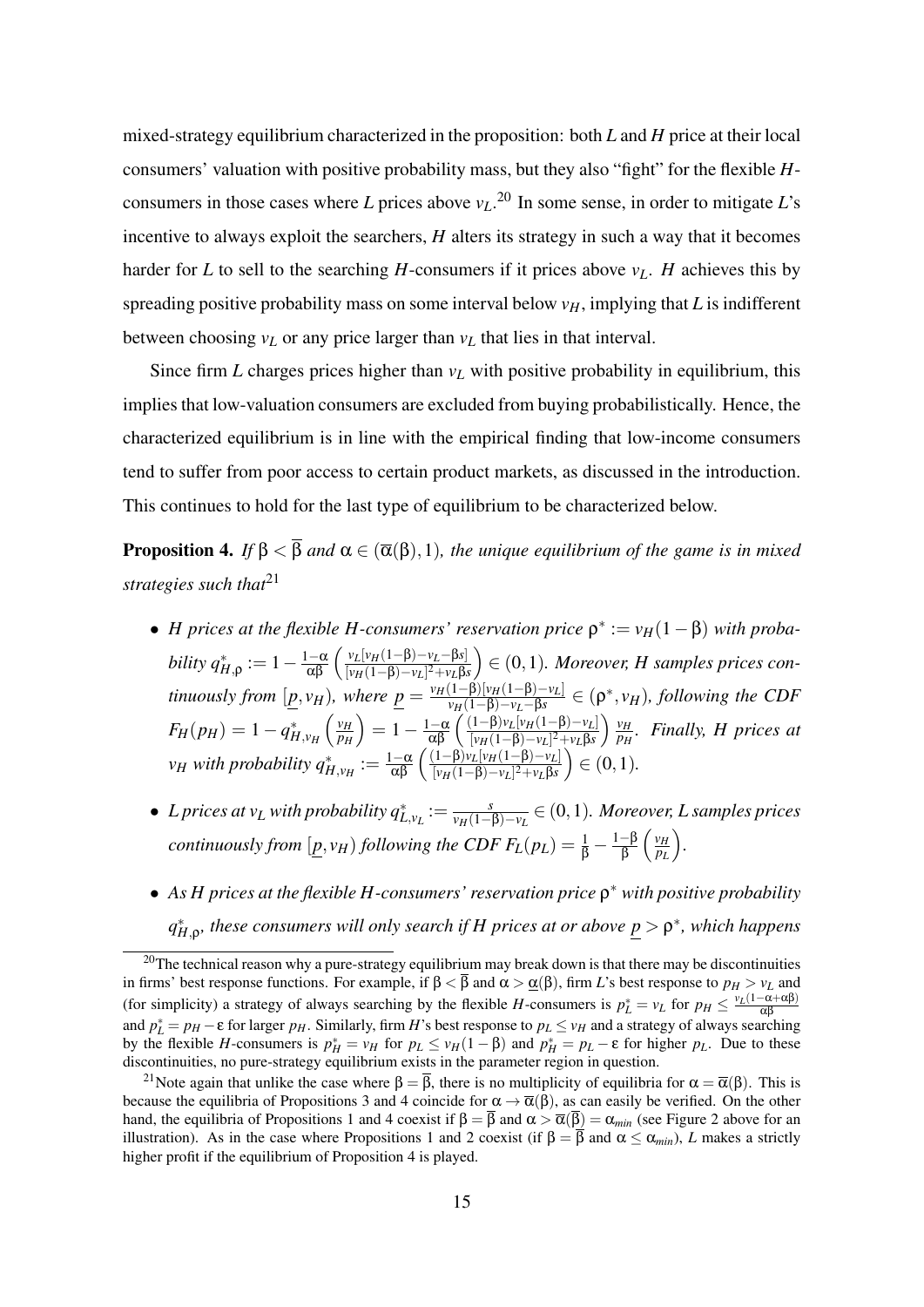

Figure 4: Expected firm profits and equilibrium CDFs for  $v_H = 200$ ,  $v_L = 100$ ,  $s = 10$ ,  $\alpha = 0.9$ ,  $\beta = 0.4$ . The vertical axis can be interpreted both as monetary units (for  $\Pi_L(p_L)$ ) and  $\Pi_H(p_H)$ ) and percentage points (for  $q_{L,v_L}^*$ ,  $q_{H,\rho}^*$ ,  $q_{H,v_H}^*$ ,  $F_L(.)$ ,  $F_H(.)$ ).

*with probability*  $1 - q_{H,\rho}^*$ *. However, given that H prices at*  $p_H \in [p, v_H)$ *, they return with probability*  $1-F<sub>L</sub>(p<sub>H</sub>)$ *, as in those cases L charges a higher price than H.* 

• *H*'s equilibrium profit is given by  $\Pi_H^*$ , whereas *L*'s equilibrium profit is given by  $\Pi_L^{***} := \frac{(1-\alpha)(1-\beta)v_Hv_L[v_H(1-\beta)-v_L]}{[v_H(1-\beta)-v_L]^2+v_L\beta s}$  $\frac{[\nu_H(1-\beta)-\nu_L]^2+\nu_L\beta s}{[\nu_H(1-\beta)-\nu_L]^2+\nu_L\beta s}$ .

Again, Figure 4 depicts a graphical example of an equilibrium of the characterized type.

The intuition to Proposition 4 is similar to that of Proposition 3. The crucial difference is that for a very large  $\alpha$ , the *H*-market is so important relative to *L* that firm *L* would always want to price above its local consumers' valuation if the flexible *H*-consumers searched with certainty. Indeed, note that since firm *H* can guarantee to make a profit of  $v_H\alpha(1-\beta)$  by pricing at *v<sub>H</sub>*, in equilibrium firm *H* may never price below  $v_H(1 - \beta)$  (>  $v_L$ ), as it would make a lower profit than  $v_H\alpha(1-\beta)$  even if it always sold to the flexible *H*-consumers. In turn, if the flexible *H*-consumers searched with certainty, *L* could guarantee to attract them by pricing at *vH*(1 − β) − ε, making a profit arbitrarily close to *vH*(1 − β)αβ. This profit strictly exceeds firm *L*'s profit when pricing at  $v_L$ , that is,  $v_L(1-\alpha+\alpha\beta)$ , for  $\alpha$  sufficiently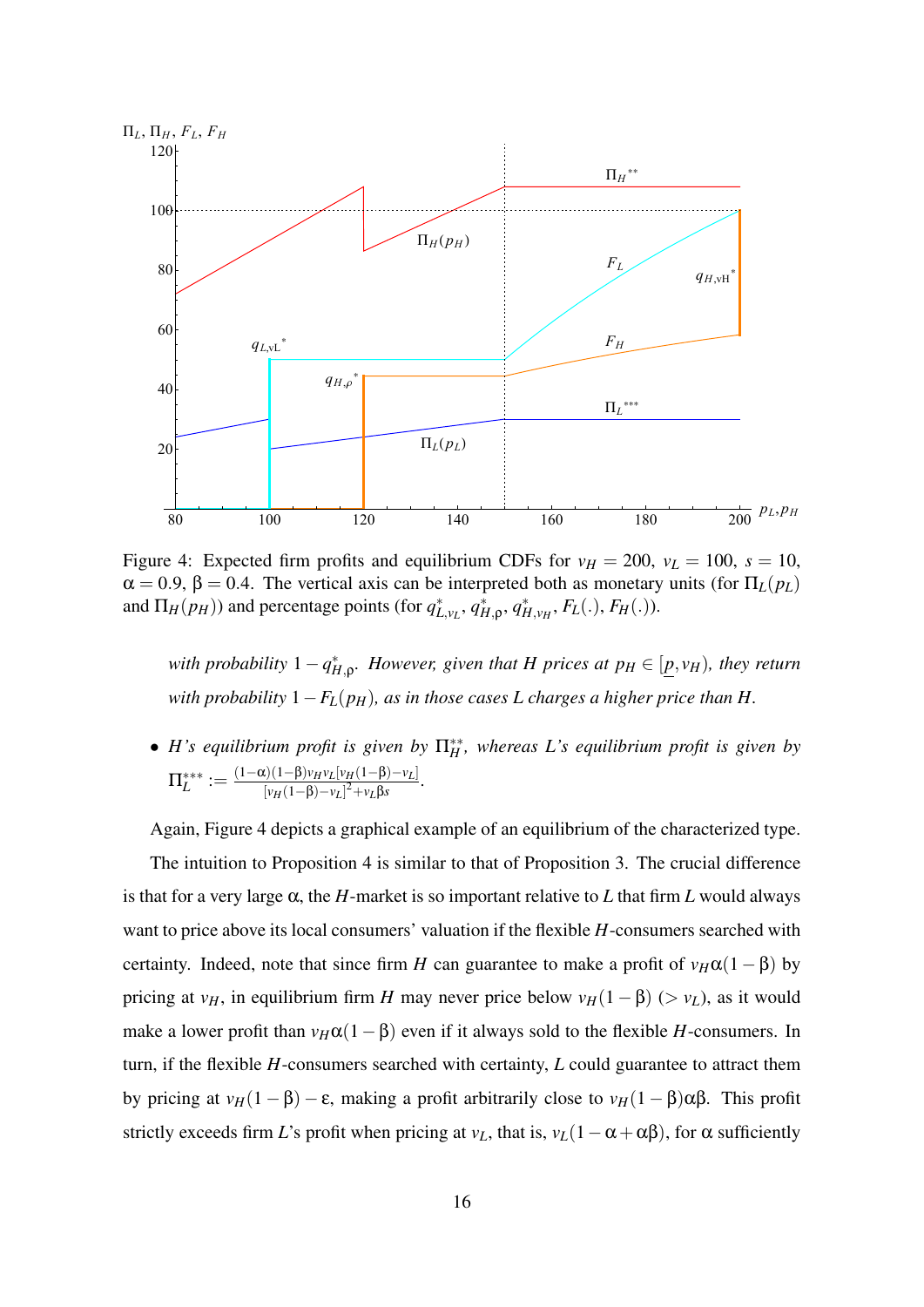close to one.<sup>22</sup> Hence, for very large  $\alpha$ , *L* can only be made indifferent between charging  $v_L$ or exploiting the searching *H*-consumers if the flexible *H*-consumers do not always search initially. *H* achieves this by putting positive probability mass on the flexible *H*-consumers' reservation price  $\rho^* = v_H(1-\beta)$ , such that *L* cannot even be certain to exploit the flexible *H*-consumers if it prices at  $p$ , the lowest price in its pricing range above  $v_L$ .

Note that the equilibrium of Proposition 4, particularly the pricing strategy of firm *H*, is consistent with empirical evidence that retail price distributions tend to be bimodal, with prices fluctuating between a "regular" high price and a low "sales" price, and little mass between (see Hosken and Reiffen (2004), Pesendorfer (2002)). The present model provides a complementary explanation to that of Garcia et al. (2015), who generate a two-point price distribution by introducing costly retailer search for manufacturers' offers.

### 4 Welfare and Regulation

In this section, I first pin down the expressions for total social welfare and consumer surplus that arise in the different equilibrium regions of the model. I proceed to argue which parameters may be potential targets for policy intervention, and discuss how changes in these parameters affect total and consumer welfare. Finally, I briefly consider what would happen if demand was price elastic.

**Welfare.** Since the consumers have inelastic demand up to a maximum valuation of  $v_H$ in *H* (where a total mass  $\alpha$  of consumers reside) and up to  $v_L$  in *L* (where the remaining  $1-\alpha$  consumers reside), it is obvious that the maximal surplus which can be achieved in the whole market is given by

$$
\overline{W} := \alpha v_H + (1 - \alpha)v_L. \tag{1}
$$

Considering the different equilibria which were outlined in Section 3, there are two possible sources of welfare loss in the market. First, wasteful travel expenditures to the extent of

<sup>&</sup>lt;sup>22</sup>Precisely, this is true for  $\alpha > \frac{v_L}{(1-\beta)(v_L+v_H\beta)}$  ∈ ( $\overline{\alpha}(\beta)$ , 1). Although this value is close to  $\overline{\alpha}(\beta)$  for small β (e.g., 0.9084 vs. 0.9045 for  $v_H = 200$ ,  $v_L = 100$ ,  $s = 10$ ,  $β = 0.14$ ), there is always a non-empty range of α's where the mixed-strategy equilibrium of Proposition 3 breaks down due to more subtle reasons. Indeed, the mixed-strategy equilibrium of Proposition 3 breaks down for  $\alpha > \overline{\alpha}(\beta)$  because firm *H*, and not firm *L*, has a profitable deviation (i.e., to price at the flexible *H*-consumers' reservation price with certainty).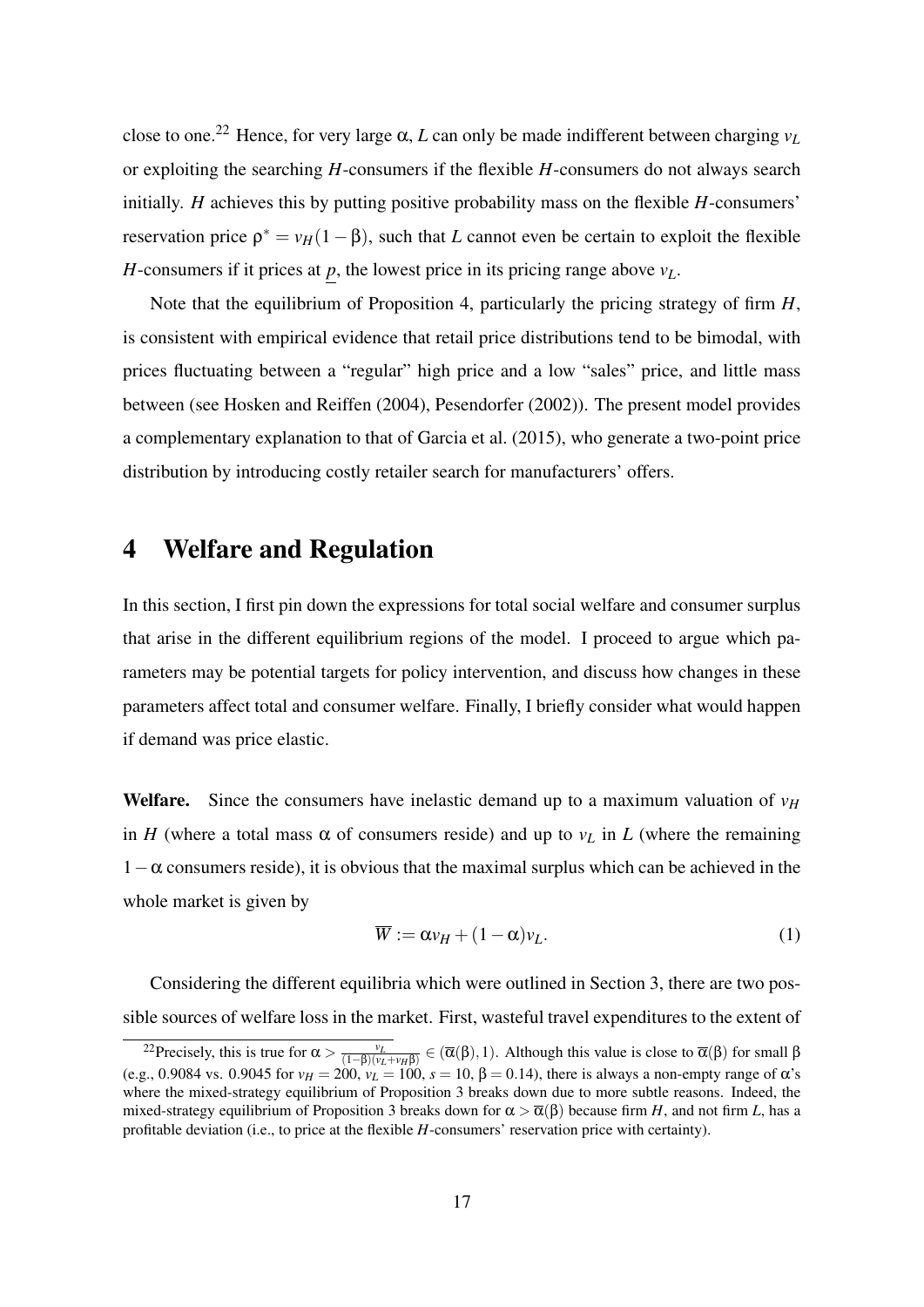αβ*s* can be incurred if the αβ flexible *H*-consumers search. And second, the *L*-market surplus of  $(1 - \alpha)v_L$  is lost in those cases where *L* prices above  $v_L$ , as this leads all *L*-consumers to drop out of the market. The following proposition then follows straightforwardly from Propositions 1 to 4.

Proposition 5. *The expected total welfare in the market is given by*<sup>23</sup>

$$
W := \begin{cases} \alpha v_H + (1 - \alpha) v_L & \text{if } \beta > \overline{\beta} \\ \alpha v_H - \alpha \beta s + (1 - \alpha) v_L & \text{if } \beta < \overline{\beta} \text{ and } \alpha \leq \underline{\alpha}(\beta) \\ \alpha v_H - \alpha \beta s + q_L^*(1 - \alpha) v_L & \text{if } \beta < \overline{\beta} \text{ and } \alpha \in (\underline{\alpha}(\beta), \overline{\alpha}(\beta)] \\ \alpha v_H - (1 - q_{H,\rho}^*) \alpha \beta s + q_{L,v_L}^*(1 - \alpha) v_L & \text{if } \beta < \overline{\beta} \text{ and } \alpha \in (\overline{\alpha}(\beta), 1). \end{cases}
$$
(2)

As consumers' demand is inelastic, the aggregate expected consumer surplus for each parameter region can easily be calculated as  $CS = W - \Pi_H^{[*]} - \Pi_L^{[*]}$  $L^{[*]}$ , where  $\Pi_i^{[*]}$  $i_i^{\lfloor n \rfloor}$  denotes the equilibrium profit of firm  $i \in \{H, L\}$  in the respective parameter region. Clearly, with inelastic demand, *L*-market consumers never make any positive surplus, as firm *L* never prices below  $v_L$  in equilibrium.

Proposition 6. *The aggregate expected consumer welfare (derived exclusively by H-market consumers) is given by*24*,*<sup>25</sup>

$$
CS := \begin{cases} \alpha(\nu_H - \nu_L - s) & \text{if } \beta > \overline{\beta} \\ \alpha\beta(\nu_H - \nu_L - s) & \text{if } \beta < \overline{\beta} \text{ and } \alpha \leq \underline{\alpha}(\beta) \\ \alpha\beta(\nu_H - \nu_L - s) - (1 - q_L^*)(1 - \alpha)\nu_L & \text{if } \beta < \overline{\beta} \text{ and } \alpha \in (\underline{\alpha}(\beta), \overline{\alpha}(\beta)] \\ \alpha\beta(\nu_H - \nu_L - s) - (1 - q_{L, \nu_L}^*)(1 - \alpha)\nu_L & \text{if } \beta < \overline{\beta} \text{ and } \alpha \in (\overline{\alpha}(\beta), 1). \\ + q_{H, \rho}^* \alpha\beta(\nu_L + s) & \end{cases}
$$
(3)

 $^{23}$ If  $\beta = \overline{\beta}$ , the expected total welfare depends on which equilibrium is played. It is  $\alpha v_H + (1 - \alpha)v_L$  if *H*  $\alpha$  plays *v*<sub>*L*</sub> + *s*, whereas it is α*ν*<sub>*H*</sub> − αβ*s* + (1 − α)*ν*<sub>*L*</sub> if *H* plays *v*<sub>*H*</sub> (for α ≤ <u>α</u>(β)), or α*ν*<sub>*H*</sub> − (1 − *q*<sup>\*</sup><sub>*H*,ρ</sub>)αβ*s* +  $q_{L,v_L}^*(1-\alpha)v_L$  if *H* plays its (mixed) equilibrium strategy of Proposition 4 (for  $\alpha > \underline{\alpha}(\overline{\beta}) = \overline{\alpha}(\overline{\beta})$ ).

<sup>&</sup>lt;sup>24</sup>Again, if  $\beta = \overline{\beta}$ , the equilibrium consumer welfare depends on which equilibrium is played. See footnote 23 above for details.

<sup>&</sup>lt;sup>25</sup>In order to obtain the expression for the last case, note that  $\Pi_L^{***} = v_L[1 - \alpha + \alpha\beta(1 - q_{H,\rho}^*)]$ .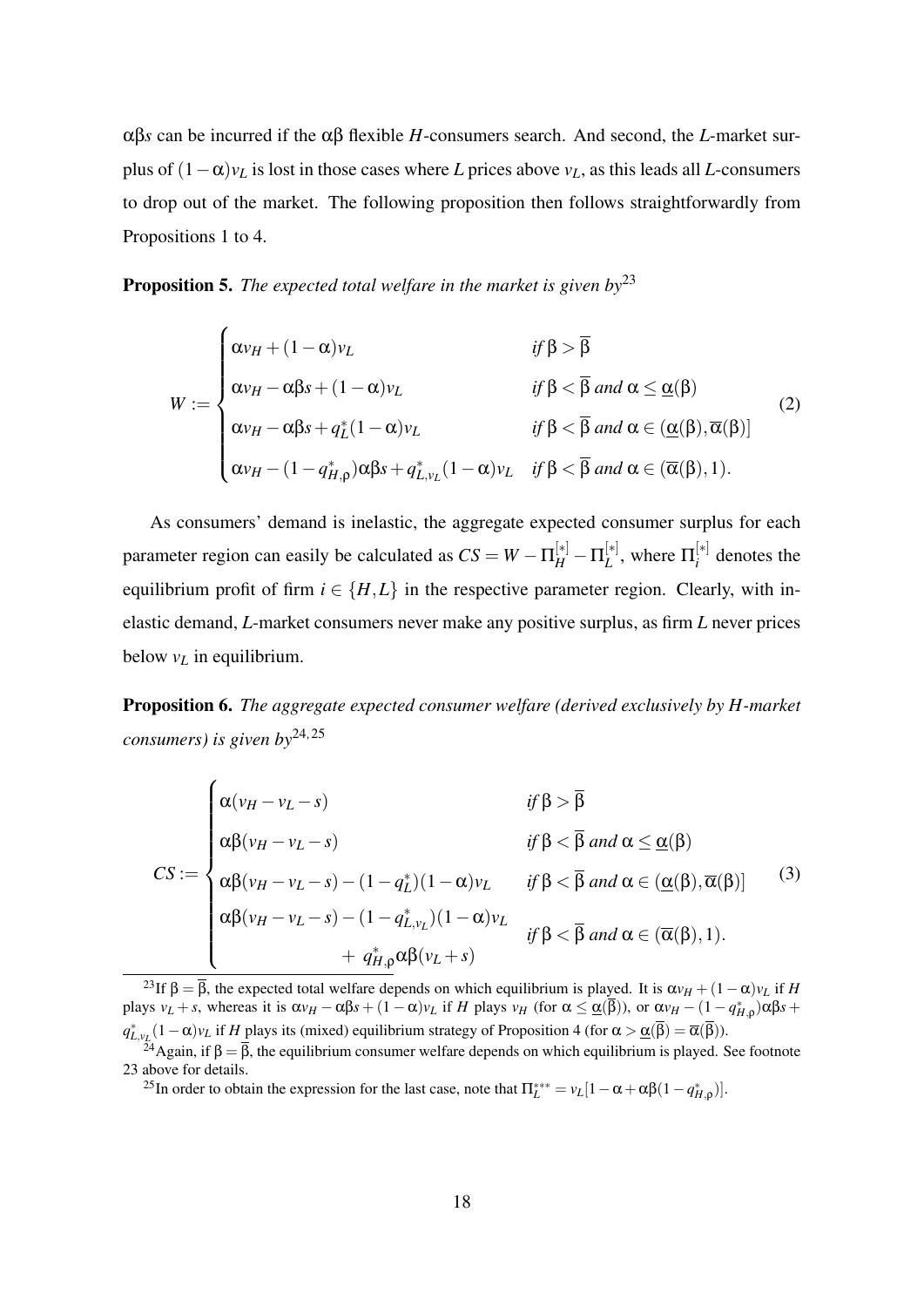Comparative Statics and Regulation. The analyzed model is governed by five parameters: Consumers' maximal willingness to pay in the high and low-valuation market  $(v_H)$ and  $v_L$ ), the distribution of consumers across markets ( $\alpha$ ), the search cost of flexible highvaluation consumers (*s*), and the share of flexible consumers in the high-valuation market (β). Note however that the first three of these are rather deep structural parameters that cannot easily be targeted by policymakers. For example, if the model is used to describe firms' equilibrium pricing and consumers' shopping patterns across the neighborhoods of a city, neither the composition of consumers, nor their different willingness to pay (e.g., as caused by differences in average income or preferences) can easily be manipulated.

On the other hand, both the search friction of consumers traveling across spatially separated submarkets (*s*), as well as the fraction of (flexible) consumers that are aware of this opportunity and do not find it prohibitively costly to do so (β), may potentially be influenced by policy.<sup>26</sup> For instance, in order to decrease *s*, the local administration could build new roads or walkways, improve the public transportation system, or provide amenities such as parking spaces, public toilets, and temporary childcare facilities. Of course, *s* may also be increased through opposing measures.<sup>27</sup> Likewise, the fraction of flexible (high-valuation) consumers β may be increased by an informational campaign that educates consumers about the possibility and attractiveness of purchasing in an outside market (with on average lower prices), infrastructural measures such as the connection of formerly remote areas, or investment in services like a shuttle-bus line for consumers without cars.

While policy-relevant, analyzing the impact of changes in *s* or β on total social welfare and consumer surplus turns out to be a complex task. First, since four different equilibrium regions arise in the model, changes in *s* and β may lead to transitions across equilibrium regions, which, in turn, may have conflicting comparative statics. For example, while total social welfare is maximal and independent of *s* in region I (where no search takes place), it

<sup>26</sup>Note that both *s* and β provide information about the high-valuation consumers' search cost distribution. Indeed, the present model has an identical outcome to the model variation where a fraction β of high-valuation consumers has a search cost of *s*, while all remaining high-valuation consumers have search costs that exceed  $v_H - v_L$ . In a more general model allowing for an arbitrary search-cost distribution, policy-induced shifts of this distribution could be analyzed.

<sup>&</sup>lt;sup>27</sup>As one referee put it, a regulator may want to build a really tall wall between markets in order to discourage search. While this may indeed maximize market efficiency in the present setup with inelastic demand and wasteful search frictions, the right balance needs to be struck if consumers' interests are also to be considered. See below for a more detailed discussion.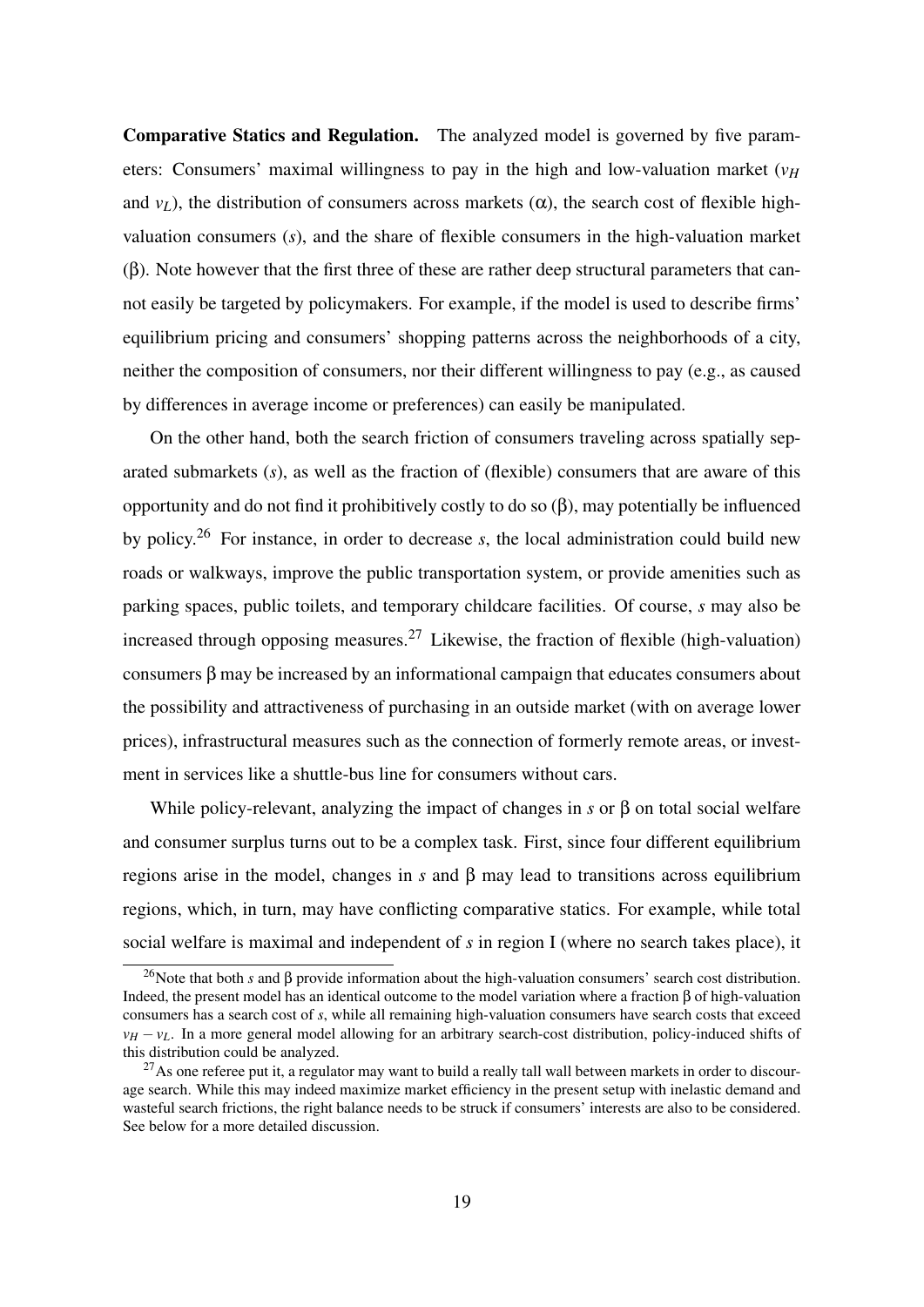strictly decreases in *s* in regions II and III, while it can be shown that it strictly increases in *s* in region IV.<sup>28</sup> At the same time, consumer surplus strictly decreases in *s* for regions I to III, while it strictly increases in *s* for region IV.<sup>29</sup> Second, even within equilibrium regions, the comparative statics of social welfare and consumer surplus may not be monotone. Precisely, an increase in β has an ambiguous effect on social welfare in region  $III$ ,<sup>30</sup> while its effect on consumer surplus is ambiguous in both regions III and  $IV^{31}$ . An example of the comparative statics of total social welfare and consumer surplus with respect to *s* and β is provided in Figure 5.

Although it is thus apparent that no clear-cut comparative statics with respect to *s* and β can be provided, some policy recommendation can still be given. Namely, it turns out that for all parameter values, there is a critical *s'* and β' such that for all  $s \geq s'$  (keeping β fixed), or for all β ≥ β ′ (keeping *s* fixed), total social welfare is maximized. Moreover, consumer surplus is maximized for a single value of *s* in this range, namely the lower bound  $s = s'$ , whereas it is maximized for all  $\beta \geq \beta'$ . These findings are highlighted in the following proposition.<sup>32</sup>

<sup>28</sup>That total social welfare strictly decreases in *s* in regions II and III follows from the fact that the flexible *H*-consumers always search initially in the corresponding equilibria (creating a wasteful search friction of  $\alpha\beta$ *s*), while firm *L*'s probability of sampling *v<sub>L</sub>* (such that no deadweight loss is created) is independent of *s*. In region IV, an increase in *s* increases both firm *L*'s equilibrium frequency of charging  $v<sub>L</sub>$  and firm *H*'s equilibrium frequency of charging the flexible *H*-consumers' reservation price ρ (such that no wasteful search friction is incurred). It can be shown that the welfare gains induced by this always dominate the welfare loss stemming from higher search costs in those cases where firm *H* prices above ρ. A proof is available from the author upon request.

<sup>&</sup>lt;sup>29</sup>The latter effect is surprising and stems from the fact that both firm *L*'s equilibrium probability of charging  $v_L$  and firm *H*'s equilibrium probability of charging ρ (the lowest price in its support) strictly increase in *s* in the relevant region (see also the previous footnote related to social welfare). This is always sufficient to offset the higher travel cost incurred by searching high-valuation consumers (in those cases where *H* prices above ρ). A proof is once again available from the author upon request.

 $30$ The intuition for this is that countervailing effects are at play. Since all flexible H-consumers search initially in region III, an increase in their absolute number through β leads to an unambiguous increase in the wasteful search friction  $\alpha\beta s$  that is incurred. On the other hand, there are parameter constellations within region III under which firm *L*'s equilibrium probability of sampling *v<sup>L</sup>* increases in β, which reduces the (expected) deadweight loss that stems from dropout low-valuation consumers. For some of these parameter constellations, the latter positive effect on welfare dominates.

 $31$ Again, these surprising results are caused by firms' equilibrium responses. In region III (IV), consumer welfare may decline because an increase in β may lead firm *L* (*H*) to reduce its equilibrium probability of charging *v<sub>L</sub>* (ρ).

<sup>&</sup>lt;sup>32</sup>For the proposition, it is assumed that equilibrium type I (without search) is played whenever  $\beta = \overline{\beta}$ (which is the unique equilibrium for any  $\beta > \beta$ ). The statement for social welfare is obvious (region I without any welfare losses is reached if and only if  $s \geq s'$  or  $\beta \geq \beta'$ ). The statement for consumer surplus follows because all *H*-consumers are able to buy at the lowest possible effective price  $v_L + s$  (firm *L* may never price below  $v_L$  in any equilibrium) if and only if equilibrium type I is played. If *s* is allowed to vary, this price is lowest for  $s = s'$ .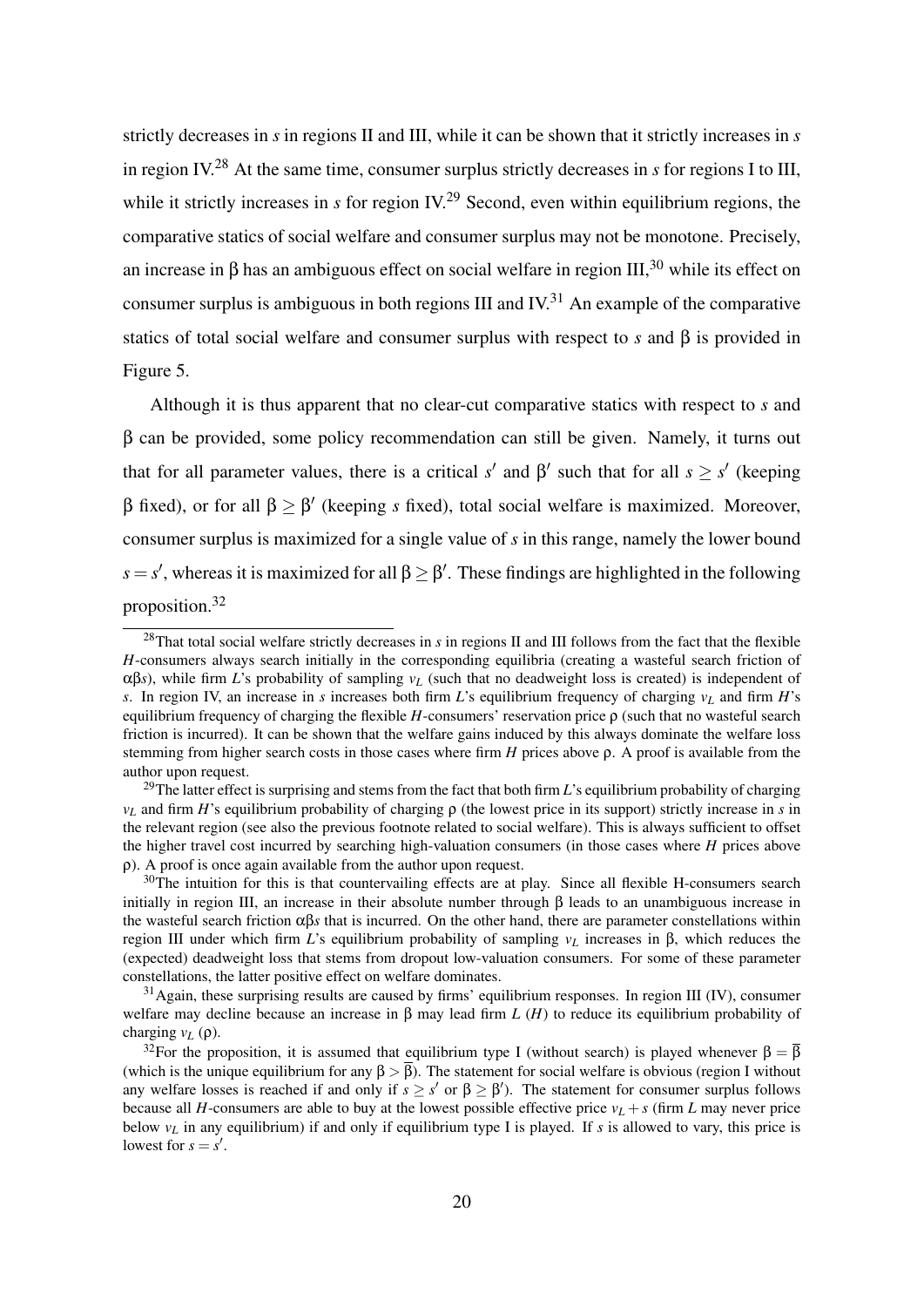

Figure 5: Expected total social welfare (blue) and consumer surplus (orange) as functions of *s* (left panel) and β (right panel). The parameters used are  $v_H = 200$ ,  $v_L = 100$ ,  $\alpha = 0.85$ , as well as  $\beta = 0.4$  (left panel) and  $s = 10$  (right panel). The different equilibrium regions that are reached are separated by dotted lines.

Proposition 7. *For any combination of parameters vH, vL,* α *and* β*, total social welfare is maximized if and only if*  $s \geq s' := \max\{v_H(1-\beta) - v_L, 0\}$ *, while consumer surplus is maximized if and only if s* = *s* ′ *. Likewise, for any combination of parameters vH, vL,* α *and* s, both total social welfare and consumer surplus are maximized if and only if  $\beta \geq \beta' := \overline{\beta}.$ 

A regulator that aims to maximize total social welfare *and* consumer surplus (which seems sensible, given that both objectives can be achieved simultaneously) thus faces two options. First, it may try to find the "sweet spot" for the search cost *s* such that it is just high enough that *H* finds it optimal to fight for its local flexible consumers by pricing at  $v_L + s$  (and not charging  $v_H$  or sampling prices from  $[p, v_H]$ , with  $p > v_L + s$ ), but not higher than that. If  $v_H(1 - \beta) - v_L \le 0$ , then this is the case even for  $s = 0$ , such that a regulator that is (also) concerned for consumer surplus should aim to reduce consumers' search costs as much as possible. If instead  $v_H(1 - \beta) - v_L > 0$ , the optimal *s* is positive, and hence a regulator may even have an incentive to artificially increase *s* (making the outside market less accessible, levying taxes, etc.) if *s* is low initially. In reality, a regulator may find it hard to justify such measures (which, after all, may have severe negative consequences for society that are not captured in the model), and even in the context of the model, it runs a risk of harming consumers (compare with Figure 5, left panel). Hence, it seems that influencing *s* through policy measures should be undertaken cautiously: If there is no search but only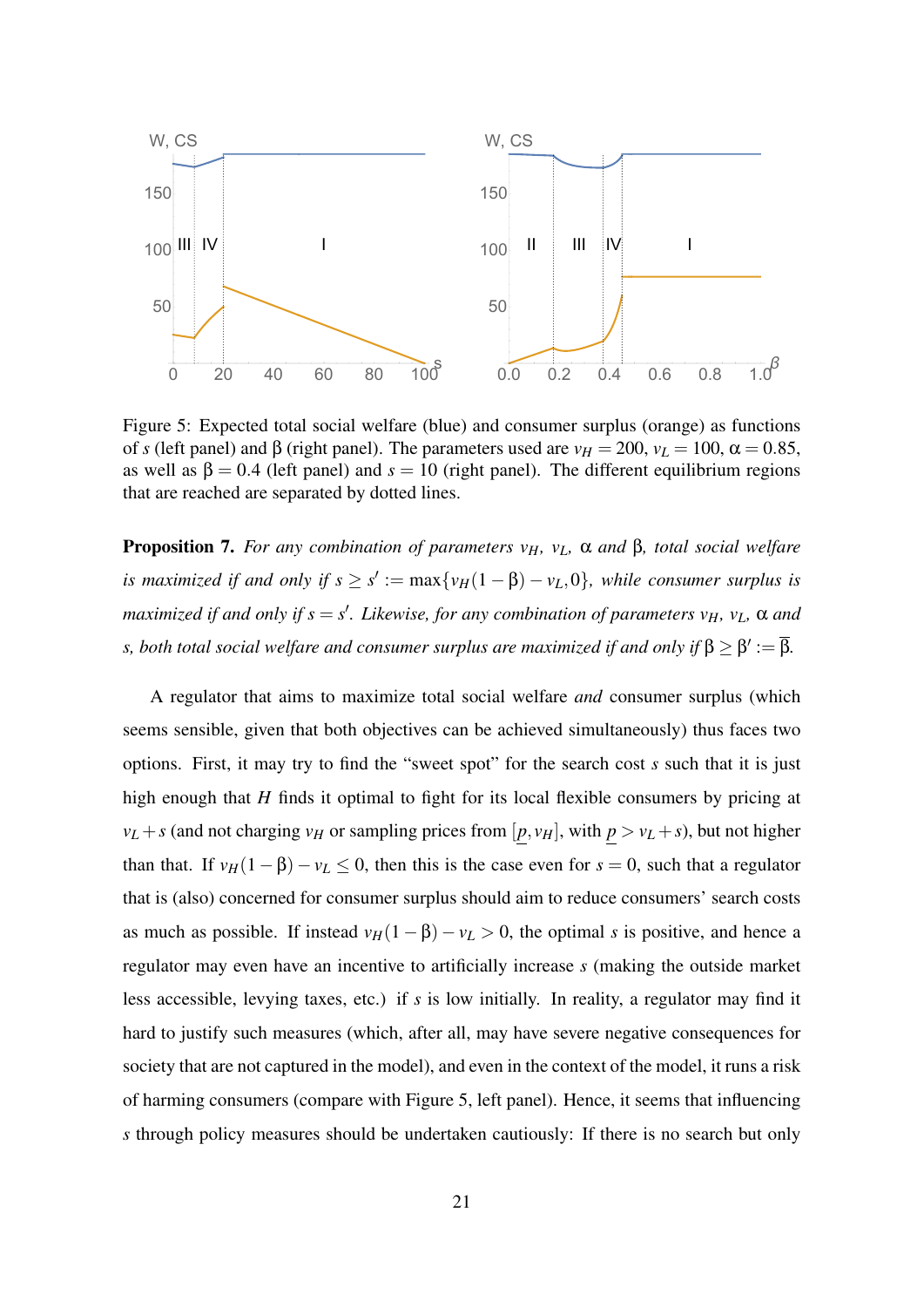competitive pressure (region I), then reducing *s* may increase consumer welfare, but there is a risk that firms in a high-valuation market may respond by increasing their prices in order to exploit locked-in consumers—which, at the same time, induces wasteful search frictions. On the other hand, if there is search initially, increasing *s* may restore the first-best, but this may also harm consumers when done incorrectly, face resistance from the population, and have adverse consequences that are not part of this analysis.

The second option a regulator may have is to raise the fraction of flexible high-valuation consumers β. Although marginal increases in β may still have a (moderately) negative effect on welfare and consumer surplus (compare with Figure 5, right panel), there is no longer a danger of "overshooting": Once a certain threshold is surpassed ( $\beta \geq \overline{\beta}$ ), full market efficiency is restored, and consumers' surplus is maximized. The intuition is that a sufficiently large fraction of non-loyal high-valuation consumers is able to fully discipline the behavior of the local incumbent, even though no search takes place. This is because, by these consumers' (correct) expectations of finding  $p_L = v_L$  in market *L*, firm *H* cannot afford to charge a higher price than  $v_L + s$ , as this would turn away a sizable chunk of its demand. In other words, efficiency is restored precisely because *H* faces a *threat* of search by a large fraction of its local consumers, to which it responds by pricing aggressively (and thus, the threat does not materialize).

Note that there can be circumstances where increasing the fraction β of *potentially* searching consumers is not very costly: Indeed, it may suffice to inform (a larger fraction of) the population that searching is a viable strategy. On the other hand, especially reductions in *s* could require infrastructural measures that are prohibitively expensive. Thus, promoting the *possibility* of search may often be more beneficial than actually inducing search through a physical reduction in search costs.

Downward Sloping Demand The showcased model focuses on inelastic consumer demand in order to build intuition and keep the analysis tractable. Of course, this comes at the cost of realism, such that it would be desirable to allow for (a) downward-sloping individual demand and/or (b) heterogeneous consumer valuations within submarkets. While providing a full equilibrium analysis is challenging for both of these variations (and lies somewhat beyond the scope of the paper), the following result prevails under similar assumptions as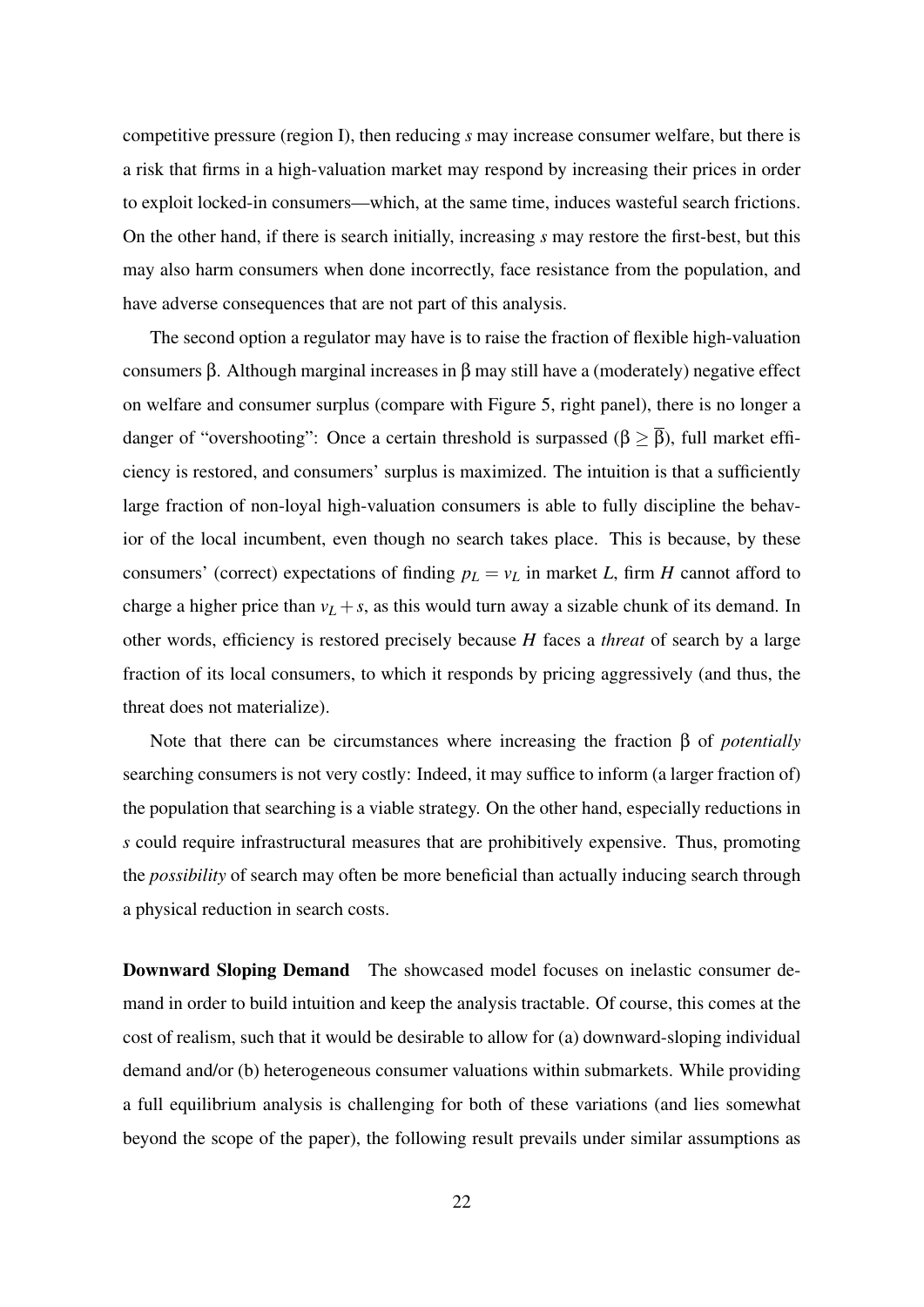in the baseline model: $33$  If the fraction of flexible consumers in the market with a higher local monopoly price is sufficiently large, there will be no search in equilibrium, as the local incumbent finds it optimal to discourage these consumers from searching by pricing aggressively. In contrast, the firm in the neighboring low-valuation market charges the local monopoly price. In the setup with downward-sloping individual demand, it can be shown that this equilibrium is constrained-efficient, as no wasteful search frictions are incurred, and deadweight loss is minimized. Indeed, increasing  $\beta$  should generally be (even) more desirable under elastic demand, as giving a larger fraction of consumers access to low prices will tend to reduce deadweight loss.

### 5 Perfect Information Setting

In contrast to the specification of the main model, consumers may sometimes be wellinformed about the prices charged by firms in a distinct regional market. For example, a consumer considering cross-border shopping for some expensive good (e.g. a new car) will likely try to obtain price quotes *before* traveling to the outside market.<sup>34</sup> Moreover, as motivated in the introduction, it seems worthwhile to check the baseline model's robustness with respect to changes in the information structure, and to contrast the different effects of search costs (in the sense of information-acquisition costs) and pure travel costs on market outcomes. While an exhaustive comparison between all variables of interest (equilibrium pricing strategies, firm profits, consumer surplus and total social welfare) across the different model setups would be beyond the scope of this paper, some selected key differences will be highlighted.

To this end, I consider a variation of the main model in which flexible *H*-market consumers can perfectly observe the price posted by firm *L*. However, they still have to incur a travel cost *s* in order to access market *L*. Hence, in the corresponding perfect-information framework, flexible *H*-consumers find it optimal to purchase from *L* whenever  $p_L < p_H - s$ ( $≤$  *v<sub>H</sub>* − *s*). All other market parameters (α, β, *v<sub>H</sub>* and *v<sub>L</sub>*) keep the same interpretation as in the main model. Importantly, in order to facilitate a comparison with the baseline setup,

<sup>&</sup>lt;sup>33</sup>Details are available from the author upon request.

<sup>&</sup>lt;sup>34</sup>Clearly, the rise of price-comparison platforms on the internet, as well as the tendency of many firms to post prices online, has greatly facilitated such a practice.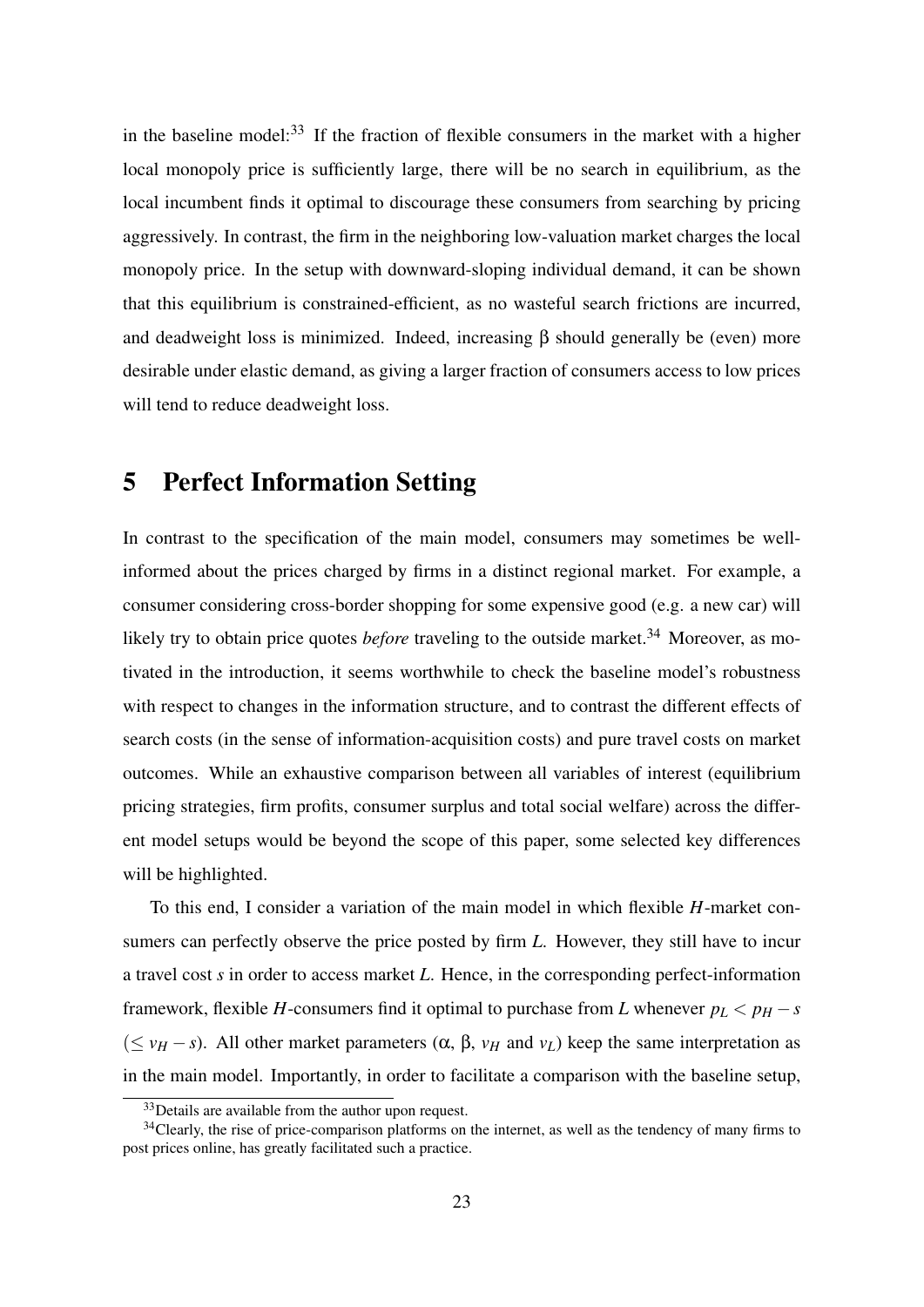I still assume that all *L*-market consumers are fully locked in to their local firm, and that  $s < v_H - v_L$ .

Note that in this adaptation, it still holds that for a small fraction β of flexible *H*consumers, firm *H* would not even be willing to fight for these consumers if firm *L* charged *v*<sub>*L*</sub> deterministically. The corresponding critical value of β is again given by  $\bar{\beta} = 1 - \frac{v_L + s}{v_H}$  $\frac{L+S}{v_H}$ . Hence, for  $\beta \leq \overline{\beta}$ , one might expect that similar types of equilibria emerge as in the baseline model. However, for  $\beta > \overline{\beta}$ , firm *H* finds it no longer sufficient to price at *v*<sub>*L*</sub> + *s* in order to optimally discourage its local flexible consumers from searching. In contrast to the baseline model, where firm *L* could not credibly convey that it may ever set a price below *vL*, this is now clearly possible by simply setting an arbitrary price  $p_L < v_L$ . As it turns out, this variation introduces substantial additional complexity when the fraction of flexible *H*-consumers β is large. In what follows, I will separately consider the cases  $\beta \leq \bar{\beta}$  and  $\beta > \bar{\beta}$ .

**Proposition 8.** *Suppose that the flexible H-consumers observe*  $p_L$ *, and that*  $\beta \leq \overline{\beta}$ *. Then there exist three types of pricing equilibria.*

*(Pure)* If  $\alpha$  *is small,*  $\alpha \leq \underline{\alpha}'(\beta) := \frac{v_L}{\beta(v_L - v_L)}$  $\frac{v_L}{\beta(v_H - v_L) + v_L - \beta s}$ , where  $\underline{\alpha}'(\beta) \in (\underline{\alpha}(\beta), 1)$ , there is a  $p$ ure-strategy equilibrium in which  $p^{*}_{H}$   $=$   $v_{H}$ ,  $p^{*}_{L}$   $=$   $v_{L}$ , and all flexible  $H$ -consumers purchase *in L. L-market consumers are always served in this equilibrium. Firm H makes a profit of*  $\Pi_H^{**}$ , while firm L makes a profit of  $\Pi_L^{**}$ .

(*Mixed I)* If  $\alpha$  *is intermediate*,  $\alpha \in (\underline{\alpha}'(\beta), \overline{\alpha}'(\beta)]$ *, where*  $\overline{\alpha}'(\beta) := \frac{v_L}{v_L(1-\beta)+\beta_0}$ *vL*(1−β)+β[*vH*(1−β)−*s*] ∈  $(\underline{\alpha}'(\beta), 1)$ *, the following constitutes an equilibrium:* 

- *H* samples prices continuously from the interval  $[\underline{p}_H, v_H)$ , where  $\underline{p}_H = \frac{v_L(1-\alpha+\alpha\beta)}{\alpha\beta} +$  $s > v_L + s$ , following the CDF  $F_H(p_H) = 1 - \frac{1 - \alpha + \alpha\beta}{\alpha\beta} \left(\frac{v_L}{p_H - \alpha}\right)$ *pH*−*s . Moreover, H prices at*  $v_H$  *with probability*  $q_H = \frac{1-\alpha+\alpha\beta}{\alpha\beta} \left(\frac{v_H}{v_H - \alpha\beta}\right)$ *vH*−*s*  $) ∈ (0,1)$ *.*
- *L* prices at  $v_L$  with probability  $q_L = \frac{1}{\beta} \frac{1-\beta}{\beta}$ β  $\left(\frac{v_H}{\sqrt{v_H}}\right)$  $v_L\left(\frac{1-\alpha+\alpha\beta}{\alpha\beta}\right)+s$  $\setminus$ ∈ [0,1)*. Moreover, L* samples prices continuously from the interval  $[\underline{p}_H - s, v_H - s)$  following the CDF  $F_L(p_L) = \frac{1}{\beta} - \frac{1-\beta}{\beta}$ —β  $\left(\frac{v_H}{p_L + 1}\right)$ *pL*+*s .*
- *L-market consumers are only sometimes served in this equilibrium.*
- *H*'s equilibrium profit is given by  $\Pi_H^{**}$ , whereas *L*'s equilibrium profit is given by  $\Pi_L^{**}$ .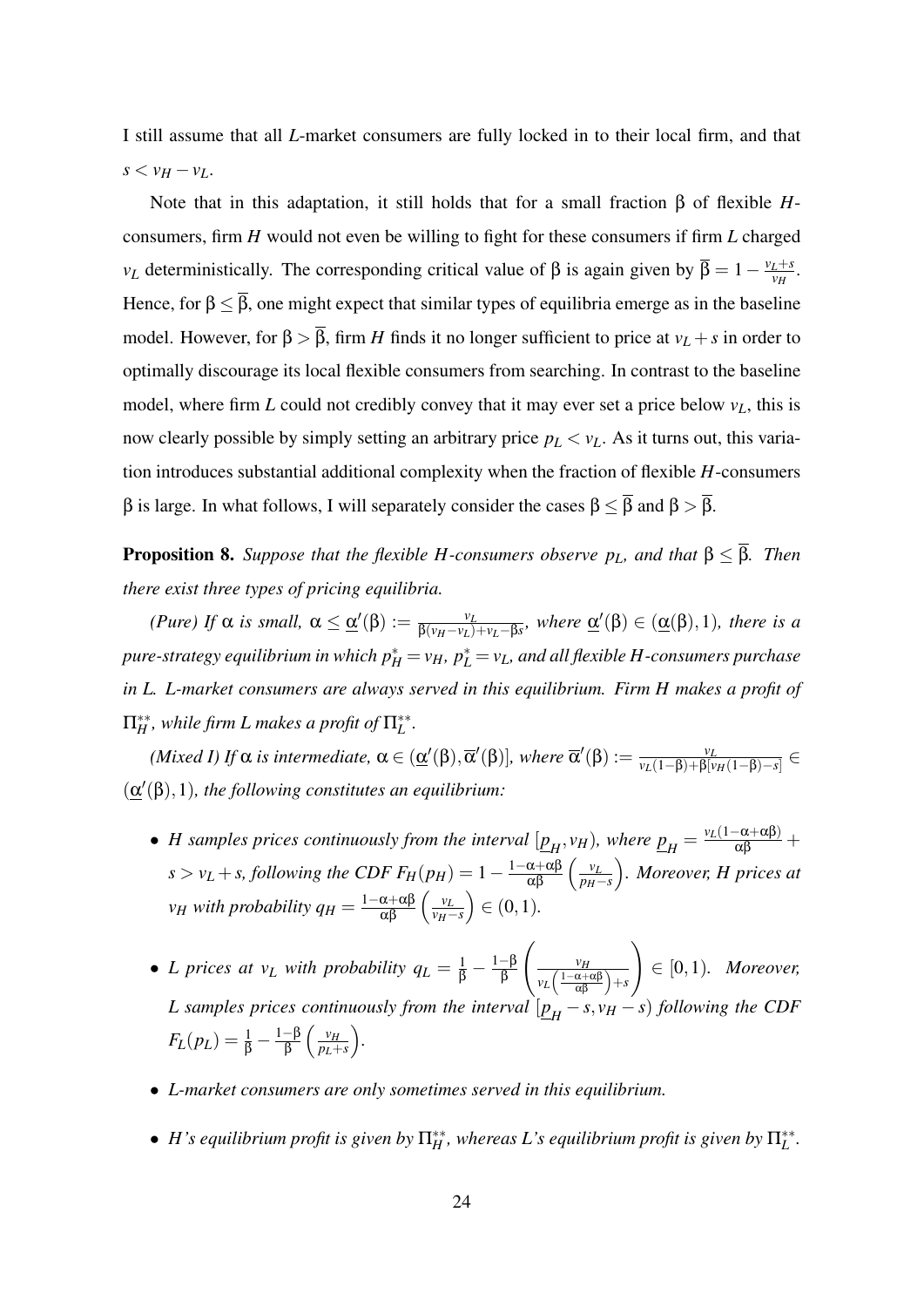*(Mixed II) If*  $\alpha$  *is large,*  $\alpha > \overline{\alpha}'(\beta)$ *, the following constitutes an equilibrium:* 

- *H* samples prices continuously from the interval  $[\underline{p}_H, v_H)$ , where  $\underline{p}_H = v_H(1 \beta)$  >  $v_L + s$ , following the CDF  $F_H(p_H) = 1 - \frac{v_H(1-\beta)-s}{p_H-s}$ *pH*−*s . Moreover, H prices at v<sup>H</sup> with probability*  $q_H = \frac{v_H(1-\beta)-s}{v_H-s}$  $\frac{(1-p)-s}{v_H-s}$  ∈ (0, 1)*.*
- *L* samples prices continuously from  $[\underline{p}_H s, v_H s)$  following the CDF  $F_L(p_L) =$  $rac{1}{\beta} - \frac{1-\beta}{\beta}$  $\frac{-\beta}{\beta}$   $\left(\frac{v_H}{p_L + \alpha}\right)$ *pL*+*s .*
- *L-market consumers are never served in this equilibrium.*
- $\bullet$  *H*'s equilibrium profit is given by  $\Pi_H^*$ , whereas *L*'s equilibrium profit is given by  $\Pi_L = \left[ \nu_H (1 - \beta) - s \right] \alpha \beta$ *.*

Clearly, the pure-strategy equilibrium in which  $p_L^* = v_L$  and  $p_H = v_H^*$  is identical to the one in the baseline model with imperfectly informed consumers. Again, firm *H* has no incentive to retain its local flexible consumers by pricing at  $v_L + s$ , as their fraction is too small. In the baseline model, firm *L*'s best deviation was to price at  $v_H$  in order to maximally exploit the incoming searchers from *H*, who could not observe this deviation. In the new framework, firm *L*'s best deviation is to increase its price only to  $v_H - s$  (−ε), which is the highest price for which it can still attract the flexible consumers from *H*, given  $p_H = v_H$ . Of course, this implies that the parameter region for which  $(v_L, v_H)$  can be supported in equilibrium increases ( $\underline{\alpha}' > \underline{\alpha}$ ).

But again, there is some critical value of  $\alpha$ ,  $\alpha = \underline{\alpha}'$ , above which firm *L* has a profitable deviation. This is to charge the highest possible price  $v_H - s$  (- $\varepsilon$ ) that still attracts the flexible consumers from *H*, even though this drives out its local consumers. As clearly, firm *H* would want to counteract this by marginally undercutting in turn, there is a cycle of best responses which rules out a pure-strategy equilibrium. Once again, two types of mixed-strategy equilibria emerge.

The first, for intermediate  $\alpha$ , has a similar structure to the mixed-strategy equilibrium of the baseline model with intermediate  $\alpha$ . In this equilibrium, both firms choose their local monopoly price with positive probability, but they also draw prices from two convex regions above *vL*. The bounds of these regions are now such that the *effective* prices paid by flexible *H*-consumers,  $p_H$  when buying at *H* and  $p_L + s$  when buying at *L*, overlap. Hence, if *H*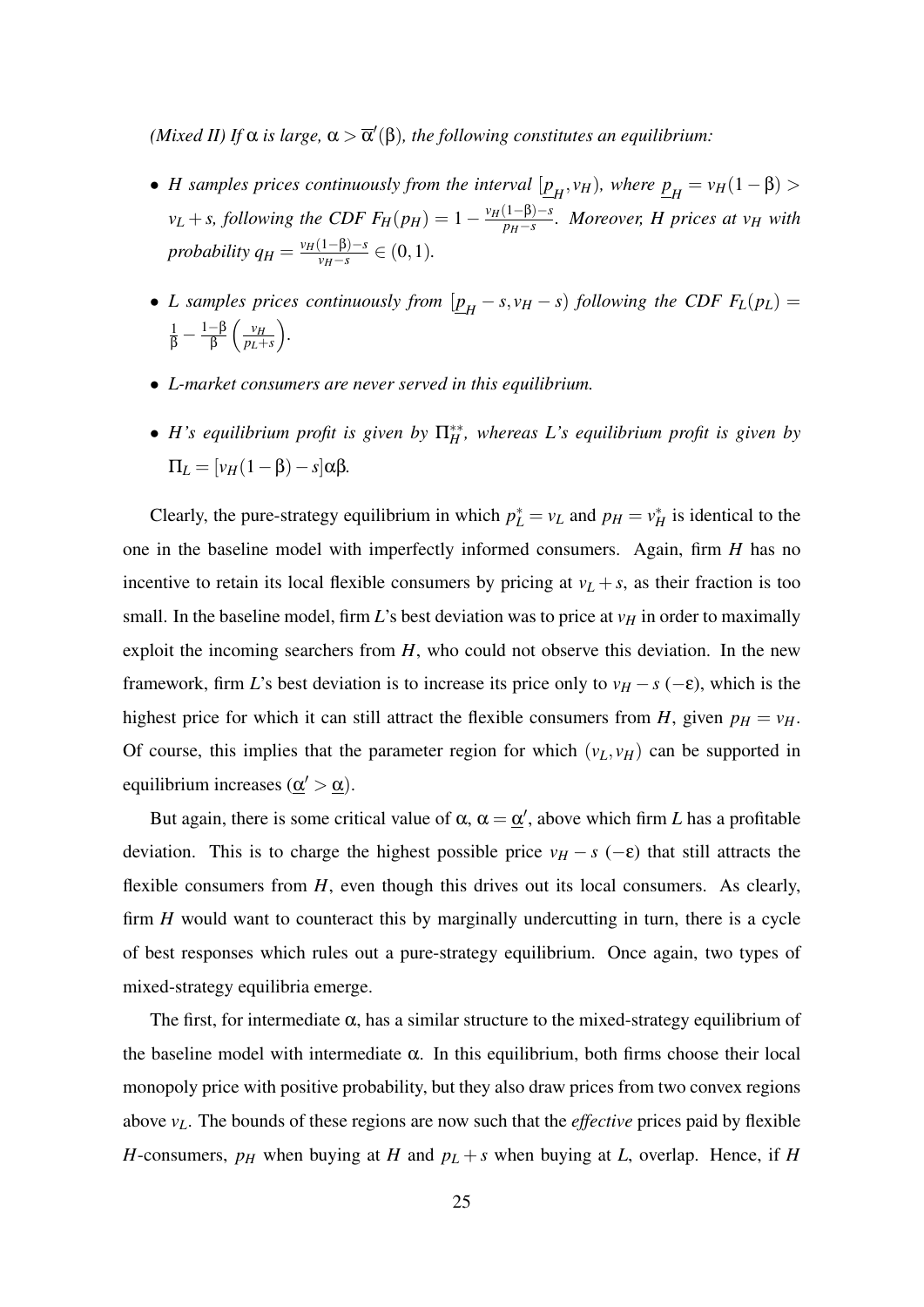does not choose its mass point at  $v_H$ , it samples prices from an interval  $[\underline{p}_H, v_H)$ , while if *L* does not choose its mass point at  $v_L$ , it samples prices from the corresponding interval  $\left[\underline{p}_H - s, v_H - s\right)$  (with  $\underline{p}_H - s > v_L$ ).

If instead  $\alpha$  is very large, firm *L* no longer finds it worthwhile to cater to its local consumers. While *H*'s equilibrium strategy is still to price at  $v_H$  with positive probability and otherwise to draw prices from some interval  $[\underline{p}_H, v_H)$ , firm *L* now only draws prices from  $(p_H - s, v_H - s)$  (with  $p_H - s > v_L$ ), which deterministically excludes its local consumers. This differs qualitatively from the baseline model, where even as  $\alpha \rightarrow 1$ , the *L*-market consumers keep being served with strictly positive probability. Hence, with observable prices, poor consumer groups may find it even harder to access certain product markets. Another qualitative difference is that the "quasi-bimodal" equilibrium price distribution of Proposition 4 (where, with positive probability, firm *H* offers a deep discount by pricing at the flexible *H*-consumers' reservation price) does not emerge in the perfect-information setting. Information-acquisition costs are therefore a necessary prerequisite to induce bimodal price distributions in the context of the present model.

Overall, the qualitative results of the baseline model are thus robust to the change in information structure if there is a small fraction of flexible consumers and the relative size of market *H* is low (pure-strategy equilibrium) or intermediate (first type of mixed-strategy equilibrium), but not if its large. I now turn to the case where there is a large fraction of flexible consumers,  $\beta > \overline{\beta}$ .

**Proposition 9.** *Suppose that the flexible H-consumers observe*  $p_L$ *, and that*  $\beta > \overline{\beta}$ *. Then, the pure-strategy equilibrium of Proposition 1 does not exist anymore. Instead, there exist three types of mixed pricing equilibria.*

*(Mixed III)* If  $\alpha$  *is small,*  $\alpha \leq \tilde{\alpha}(\beta) := \frac{v_L - [v_H(1-\beta) - s]}{v_L - (1-\beta)[v_H(1-\beta)]}$  $\frac{v_L - (v_H(1-p)-s)}{v_L - (1-p)[v_H(1-p)-s]}$  (which is always the case for β *sufficiently close to* 1,  $β \geq β := 1 - \frac{3}{\nu}$  $\frac{s}{v_H} \in (\beta,1)$ *), where*  $\tilde{\alpha}(\beta) > 0$ *, the following constitutes an equilibrium:*

• *L* samples prices continuously from the interval  $[\underline{p}_L, v_L)$ , where  $\underline{p}_L = \frac{v_L(1-\alpha)}{1-\alpha+\alpha\beta}$ , fol*lowing the CDF*  $F_L(p_L) = \frac{1 - \frac{p_L + s}{p_L + s}}{8}$ *pL*+*s*  $\frac{p_L+s}{\beta}$ . Moreover, L prices at v<sub>L</sub> with probability  $q_L =$  $1-\frac{p_L+s}{p_L+s}$ *vL*+*s*  $\frac{v_L+s}{\beta}\in(0,1).$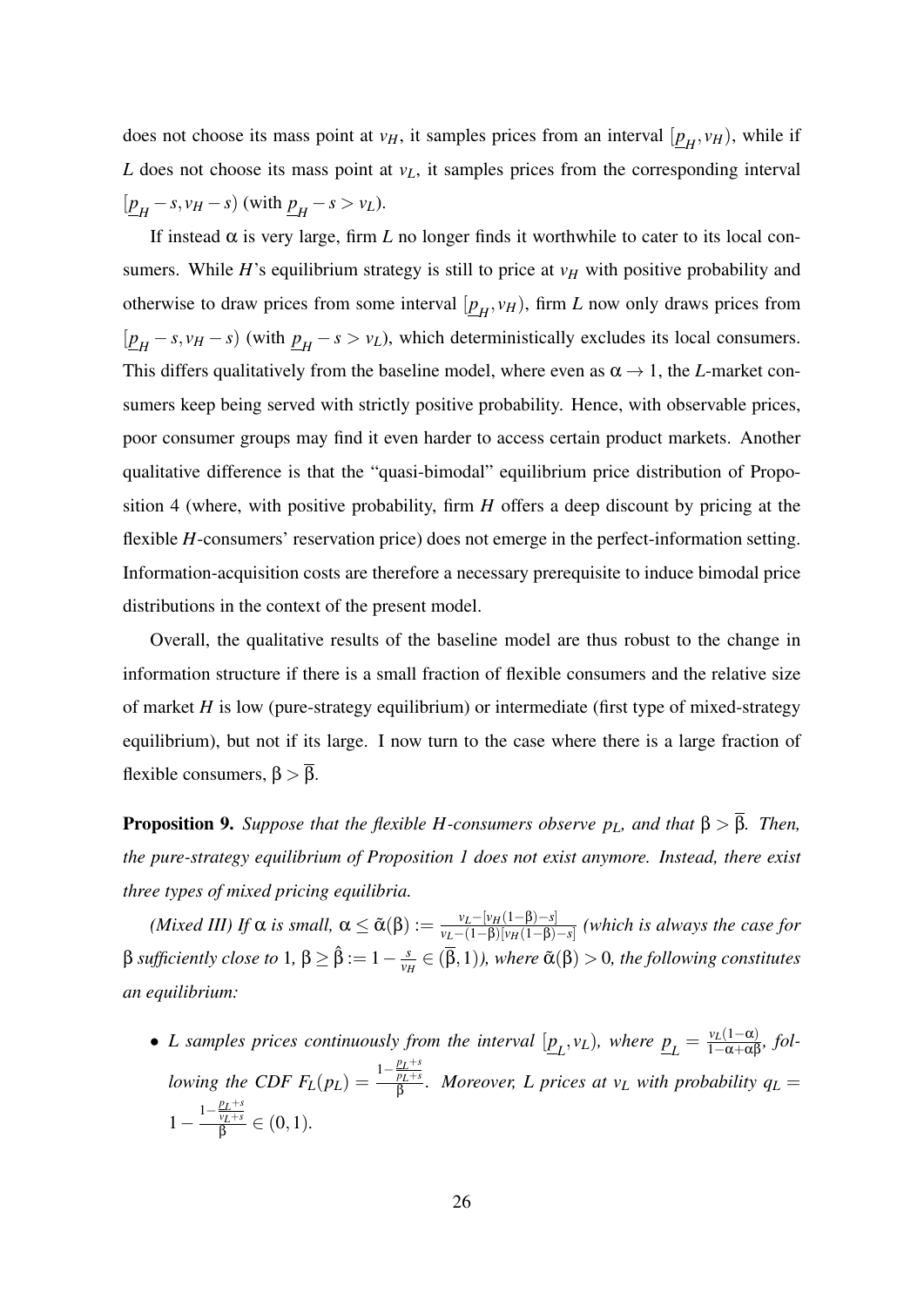- *H* samples prices continuously from the interval  $[\underline{p}_L + s, v_L + s)$ , following the CDF  $F_H(p_H) = 1 - \frac{1-\alpha}{\alpha\beta} \left( \frac{v_L}{p_H - s} - 1 \right).$
- *L-market consumers are always served in this equilibrium.*
- *H*'s equilibrium profit is given by  $\Pi_H = \left(\frac{v_L(1-\alpha)}{1-\alpha+\alpha\beta} + s\right)\alpha$ , whereas L's equilibrium *profit is given by*  $\Pi_L = v_L(1-\alpha)$ *.*

*(Mixed IV) If*  $\beta$  *is not too large,*  $\beta < \hat{\beta}$ *, and*  $\alpha$  *is intermediate,*  $\alpha \in (\tilde{\alpha}(\beta), \hat{\alpha}(\beta)]$ *, where*  $\hat{\alpha}(\beta) := \frac{v_L - [v_H(1-\beta)-s] \left(1 - \frac{v_L}{v_H-s}\right)}{v_L - \left(\frac{v_L}{v_H}-\frac{s}{s}\right) \left(1 - \frac{v_L}{v_H-s}\right)}$  $\frac{v_L - (1-\beta)[v_H(1-\beta)-s] \left(1-\frac{v_L}{v_H-s}\right)}{v_L-(1-\beta)[v_H(1-\beta)-s] \left(1-\frac{v_L}{v_H-s}\right)} > \tilde{\alpha}(\beta)$ , the following constitutes an equilibrium:

- *H* samples prices continuously from the interval  $[\underline{p}_H, v_L + s)$ , where  $\underline{p}_H = v_H(1 \beta)$ , *H following the CDF*  $F_H(p_H) = \frac{1-\alpha+\alpha\beta}{\alpha\beta}\left(1-\frac{p_H-s}{p_H-s}\right)$ *pH*−*s . Moreover, H prices at v<sup>H</sup> with probability*  $q_H = 1 - \frac{1 - \alpha + \alpha \beta}{\alpha \beta} \left( 1 - \frac{p_H - s}{\nu_L} \right)$ *vL*  $) ∈ (0,1)$ *.*
- $\bullet$  *L* samples prices continuously from the interval  $[\underline{p}_H s, v_L)$  following the CDF  $F_L(p_L)$  =  $rac{1}{\beta} - \frac{1-\beta}{\beta}$  $\frac{-\beta}{\beta}$   $\left(\frac{v_H}{p_L + 1}\right)$ *pL*+*s f*. *Moreover, L prices at v<sub>L</sub> with probability*  $q_L = \frac{1-\beta}{\beta}$  $\frac{-\beta}{\beta}\left(\frac{v_H}{v_L+s}-1\right)\in$ (0,1)*.*
- *L-market consumers are always served in this equilibrium.*
- $\bullet$  *H*'s equilibrium profit is given by  $\Pi_H^{**}$ , whereas *L*'s equilibrium profit is given by  $[v_H(1-\beta)-s](1-\alpha+\alpha\beta)$ .

*(Mixed V) If* β *is not too large,*  $β < β$ *, and*  $α$  *is large,*  $α > α(β)$ *, the following constitutes an equilibrium:*

- *H* samples prices continuously from the interval  $[\underline{p}_H, v_L + s)$ , where  $\underline{p}_H = v_H(1 \beta)$ ,  $f$ *ollowing the CDF*  $F_{H,1}(p_H) = \frac{1-\alpha+\alpha\beta}{\alpha\beta}\left(1-\frac{p_H-s}{p_H-s}\right)$ *pH*−*s . Furthermore, H samples prices continuously from the interval*  $[\hat{p}_H, v_H]$ *, where*  $\hat{p}_H = \frac{[v_H(1-\beta)-s](1-\alpha+\alpha\beta)}{v_H(1-\beta)-s/(1-\alpha+\alpha\beta)}$  $\frac{v_H(1-\beta)-s_1(1-\alpha+\alpha\beta)}{v_L}(1-\alpha+\alpha\beta)-(1-\alpha)}$  + *s* >  $v_L + s$ , following the CDF  $F_{H,2}(p_H) = 1 - (1 - \alpha + \alpha \beta) \left[ \frac{v_H(1-\beta)-s}{(p_H-s)\alpha\beta} \right]$ . Finally, H has a *mass point of size*  $q_H = (1 - \alpha + \alpha \beta) \left[ \frac{v_H(1-\beta)-s}{(v_H-s)\alpha\beta} \right] \in (0,1)$  *<i>on v* $_H$ .
- *L* samples prices continuously from  $[\underline{p}_H s, v_L)$  following the CDF  $F_{L,1}(p_L) = \frac{1}{\beta} \frac{1}{\beta}$ 1−β  $\frac{-\beta}{\beta}$   $\left(\frac{v_H}{p_L + \alpha}\right)$ *pL*+*s* ). *L* has a mass point of size  $q_L = \frac{1-\beta}{\beta}$  $\frac{-\beta}{\beta}\left(\frac{v_H}{v_L +} \right)$ *vL*+*s*  $-\frac{1-\beta}{\beta}$ β  $\nu$ *H*  $\frac{v_H}{\hat{p}_H} \in (0,1)$  on  $v_L$ *. Finally, L samples prices continuously from*  $[\hat{p}_H - s, v_H - s)$  *following the CDF*  $F_{L,2}(p_L)$  =  $F_{L,1}(p_L)$ .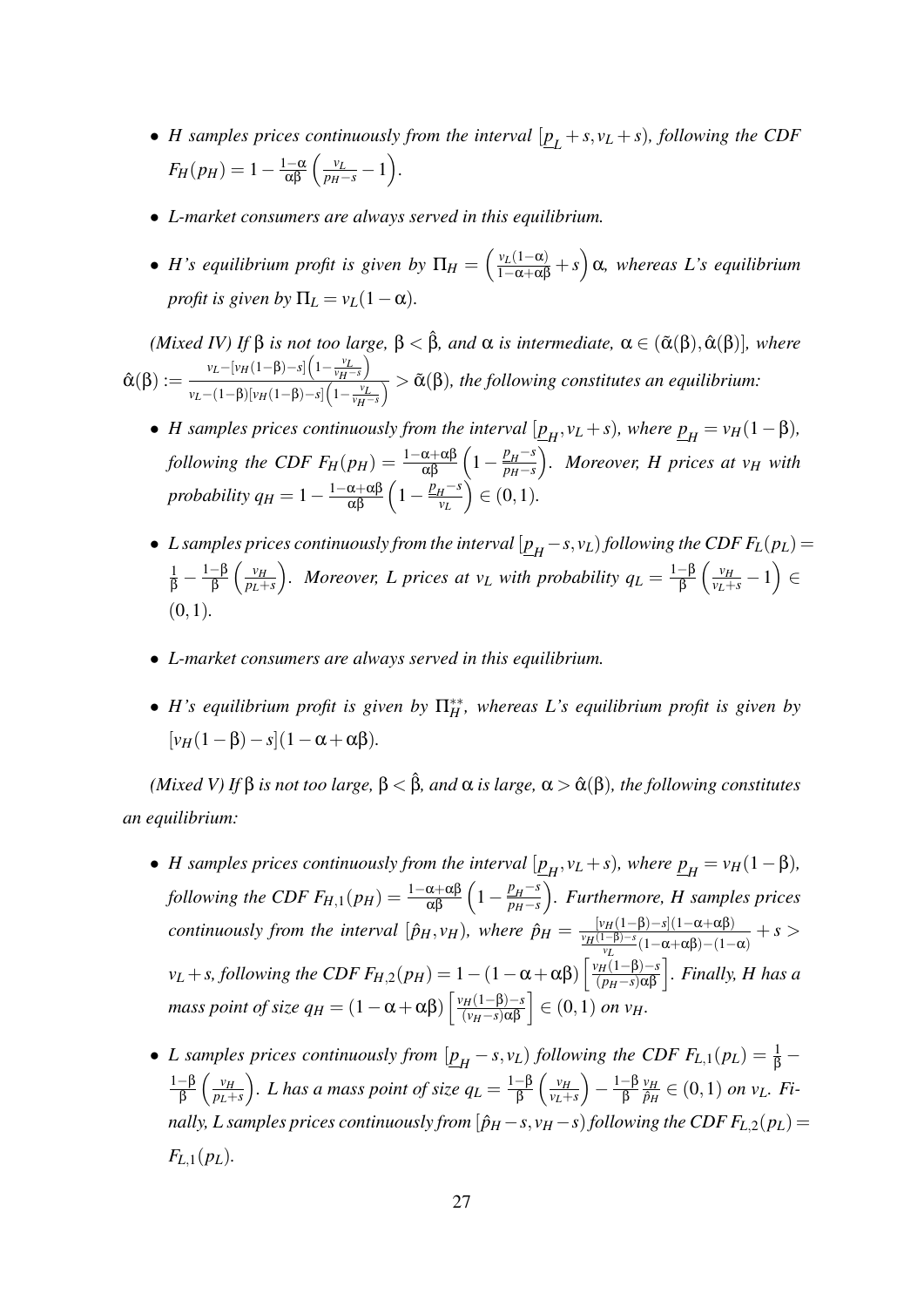- *L-market consumers are only sometimes served in this equilibrium.*
- $\bullet$  *H*'s equilibrium profit is given by  $\Pi_H^{**}$ , whereas *L*'s equilibrium profit is given by  $[v_H(1-\beta)-s](1-\alpha+\alpha\beta).$

It is thus apparent that when the flexible *H*-consumers are endowed with information about firm *L*'s pricing, this drastically changes the equilibrium outcome, given that there are many flexible consumers in the market. Indeed, irrespective of the size distribution of markets, the original pure-strategy equilibrium fails to exist, and in every emerging mixedstrategy equilibrium, both firms compete actively for the mass  $\alpha\beta$  of flexible *H*-consumers. However, the type of mixed-strategy equilibrium depends crucially on the size of  $\alpha$ . If  $\alpha$  is not too high such that market *L* is relatively large compared to market *H* ( $\alpha \leq \hat{\alpha}(\beta)$ ), firm *L* never prices above its local consumers' valuation in equilibrium. This is because serving its local captives is more profitable than extracting high rents from incoming flexible *H*consumers. Therefore, competition for these consumers takes place at prices below  $p_L = v_L$ and below  $p_H = v_L + s$ . Interestingly, for a sufficiently low  $\alpha$  ( $\alpha \leq \tilde{\alpha}(\beta) < \hat{\alpha}(\beta)$ ), firm *H* always competes aggressively for its local flexible consumers, and never finds it optimal to price at  $v_H$  in order to maximally exploit its captive consumers. If instead  $\alpha$  is large  $(\alpha > \hat{\alpha}(\beta))$ , *L* prices above  $v_L$  with positive probability in equilibrium, as selling at a high price to the large mass of flexible *H*-consumers becomes attractive. In turn, firm *H* also spreads some probability mass in the corresponding price region (on top of pricing at  $v_H$ ) with positive probability).

Figure 6 showcases the different equilibrium regions of the perfect-information framework in  $(\alpha, \beta)$ -space.

I conclude this section with some words on total welfare and consumer surplus in the perfect-information framework. Note first that with perfect information, the social first-best can no longer be achieved, as wasteful search activities take place with positive probability in every equilibrium region. Hence, regulators striving to maximize market efficiency should be cautious when implementing policies that improve consumers' access to price information from outside markets, as this may backfire when promoting excessive search.<sup>35</sup>

 $35$  Of course, with downward-sloping demand, there would typically be a trade-off between inducing wasteful search frictions and reducing deadweight loss (by increasing competition), such that no clear-cut recommendation can be given.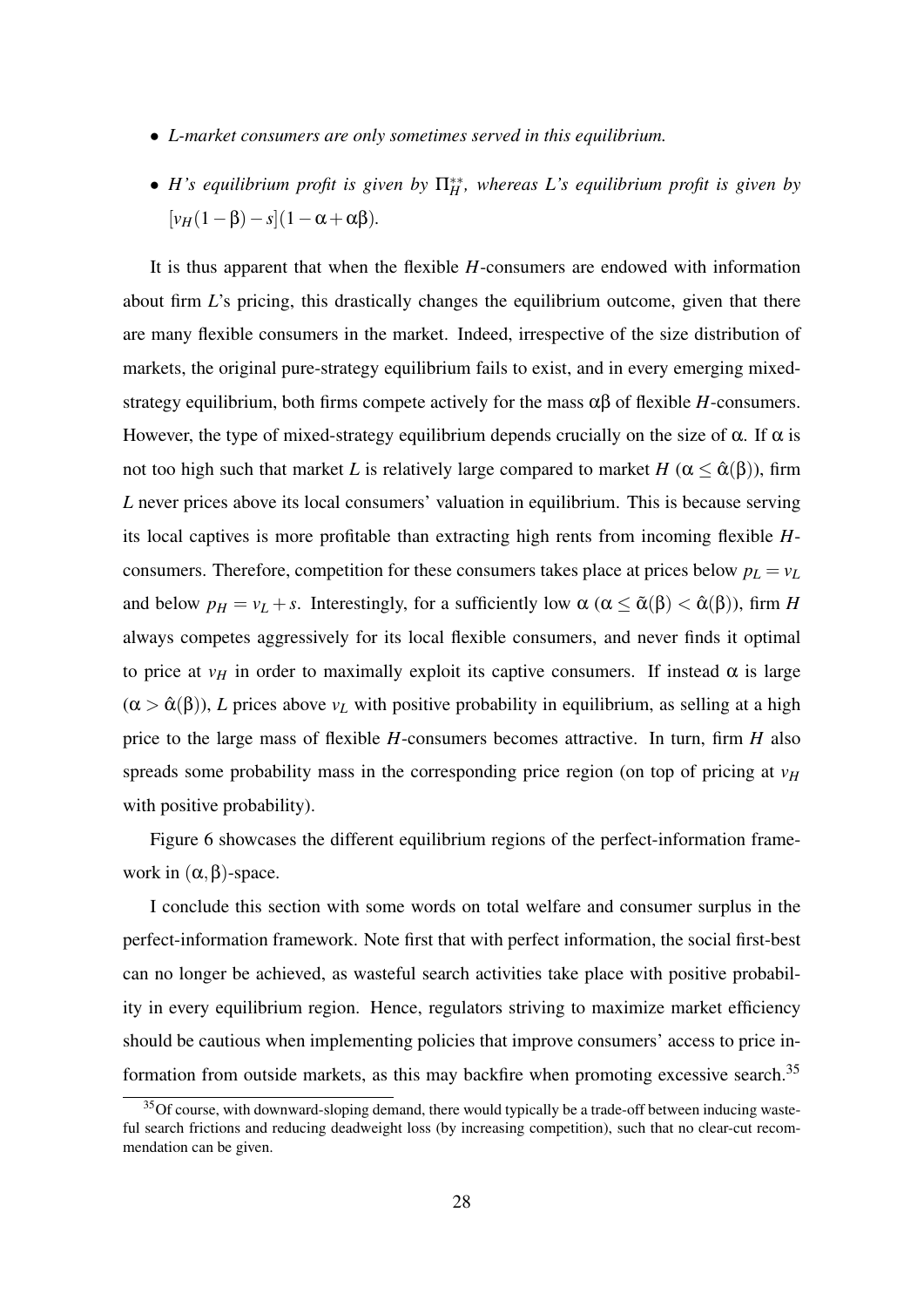

Figure 6: Equilibrium regions with observable  $p_L$  for  $v_H = 200$ ,  $v_L = 100$ ,  $s = 10$ .

On the other hand, making price information available to consumers tends to intensify price competition, such that consumers in both markets may benefit from it. In particular, with inelastic demand, *L*-market consumers strictly benefit from making their local market's price visible whenever  $\beta > \overline{\beta}$ , as in this case they start to make a positive surplus with strictly positive probability, which was not possible in the baseline model with imperfect information. Consequently, better price information may improve consumer surplus at the cost of total social welfare.

### 6 Conclusion

I have analyzed a market configuration in which consumers' price-search behavior is driven by segregation and a local difference in willingness to pay. In the model, two spatially separated firms simultaneously set prices, where initially, each firm's price is only observed by its local consumer base. However, a group of "flexible" high-valuation consumers may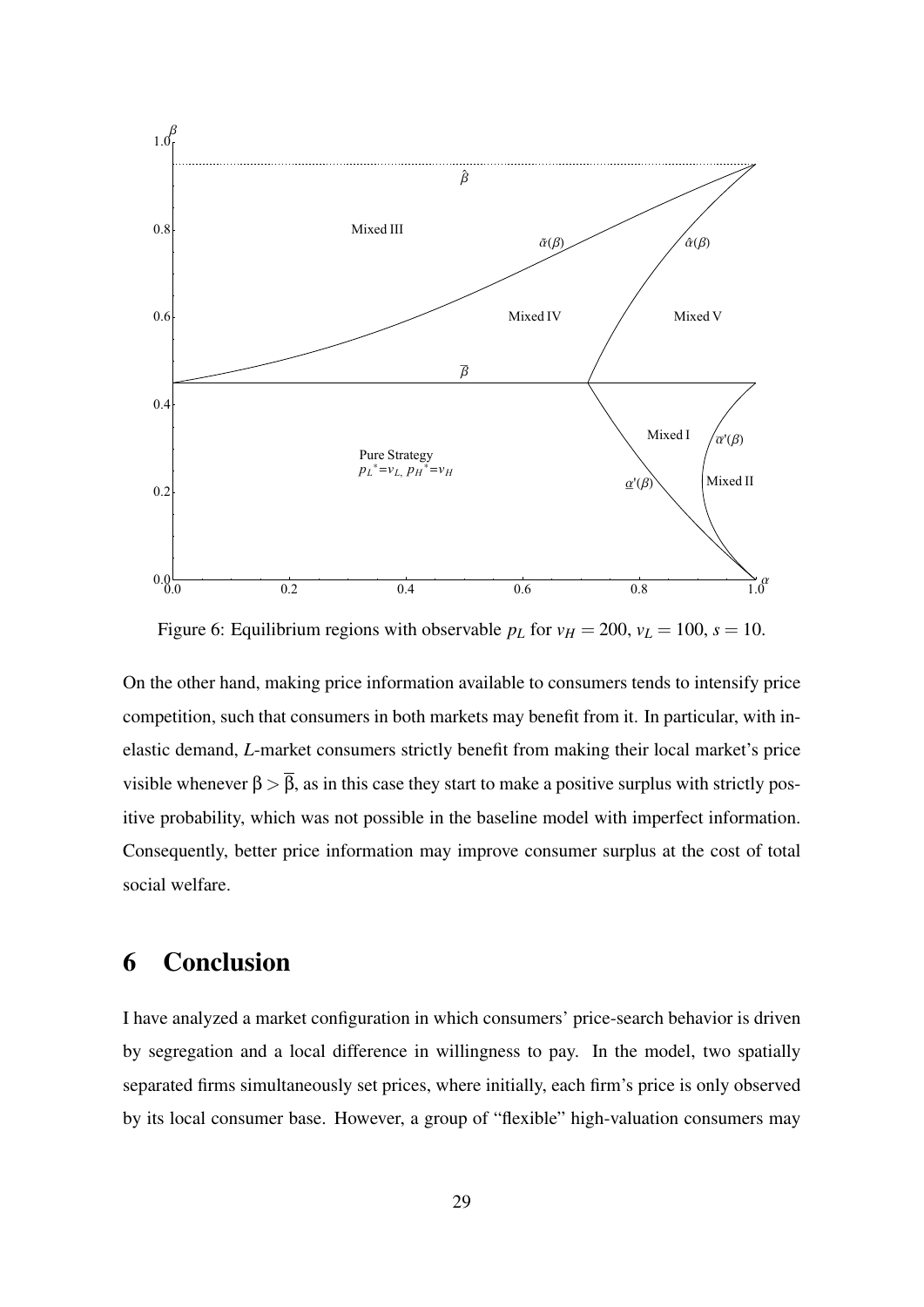search the non-local market at strictly positive cost, hoping to find a lower price. Inner-city shopping across neighborhoods, or cross-border shopping, are examples of this.

An important feature of this model is that active search may occur in equilibrium, which is driven by an interplay of taste and search-cost heterogeneity. Paradoxically, active search only emerges if the fraction of flexible consumers in the high-valuation market is sufficiently *low*, as otherwise, the local incumbent prefers to price aggressively and thereby discourage its flexible consumers from searching. If active search occurs, the size distribution of markets is crucial for determining the equilibrium outcome. If the proportion of high-valuation consumers is sufficiently large, non-trivial mixed-strategy pricing results: the firm in the low-valuation market sometimes charges high prices in order to exploit incoming searchers (while at the same time excluding its local consumer base), whereas its rival in the highvaluation market sometimes offers discounts which may beat these exploitative prices. If the market imbalance is severe enough, the firm in the high-valuation market offers a deep discount with positive probability, which altogether discourages its local flexible consumers from searching.

Two sources of welfare loss may arise in the market: A wasteful search friction incurred by searching high-valuations consumers, and deadweight loss induced by dropout low-valuation consumers. While the comparative statics of total social welfare and consumer surplus with respect to the flexible consumers' search costs and their fraction in the population are complex, regulators may want to focus on boosting the latter, as both welfare and consumer surplus are maximized once a certain threshold is surpassed. It can be shown that this result also prevails for the case of downward-sloping individual demand.

Lastly, I consider a variation of the baseline model in which consumers are endowed with perfect information, yet still face positive travel costs. If the fraction of flexible highvaluation consumers is large, this induces new types of mixed-strategy equilibria, reduces social welfare, but increases the surplus of low-valuation consumers. Increasing competition through endowing consumers with price information may thus promote consumer surplus at the cost of overall efficiency.

The model can be extended in several dimensions. For example, it would be desirable to allow for a more general (i.e., continuous) search-cost distribution. Preliminary calculations have revealed that the main qualitative features of the characterized equilibria remain intact: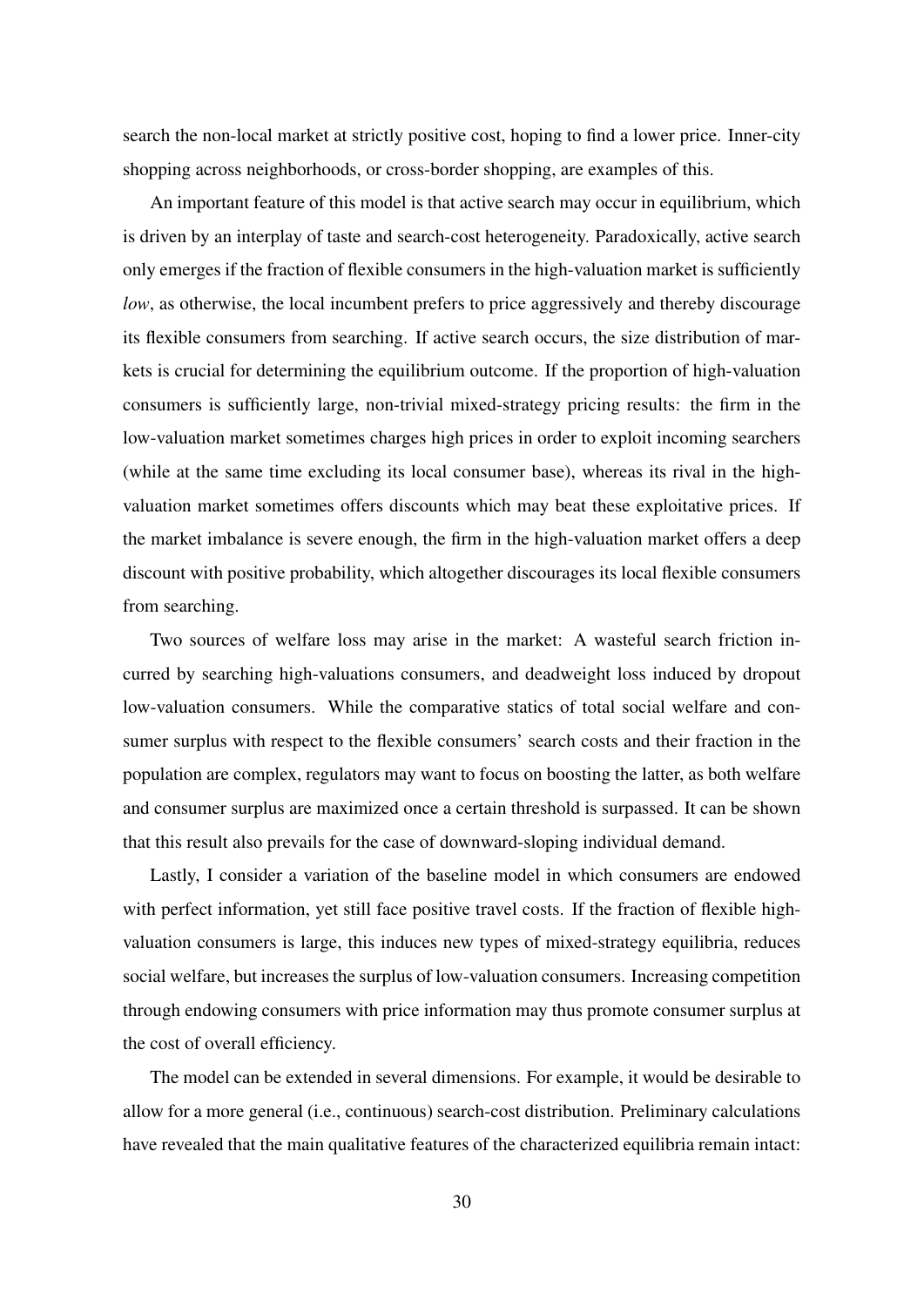active search can still only occur if not too many high-valuation consumers are tempted to search, and also the same tensions lead to a breakdown of pure-strategy equilibrium. Alternatively, the assumption of homogeneous consumer valuations within submarkets could be relaxed (e.g., consumers' valuations could be normally distributed with two different means across submarkets). Whether such a setup would remain tractable and give rise to qualitatively similar results is an open question for future research. Finally, it would be worthwhile to allow for multiple firms within submarkets, which may still be able to reap positive profits due to local differentiation. With perfect price information and symmetric firms within submarkets, it is conjectured that similar results to a model with downward-sloping individual demand would arise. Indeed, it is straightforward to construct corresponding pure-strategy equilibria.

Overall, the presented framework is a first attempt to model consumers' search across markets that are segregated by location and local demand characteristics. Due to its relevance for important phenomena such as cross-neighborhood or cross-border shopping, its rich predictions, and the numerous possibilities for extensions, it is hoped that fruitful and diverse applications will arise.

### References

- Inaki Aguirre and Maria Paz Espinosa. Product differentiation with consumer arbitrage. *International Journal of Industrial Organization*, 22(2):219–239, February 2004.
- Simon P. Anderson and Victor A. Ginsburgh. International Pricing with Costly Consumer Arbitrage. *Review of International Economics*, 7(1):126–39, February 1999.
- Simon P. Anderson and Regis Renault. Pricing, Product Diversity, and Search Costs: A Bertrand-Chamberlin-Diamond Model. *RAND Journal of Economics*, 30(4):719–735, Winter 1999.
- Carmen Astorne-Figari and Aleksandr Yankelevich. Asymmetric Sequential Search. Technical report, Department of Economics, Washington University in St. Louis, August 2011. URL http://carmenastorne.com/Asymmetric%20Sequential%20Search%20Aug2011.pdf.
- Carmen Astorne-Figari and Aleksandr Yankelevich. Consumer search with asymmetric price sampling. *Economics Letters*, 122(2):331–333, 2014.
- Kyle Bagwell and Garey Ramey. The Diamond Paradox: A Dynamic Resolution. Discussion Papers 1013, Northwestern University, Center for Mathematical Studies in Economics and Management Science, November 1992. URL http://ideas.repec.org/p/nwu/cmsems/1013.html.
- Michael R. Baye, John Morgan, and Patrick Scholten. Information, Search, and Price Dispersion. In *Handbook in Economics and Information Systems (ed. T. Hendershott)*, volume 1, chapter 6. Amsterdam: Elsevier, 2006.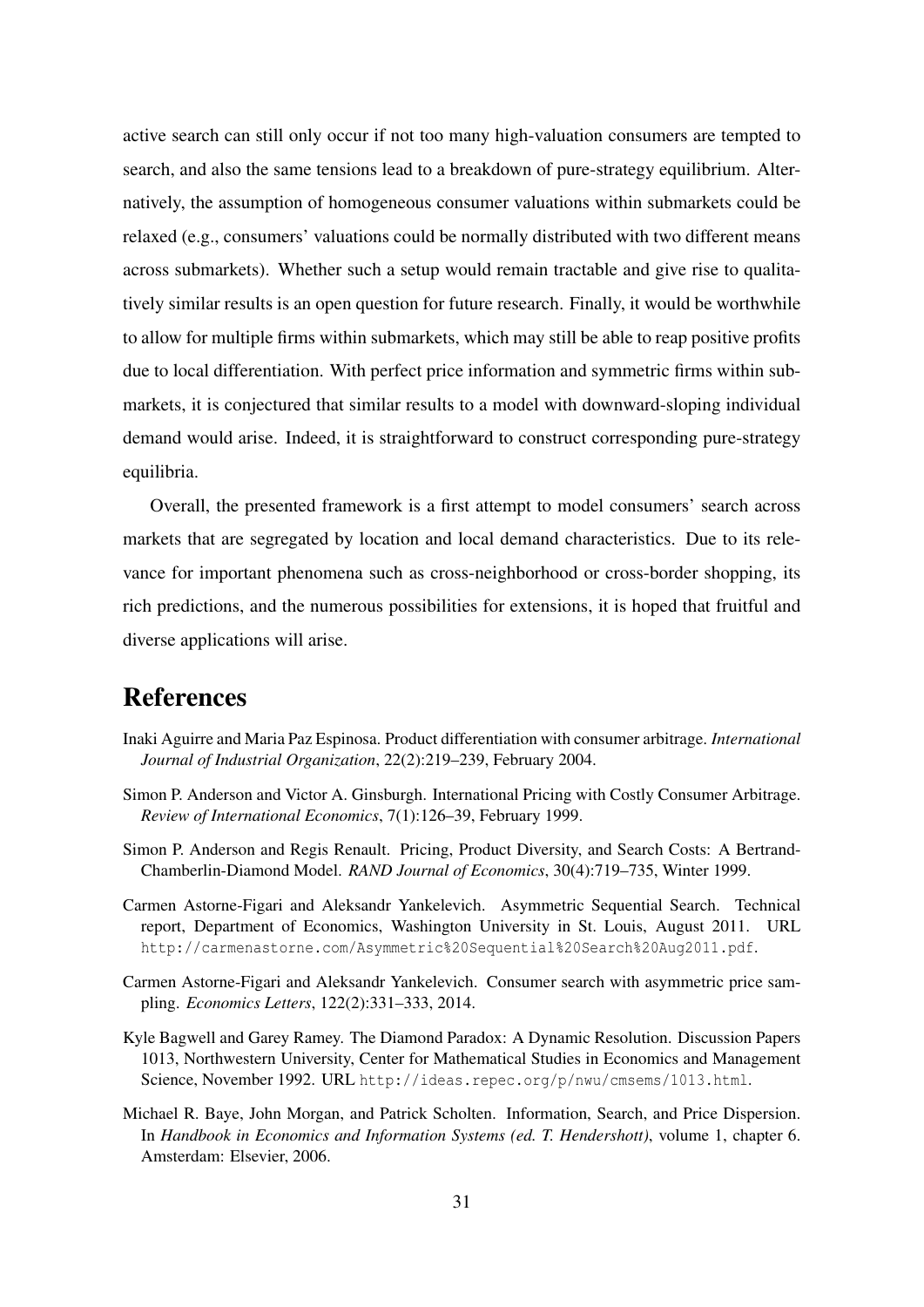- Roland Benabou. Search Market Equilibrium, Bilateral Heterogeneity, and Repeat Purchases. *Journal of Economic Theory*, 60(1):140–158, June 1993.
- Kendra Bischoff and Sean F. Reardon. Residential Segregation by Income, 1970-2009. Technical report, Russell Sage Foundation, 2013. URL http://www.s4.brown.edu/us2010/Data/ Report/report10162013.pdf.
- Ken Burdett and Eric Smith. Price distributions and competition. *Economics Letters*, 106(3):180– 183, March 2010.
- Kenneth Burdett and Kenneth L. Judd. Equilibrium Price Dispersion. *Econometrica*, 51(4):955–69, July 1983.
- Yongmin Chen and Tianle Zhang. Equilibrium price dispersion with heterogeneous searchers. *International Journal of Industrial Organization*, 29(6):645–654, 2011.
- Peter A. Diamond. A model of price adjustment. *Journal of Economic Theory*, 3(2):156–168, June 1971.
- Richard Florida and Charlotta Mellander. Segregated City: The Geography of Economic Segregation in America's Metros. Technical report, Martin Prosperity Institute, Rotman School of Management, University of Toronto, 2015. URL http://martinprosperity.org/media/ Segregated%20City.pdf.
- Drew Fudenberg and Jean Tirole. Perfect Bayesian equilibrium and sequential equilibrium. *Journal of Economic Theory*, 53(2):236–260, April 1991.
- Daniel Garcia, Jun Honda, and Maarten Janssen. The double diamond paradox. Technical report, University of Vienna, Department of Economics, 2015.
- Daniel Hosken and David Reiffen. Patterns of Retail Price Variation. *RAND Journal of Economics*, 35(1):128–146, Spring 2004.
- Maarten C.W. Janssen, Jose Luis Moraga-Gonzalez, and Matthijs R. Wildenbeest. Truly Costly Sequential Search and Oligopolistic Pricing. *International Journal of Industrial Organization*, 23 (5-6):451–466, June 2005.
- Cenk Kocas and Tunga Kiyak. Theory and evidence on pricing by asymmetric oligopolies. *International Journal of Industrial Organization*, 24(1):83–105, January 2006.
- Sergey Kuniavsky. Consumer search with chain stores. Discussion papers in economics, University of Munich, Department of Economics, 2014. URL http://EconPapers.repec.org/RePEc: lmu:muenec:20799.
- Andrés Leal, Julio López-Laborda, and Fernando Rodrigo. Cross-Border Shopping: A Survey. *International Advances in Economic Research*, 16(2):135–148, May 2010.
- James R. Marchand, Mary L. Rigdon, and John Roufagalas. Third Degree Price Discrimination: A Profitable Arbitrage Case, a Note. *The American Economist*, 44(2):92–94, October 2000.
- Chakravarthi Narasimhan. Competitive Promotional Strategies. *The Journal of Business*, 61(4): 427–49, October 1988.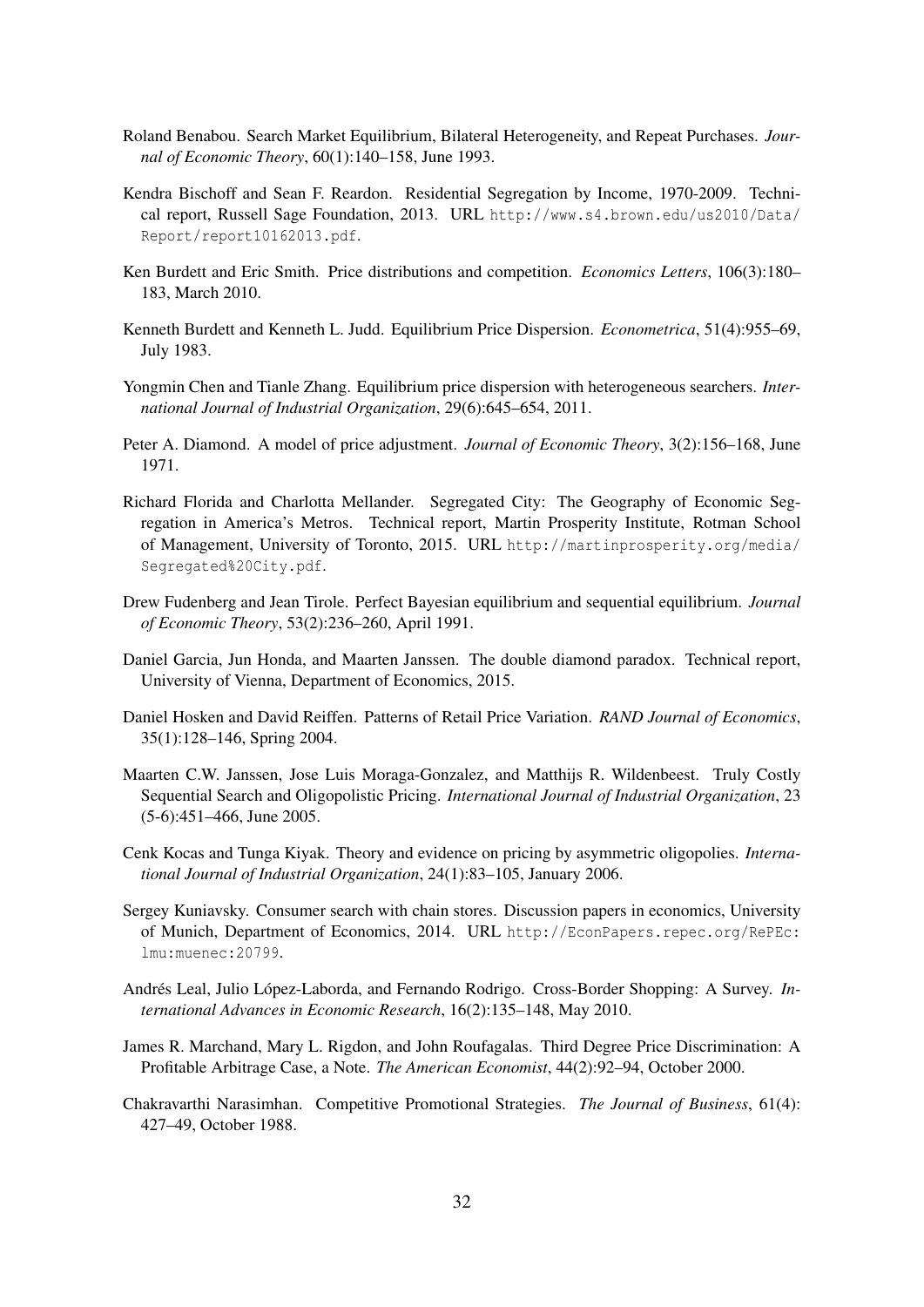- Martin Obradovits. Going to the Discounter: Consumer Search with Local Market Heterogeneities. MPRA Paper 66613, University Library of Munich, Germany, September 2015. URL https: //ideas.repec.org/p/pra/mprapa/66613.html.
- Martin Pesendorfer. Retail Sales: A Study of Pricing Behavior in Supermarkets. *The Journal of Business*, 75(1):33–66, January 2002.
- Surendra Rajiv, Shantanu Dutta, and Sanjay K. Dhar. Asymmetric Store Positioning and Promotional Advertising Strategies: Theory and Evidence. *Marketing Science*, 21(1):74–96, October 2002.
- Jennifer F. Reinganum. A Simple Model of Equilibrium Price Dispersion. *Journal of Political Economy*, 87(4):851–58, August 1979.
- Andrew Rhodes. Multiproduct retailing. *The Review of Economic Studies*, 82(1):360–90, 2015.
- Robert W. Rosenthal. A Model in Which an Increase in the Number of Sellers Leads to a Higher Price. *Econometrica*, 48(6):1575–79, September 1980.
- Steven Salop and Joseph E Stiglitz. Bargains and Ripoffs: A Model of Monopolistically Competitive Price Dispersion. *Review of Economic Studies*, 44(3):493–510, October 1977.
- Yuval Shilony. Mixed pricing in oligopoly. *Journal of Economic Theory*, 14(2):373–388, April 1977.
- Babak Somekh. The Effect Of Income Inequality On Price Dispersion. Technical report, University of Oxford and University of Haifa, 2012.
- Babak Somekh. Shopping In A Segregated City. Technical report, University of Haifa, Department of Economics, 2015.
- Dale O. Stahl. Oligopolistic Pricing with Sequential Consumer Search. *American Economic Review*, 79(4):700–712, September 1989.
- Dale O. Stahl. Oligopolistic Pricing with Heterogeneous Consumer Search. *International Journal of Industrial Organization*, 14(2):243–268, 1996.
- Hal R. Varian. A Model of Sales. *American Economic Review*, 70(4):651–59, September 1980.
- Asher Wolinsky. True Monopolistic Competition as a Result of Imperfect Information. *The Quarterly Journal of Economics*, 101(3):493–511, August 1986.
- Donald J. Wright. Price discrimination with transportation costs and arbitrage. *Economics Letters*, 41(4):441–445, 1993.

### Appendix A: Technical Proofs

*Proof of Proposition 1.* (Existence) The proposed equilibrium implies the stated firm profits of  $\Pi_H^*$  and  $\Pi_L^*$ . Given that *H* prices at  $v_L + s$  and the flexible *H*-consumers do not search, *L* cannot do better than to price at  $v_L$  (as pricing higher than  $v_L$  would induce all *L*-consumers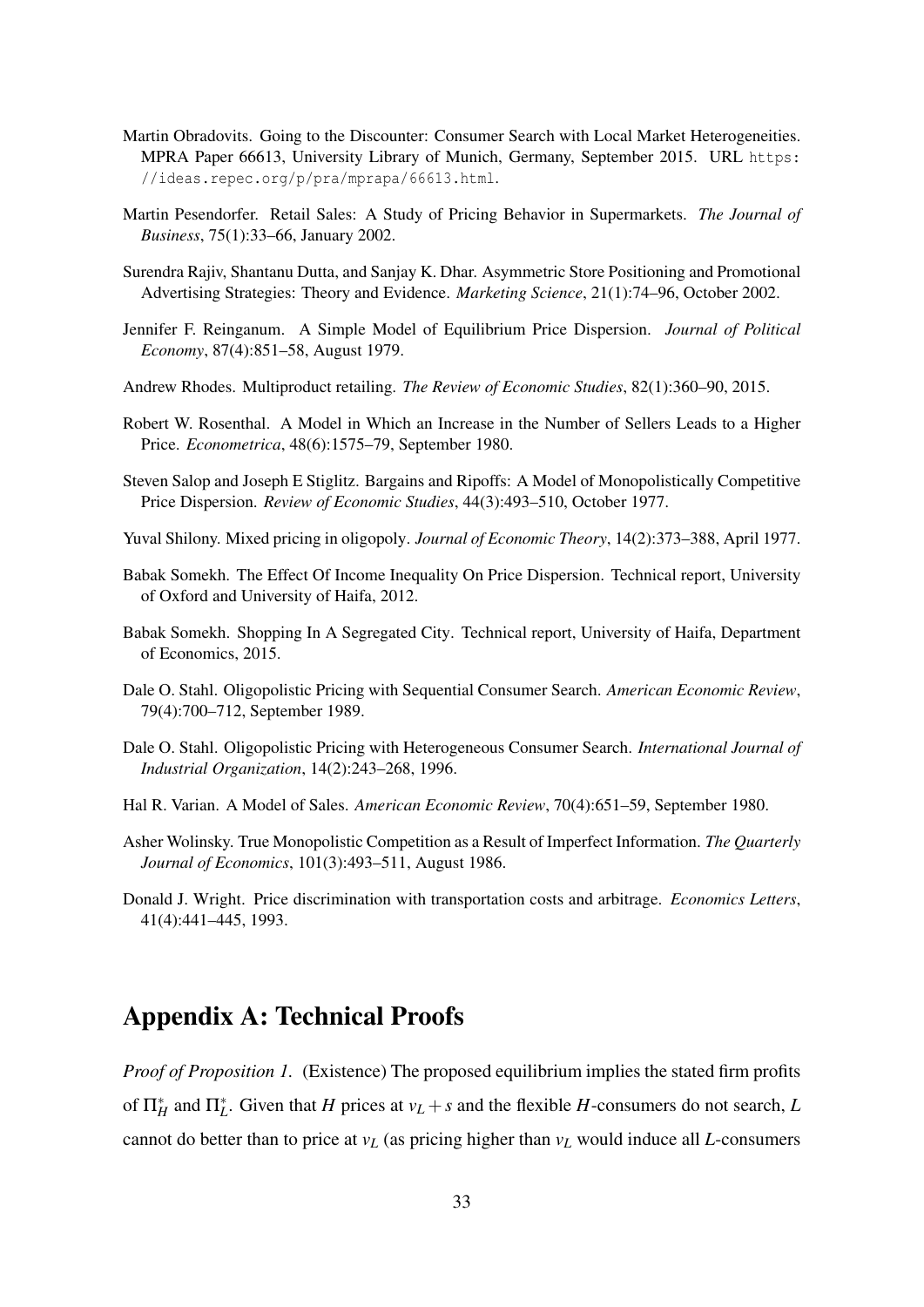to exit the market, and pricing lower than *v<sup>L</sup>* induces no search, as it is unobserved by the flexible *H*-consumers). Firm *H*'s best deviation is to increase its price to  $ν_H$ , lose all αβ flexible *H*-consumers, but fully exploit its captive consumers. This gives rise to a maximal deviation profit of  $\Pi_H^{dev^*} = \nu_H\alpha(1-\beta)$ , which does not exceed  $\Pi_H^*$  if  $\beta \geq \overline{\beta}$ .  $\Box$ 

*Proof of Proposition 2.* (Existence) The proposed equilibrium implies the stated firm profits of  $\Pi_H^{**}$  and  $\Pi_L^{**}$ . Each firm has a unique optimal deviation to this. First, *H* can reduce its price to  $v_L + s$ , discourage the  $\alpha\beta$  flexible *H*-consumers from leaving, and make an optimal deviation profit of  $\Pi_H^{dev^{**}} = (v_L + s)\alpha$ . By the reverse logic of Proposition 1, this is not profitable if  $\beta \leq \overline{\beta}$ . Second, *L* can increase its price to *v<sub>H</sub>*, lose all *L*-consumers who drop out of the market, but maximally charge the αβ searching *H*-consumers. This gives rise to an optimal deviation profit of  $\Pi_L^{dev^{**}} = v_H \alpha \beta$ , which does not exceed  $\Pi_H^{**}$  if  $\alpha \leq \underline{\alpha}(\beta)$ .  $\Box$ 

*Proof of Proposition 3.* (Existence) In order for the proposed strategy-combination to form an equilibrium, it is necessary that each price that is sampled by a given firm with positive probability (probability density) must yield the same, maximal expected profit. Furthermore, all equilibrium objects need to be well-behaved (e.g., mass points must fall in the range  $[0,1]$ ). In what follows, I will prove that this is satisfied for the characterized strategies.<sup>36</sup>

Note first that  $p > v_L$ . Suppose now that the flexible *H*-consumers always search initially (the respective condition will be verified further below), and start with firm *L*. We thus have that  $\Pi_L(v_L) = \Pi_L^{**}$ , while for  $p_L \in [\underline{p}, v_H]$ ,

$$
\Pi_L(p_L) = p_L \alpha \beta (1 - F_H(p_L)) = \Pi_L^{**}.
$$

Moreover, given *H*'s pricing strategy, it is clearly the case that  $\Pi_L(p_L) < \Pi_L^{**}$  for  $p < v_L$  and  $p \in (v_L, p)$ .

Consider firm *H* next. For  $p_H \in [p, v_H]$ , we have that

$$
\Pi_H(p_H) = p_H \alpha (1 - \beta F_L(p_H)) = \Pi_H^{**}.
$$

*H*'s best deviation is to price at the flexible consumers' reservation price  $\rho$  and thereby prevent the flexible *H*-consumers from searching. (Assuming still that  $\rho < p$ ,  $\rho$  thus solves  $q_L^*(\rho - v_L) = s$ , i.e.,  $\rho = \frac{s}{q_L^3}$  $\frac{s}{q_L^*} + v_L$ .) This deviation is not profitable if  $\rho \alpha \le \Pi_H^{**}$ , which implies

$$
v_L + \frac{s}{q_L^*} - v_H(1 - \beta) \le 0.
$$
 (4)

 $\frac{36}{36}$  For a more detailed constructive proof, see Obradovits (2015).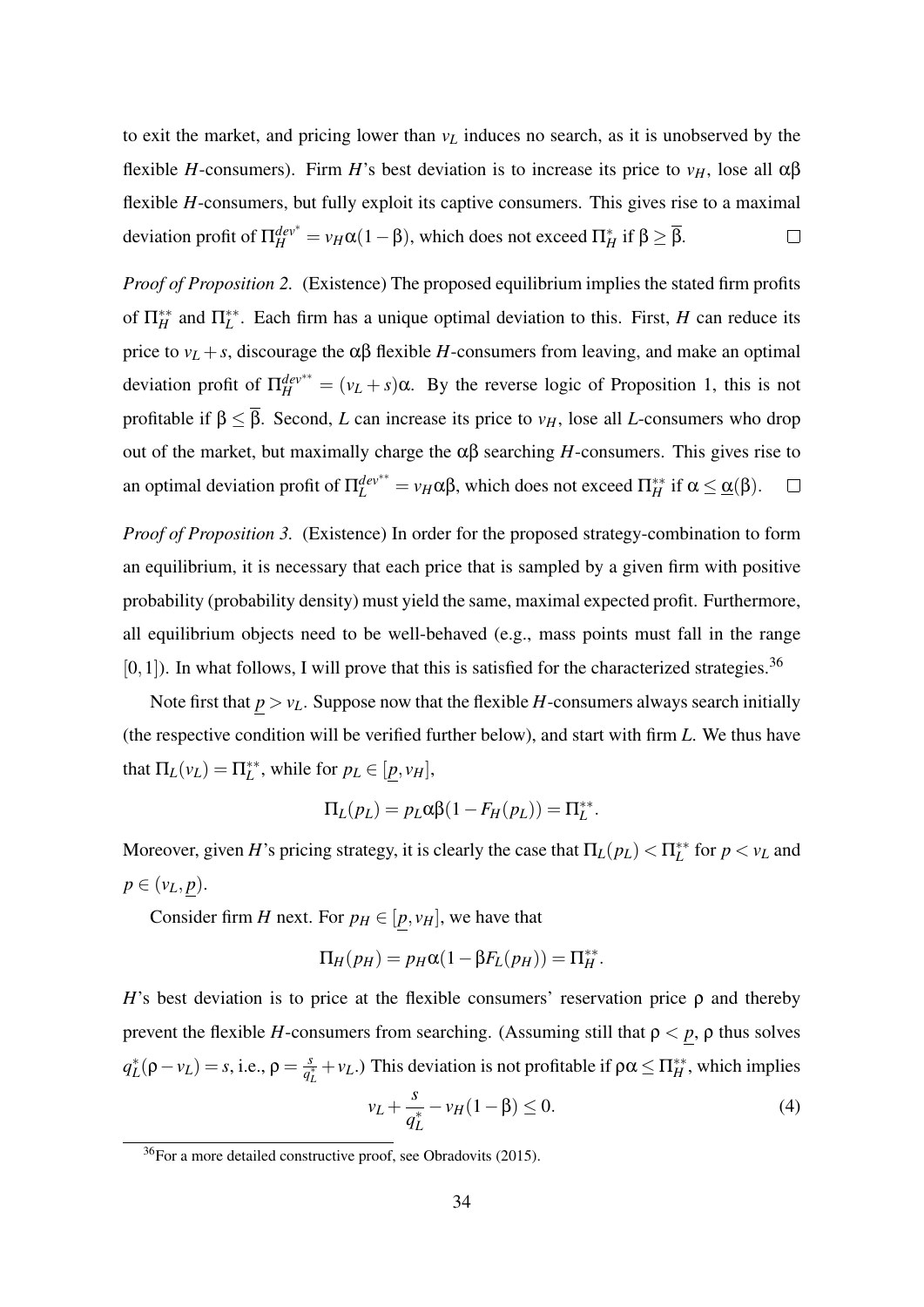To see this, note first that  $q_L^*$  is strictly decreasing in  $\alpha$ . Hence, as Proposition 3 requires that  $\alpha \leq \overline{\alpha}(\beta) = \frac{v_L}{(1-\beta)\left\{v_L + \frac{v_H\beta[v_H(1-\beta)-v_L]}{v_H(1-\beta)-v_L-\beta s}\right\}}$ *vH*(1−β)−*vL*−β*s*  $\overline{\chi}$ ,  $q_L^*$  is bounded below by  $v_H(1-\beta)$  |

$$
\frac{1}{\beta} - \frac{v_H(1-\beta)}{v_L(\frac{1}{\alpha}-1+\beta)}\bigg|_{\alpha=\overline{\alpha}(\beta)}.
$$

Simplifying this expression in a straightforward manner, it follows that  $q_L^* \ge \frac{s}{\nu_H(1-s)}$  $\frac{s}{\nu_H(1-\beta)-\nu_L}$ which confirms that inequality (4) is indeed satisfied.

I proceed to check that all equilibrium objects are well-behaved. Clearly,  $q_H^* > 0$  and  $\underline{p} > 0$ *v*<sub>*L*</sub>, while  $q_H^* < 1$  and  $\underline{p} < v_H$  both follow from  $\alpha > \underline{\alpha}(\beta)$ . Also  $q_L^* < 1$  follows immediately from  $\alpha > \underline{\alpha}(\beta)$ . In order to show that  $q_L^* > 0$ , I use the above finding that  $q_L^* \ge \frac{s}{\nu_H(1-s)}$  $\frac{s}{\nu_H(1-\beta)-\nu_L}$ where  $\frac{s}{v_H(1-\beta)-v_L} > 0$  follows from  $\beta < \overline{\beta}$ . It is also easy to check that  $F_H(\underline{p}) = 0$ ,  $F_H(v_H) = 0$  $1-q_H^*$ ,  $F_L(\underline{p}) = q_L^*$ ,  $F_L(v_H) = 1$ , and that both CDFs are strictly increasing in prices.

It still needs to be verified that the flexible *H*-consumers will always search initially, i.e.,  $q_L^*(p - v_L) > s$ . As it was already shown that  $q_L^* \ge \frac{s}{v_H(1 - r_L)}$  $\frac{s}{v_H(1-\beta)-v_L}$ , the above inequality is certainly fulfilled if  $\frac{s}{\nu_H(1-\beta)-\nu_L}(\underline{p}-\nu_L) > s$ , which implies  $\frac{\nu_L(1-\alpha+\alpha\beta)}{\alpha\beta} > \nu_H(1-\beta)$ . Because the LHS of this inequality strictly decreases in  $\alpha$ , it is straightforward to show that this is indeed the case if  $\alpha \leq \overline{\alpha}(\beta)$  and  $\beta < \beta$ .

Lastly, it remains to prove the claim that  $\overline{\alpha}(\beta) \in (\underline{\alpha}(\beta), 1)$  whenever  $\beta < \overline{\beta}$ . For  $\overline{\alpha}(\beta) =$ *vL*  $\frac{v_L}{\sqrt{v_H-v_L}}$  $\frac{v_L}{\beta(v_H - v_L) + v_L} = \underline{\alpha}(\beta)$ , a straightforward manipulation shows that  $(1-\beta)\left\{v_L+\frac{v_H\beta[v_H(1-\beta)-v_L]}{v_H(1-\beta)-v_L-\beta s}\right\}$ *vH*(1−β)−*vL*−β*s* this is indeed the case (for  $\beta < \overline{\beta}$ ). On the other hand, the inequality  $\overline{\alpha}(\beta) < 1$  can be reduced to  $[(1 - β)v_H - v_L]^2 + v_Lβs > 0$  if  $β > 0$ , which is always satisfied. For  $β = 0$ , it holds that  $\overline{\alpha}(\beta) = 1$ .  $\Box$ 

*Proof of Proposition 4.* (Existence) Again, in order for the proposed strategy-combination to form an equilibrium, it is necessary that each price that is sampled by a given firm with positive probability (probability density) must yield the same, maximal expected profit. Furthermore, all equilibrium objects need to be well-behaved (e.g., mass points must fall in the range  $[0,1]$ ). As in the proof of Proposition 3, I will show that this is satisfied for the characterized strategies.<sup>37</sup>

 $37$ A more detailed constructive proof can again be found in Obradovits (2015).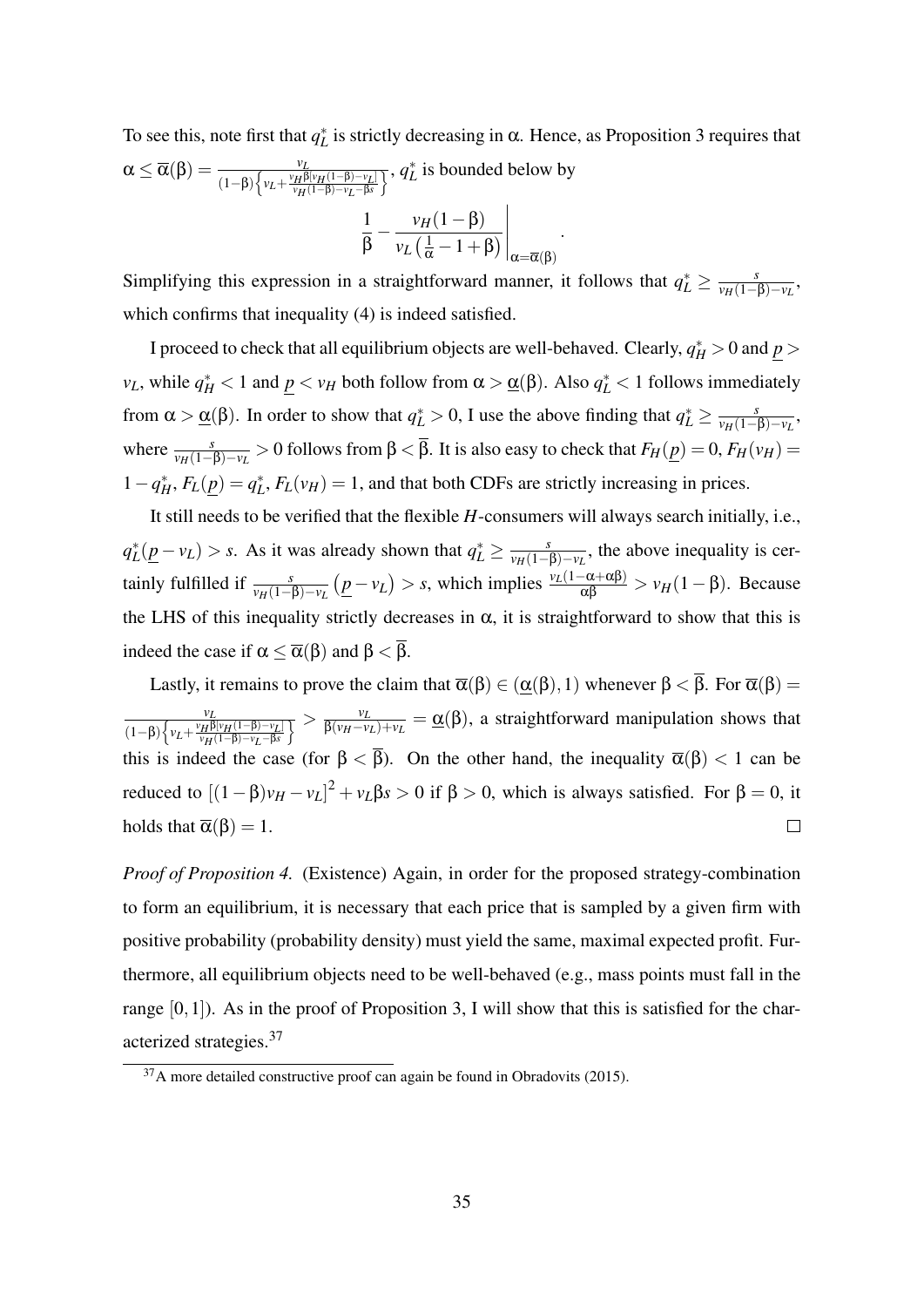Note first that  $\rho^* \in (\nu_L, p)$ , as follows from  $\beta < \overline{\beta}$ . Furthermore,  $\rho^*$  indeed constitutes the flexible *H*-consumers' reservation price, as  $q_{L,v}^*(\rho^* - v_L) = s$ . Hence, given *H*'s specified strategy, the flexible *H*-consumers visit market *L* with probability  $1 - q_{H,\rho}^*$ .

If firm *L* prices at *vL*, its profit is given by

$$
\Pi_L(v_L) = v_L(1 - \alpha + \alpha \beta (1 - q_{H,\rho}^*)) = \Pi_L^{***}.
$$

If instead *L* chooses some price  $p_L \in [p, v_H]$ , it also makes an expected profit of

$$
\Pi_L(p_L) = p_L \alpha \beta (1 - F_H(p_L)) = \Pi_L^{***}.
$$

Moreover, given *H*'s pricing strategy, clearly  $\Pi_L(p_L) < \Pi_L^{***}$  for  $p_L < v_L$  and  $p_L \in (v_L, \underline{p})$ .

Consider firm *H* next. For  $p = \rho^*$ , we have that

$$
\Pi_H(\rho^*)=\rho^*\alpha=\Pi_H^{**}.
$$

If instead *H* chooses some price  $p_H \in [p, v_H]$ , it follows that

$$
\Pi_H(p_H) = p_H \alpha (1 - \beta F_L(p_H)) = \Pi_H^{**}.
$$

Moreover, given *L*'s pricing strategy, clearly  $\Pi_H(p_H) < \Pi_H^{**}$  for  $p_H < \rho^*$  and  $p_H \in (\rho^*, \underline{p})$ .

I finally check that all equilibrium objects are well-behaved. Observe first that  $q_{L,v_L}^*$ (0, 1) follows directly from β <  $\bar{\beta}$ . Note next that  $q_{H,\rho}^* > 0$  is equivalent to  $\underline{p} > \frac{v_L(1-\alpha+\alpha\beta)}{\alpha\beta}$ . As  $p = \frac{v_H(1-\beta)[v_H(1-\beta)-v_L]}{v_H(1-\beta)-v_L-\beta s}$  $\frac{(1-\beta)[v_H(1-\beta)-v_L]}{v_H(1-\beta)-v_L-\beta s}$  does not depend on α while  $\frac{v_L(1-\alpha+\alpha\beta)}{\alpha\beta}$  strictly decreases in α, the inequality is hardest to fulfill for the boundary level  $\overline{\alpha}(\beta)$ . Indeed, after a straightforward calculation, it turns out that the RHS equals the LHS for  $\alpha = \overline{\alpha}(\beta)$ . Hence, for every  $\alpha > \overline{\alpha}(\beta)$  (as required by the proposition), it is in fact the case that  $q_{H,\rho}^* > 0$ . It is further immediate that  $q_{H,\nu}^{*} > 0$ . Note also that  $q_{H,\rho}^{*} + q_{H,\nu}^{*} = 1 - \frac{1-\alpha}{\alpha\beta} \left( \frac{\nu_L \beta[\nu_H (1-\beta) - \nu_L - s]}{[\nu_H (1-\beta) - \nu_L]^2 + \nu_L \beta} \right)$ ), which  $\sqrt{[\nu_H(1-\beta)-\nu_L]^2+\nu_L\beta s}$ is clearly less than one for  $\beta < \overline{\beta}$ . Lastly, it is straightforward to verify that  $F_H(\underline{p}) = q_{H,\rho}^*$ ,  $F_H(v_H) = 1 - q_{H,v_H}^*$ ,  $F_L(\underline{p}) = q_{L,v_L}^*$ ,  $F_L(v_H) = 1$ , and that both CDFs are strictly increasing in prices.  $\Box$ 

*Proof of Proposition 8.* Pure strategy: The proposed equilibrium implies the stated firm profits of  $\Pi_H^{**}$  and  $\Pi_L^{**}$ . Each firm has a unique optimal deviation to this. First, *H* can reduce its price to  $v_L + s$ , discourage the  $\alpha\beta$  flexible *H*-consumers from leaving, and make an optimal deviation profit of  $\Pi_H^{dev} = (v_L + s)\alpha$ . This is not profitable due to  $\beta \leq \overline{\beta}$ . Second, *L* can increase its price to  $v_H - s$ , lose all *L*-consumers who drop out of the market, but maximally charge the  $\alpha\beta$  flexible-*H*-consumers (for  $p_L > v_H - s$ , they would not purchase from *L*).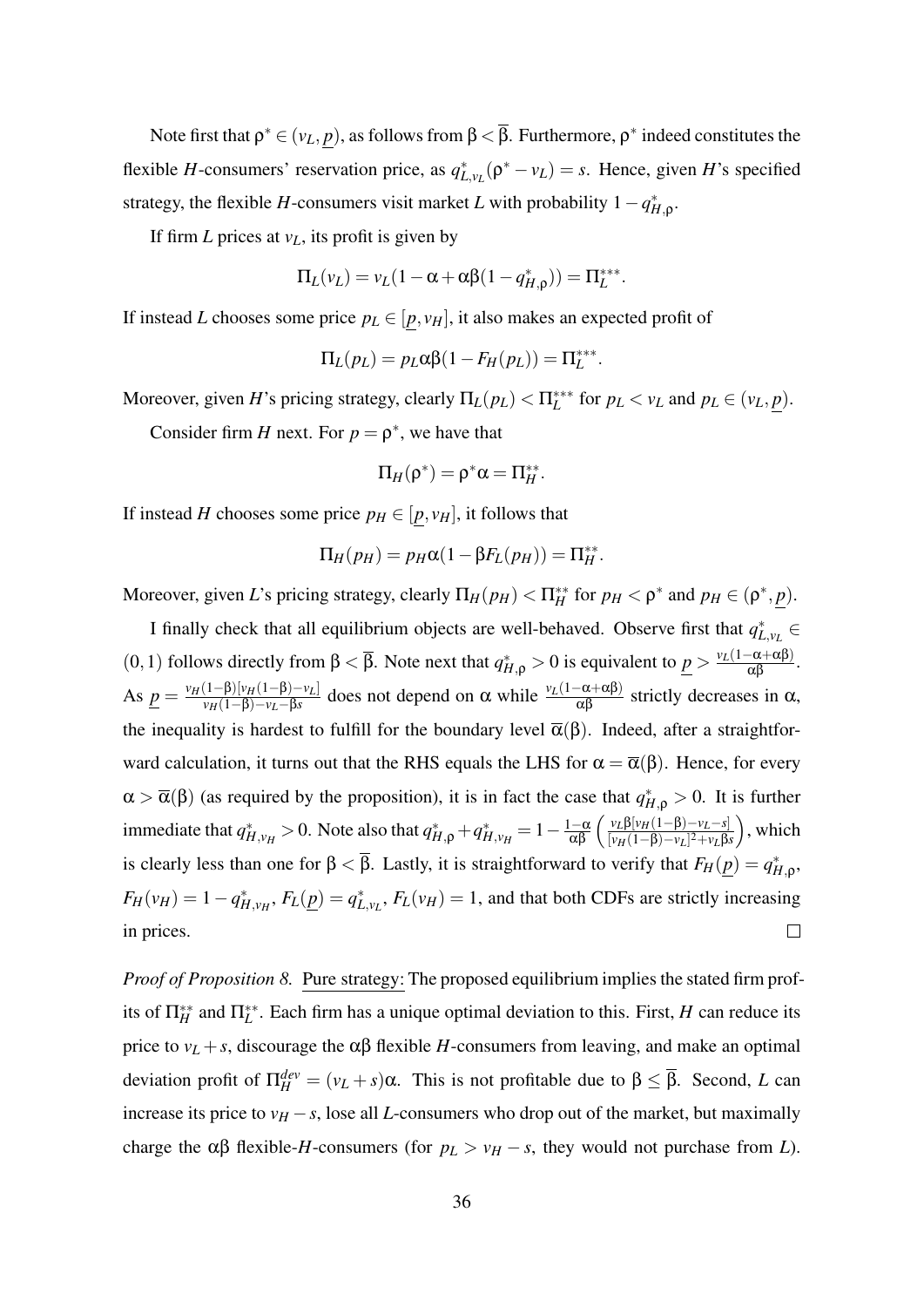This gives rise to an optimal deviation profit of  $\Pi_L^{dev} = (v_H - s) \alpha \beta$ , which does not exceed  $\Pi_H^{**}$  if α ≤ <u>α</u>'(β).

Mixed I: Note first that  $\underline{p}_H > v_L + s$ , which implies that  $\Pi_L(v_L) = \Pi_L^{**}$ . On the other hand, for  $p_L \in [\underline{p}_H - s, v_H - s)$ ,

$$
\Pi_L(p_L) = p_L \alpha \beta (1 - F_H(p_L + s)) = \Pi_L^{**}.
$$

 $\text{Clearly, } \Pi_L(p_L) < \Pi_L^{**} \text{ for } p_L < v_L, p_L \in (v_L, \underline{p}_H - s), \text{ and } p_L > v_H - s.$ 

Next, for  $p_H \in [\underline{p}_H, v_H]$ , we have that

$$
\Pi_H(p_H) = p_H \alpha [1 - \beta F_L(p_H - s)] = \Pi_H^{**},
$$

and clearly  $\Pi_H(p_H) < \Pi_H^{**}$  for  $p_H < \underline{p}_H$ .

It remains to check that all equilibrium objects are well-behaved. Observe first that  $q_L$   $\ge$  0 follows from  $\alpha$   $\leq$   $\overline{\alpha}'(\beta)$ , whereas  $q_L$   $<$  1 follows from  $\alpha$   $>$   $\underline{\alpha}'(\beta)$ . Moreover,  $q_H$   $>$  0 is immediate, while  $q_H < 1$  follows from  $\alpha > \underline{\alpha}'(\beta)$ . Also  $\underline{p}_H < v_H$  is implied by  $\alpha > \underline{\alpha}'(\beta)$ . Finally, it is easy to check that  $F_L(\underline{p}_H - s) = q_L$ ,  $F_L(v_H - s) = 1$ ,  $F_H(\underline{p}_H) = 0$ ,  $F_H(v_H) = 1 - q_H$ , and that both CDFs are strictly increasing in prices.

Mixed II: Note first that  $p_H \ge v_L + s$  due to β  $\le \beta$ , which implies that  $\Pi_L = \Pi_L (p_H - s) =$  $(p_H - s)$ αβ. Also for  $p_L$  ∈  $(p_H - s, v_H - s)$ , it holds that

$$
\Pi_L(p_L) = p_L [\alpha \beta (1 - F_H(p_L + s))] = \Pi_L.
$$

Clearly,  $\Pi_L(p_L) < \Pi_L$  for  $p_L \in (v_L, \underline{p}_H - s)$  and  $p_L > v_H - s$ . On the other hand, *L*'s best possible deviation is to price at  $v_L < p_H - s$  and also serve its local consumers, which gives a maximal deviation profit of  $\Pi_L^{dev} = v_L(1 - \alpha + \alpha \beta)$ . It is however easy to check that  $\Pi_L^{dev} < \Pi_L$  due to  $\alpha > \overline{\alpha}'(\beta)$ .

Next, for  $p_H \in [\underline{p}_H, v_H]$ , we have that

$$
\Pi_H(p_H) = p_H \alpha [1 - \beta F_L(p_H - s)] = \Pi_H^{**},
$$

and clearly  $\Pi_H(p_H) < \Pi_H^{**}$  for  $p_H < \underline{p}_H$ .

It remains to check that all equilibrium objects are well-behaved. Observe first that  $q_H$  > 0 follows from β  $\leq$  β, whereas  $q_H$  < 1 is immediate. Also  $p_H$  <  $v_H$  is immediate. Finally, it is easy to check that  $F_L(\underline{p}_H - s) = 0$ ,  $F_L(v_H - s) = 1$ ,  $F_H(\underline{p}_H) = 0$ ,  $F_H(v_H) = 1 - q_H$ , and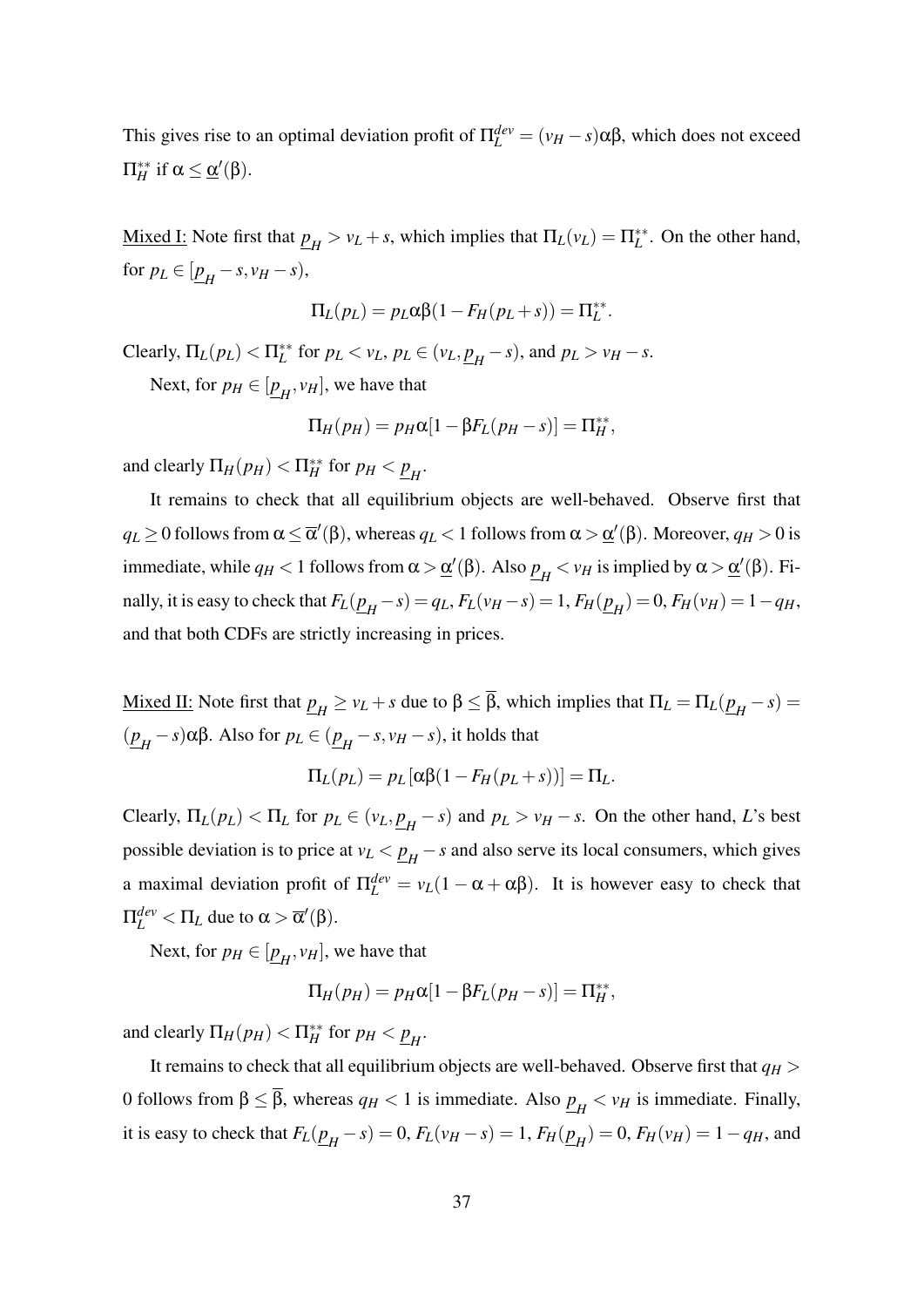that both CDFs are strictly increasing in prices.

 $\Box$ 

*Proof of Proposition 9.* <u>Mixed III:</u> First, for  $p_L \in [\underline{p}_L, v_L]$ , we have that

$$
\Pi_L(p_L) = p_L[1 - \alpha + \alpha\beta(1 - F_H(p_L + s))] = v_L(1 - \alpha) = \Pi_L.
$$

 $\text{Clearly, } \Pi_L(p_L) < \Pi_L \text{ for } p_L < \underline{p}_L \text{ and } p_L > v_L.$ 

Next, for  $p_H \in [\underline{p}_L + s, v_L + s)$ , it holds that

$$
\Pi_H(p_H) = p_H \alpha [1 - \beta F_L(p_H - s)] = \alpha (\underline{p}_L + s) = \Pi_H,
$$

and clearly  $\Pi_H(p_H) < \Pi_H$  for  $p_H < \underline{p}_L + s$ . *H*'s best possible deviation above  $v_L + s$  is to price at *v<sub>H</sub>* for a maximal deviation profit of  $\Pi_{dev} = v_H \alpha (1 - \beta)$ . However, this is not profitable due to  $\alpha \leq \tilde{\alpha}(\beta)$  (and it is easy to check that  $\beta \geq \hat{\beta}$  is sufficient for this).

It remains to check that all equilibrium objects are well-behaved. Observe first that  $q_L > 0$  can be simplified to  $v_L + s > \frac{v_L \alpha}{1 - \alpha + \alpha \beta}$ . Since the RHS of this inequality is strictly increasing in  $\alpha$ , it is hardest to satisfy for  $\alpha = \tilde{\alpha}(\beta)$ . Inserting  $\tilde{\alpha}(\beta)$  and simplifying yields the requirement  $v_L + s > \frac{v_L - [v_H(1-\beta)-s]}{\beta}$  $\frac{(1-p)^{-s}}{\beta}$ , which is indeed true due to  $s < v_H - v_L$ . On the other hand,  $q_L < 1$  can be reduced to  $\underline{p}_L < v_L$ , which is evidently the case. Finally, it is easy to check that  $F_L(\underline{p}_L) = 0$ ,  $F_L(v_L) = 1 - q_L$ ,  $F_H(\underline{p}_L + s) = 0$ ,  $F_H(v_L + s) = 1$ , and that both CDFs are strictly increasing in prices.

<u>Mixed IV:</u> Note first that  $\Pi_H(v_H) = \Pi_H^{**}$ . Also for  $p_H \in [\underline{p}_H, v_L + s)$ , it holds that

$$
\Pi_H(p_H) = p_H \alpha [1 - \beta F_L(p_H - s)] = \Pi_H^{**}.
$$

Clearly,  $\Pi_H(p_H) < \Pi_H^{**}$  for  $p_H < \underline{p}_H$  and  $p_H \in [\nu_L + s, \nu_H)$ .

Next, for  $p_L \in [\underline{p}_H - s, v_L]$ , it holds that

$$
\Pi_L(p_L)=p_L[1-\alpha+\alpha\beta(1-F_H(p_L+s))]=(1-\alpha+\alpha\beta)(\underline{p}_H-s)=\Pi_L,
$$

and clearly  $\Pi_L(p_L) < \Pi_L$  for  $p_L < \underline{p}_H - s$ . *L*'s best possible deviation above  $v_L$  is to price at *v*<sub>*H*</sub> − *s* for a maximal deviation profit of  $\Pi_{dev} = (\nu_H - s) \alpha \beta q_H = (\nu_H - s) \alpha \beta \left[1 - \frac{1 - \alpha + \alpha \beta}{\alpha \beta} \left(1 - \frac{p_H - s}{\nu_L}\right)\right]$  $\left[\frac{H^{-S}}{v_L}\right].$ However, this is not profitable due to  $\alpha < \hat{\alpha}(\beta)$ .

It remains to check that all equilibrium objects are well-behaved. Observe first that  $q_H > 0$  follows from  $\alpha > \tilde{\alpha}(\beta)$ , whereas  $q_H < 1$  follows from  $\beta > \overline{\beta}$ . Moreover,  $q_L > 0$ follows from  $s < v_H - v_L$ , whereas  $q_L < 1$  follows from  $\beta > \overline{\beta}$ . It is also easy to see that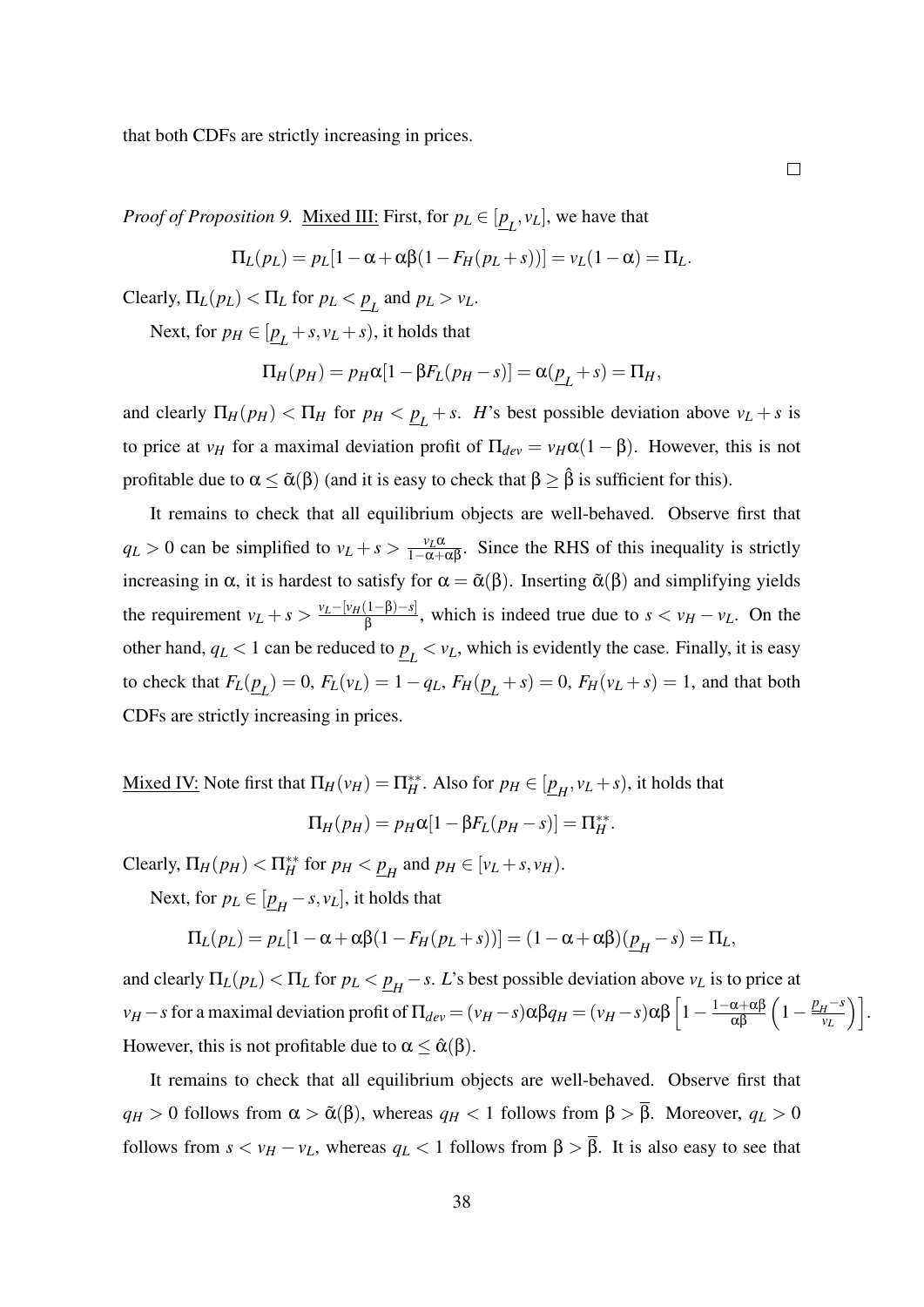*p*<sub>*H*</sub> < *v*<sub>*L*</sub> + *s* due to β > β. Finally, one can check that  $F_L(\underline{p}_H - s) = 0$ ,  $F_L(v_L) = 1 - q_L$ ,  $F_H(\underline{p}_H) = 0$ ,  $F_H(\nu_L + s) = 1 - q_H$ , and that both CDFs are strictly increasing in prices.

<u>Mixed V:</u> Note first that  $\Pi_H(v_H) = \Pi_H^{**}$ . Also for  $p_H \in [\underline{p}_H, v_L + s)$ , it holds that

$$
\Pi_H(p_H) = p_H \alpha [1 - \beta F_{L,1}(p_H - s)] = \Pi_H^{**}.
$$

And again for  $p_H \in [\hat{p}_H, v_H)$ , we have that

$$
\Pi_H(p_H) = p_H \alpha [1 - \beta F_{L,2}(p_H - s)] = \Pi_H^{**}.
$$

Clearly,  $\Pi_H(p_H) < \Pi_H^{**}$  for  $p_H < \underline{p}_H$  and  $p_H \in [\nu_L + s, \hat{p}_H)$ .

Next, for  $p_L \in [\underline{p}_H - s, v_L]$ , it holds that

$$
\Pi_L(p_L) = p_L[1 - \alpha + \alpha \beta (1 - F_{H,1}(p_L + s))] = (1 - \alpha + \alpha \beta)(\underline{p}_H - s) = \Pi_L,
$$

while also for  $p_L \in [\hat{p}_H - s, v_H - s)$ ,

$$
\Pi_L(p_L) = p_L \alpha \beta (1 - F_{H,2}(p_L + s)) = \Pi_L.
$$

Once more, we clearly have that  $\Pi_L(p_L) < \Pi_L$  for  $p_L < \underline{p}_H - s$ ,  $p_L \in (v_L, \hat{p}_H - s)$ , and  $p_L \ge v_H - s$ .

It remains to check that all equilibrium objects are well-behaved. Note first that  $\hat{p}_H$  >  $v_L + s$  follows from direct calculation, using the fact that the denominator of  $\hat{p}_H$  is strictly positive. The latter is implied by  $\alpha > \tilde{\alpha}(\beta)$ , which is true since by assumption  $\alpha > \hat{\alpha}(\beta)$ , and it is straightforward to verify that  $\hat{\alpha}(\beta) > \tilde{\alpha}(\beta)$ . Likewise,  $\hat{p}_H < v_H$  follows straightforwardly from  $\alpha > \hat{\alpha}(\beta)$ .

Next,  $q_H > 0$  follows directly from  $\beta < \hat{\beta}$ , as assumed. On the other hand, the requirement  $q_H < 1$  can be transformed to the condition  $\alpha > \check{\alpha}(\beta) := \frac{v_H(1-\beta)-s_H}{(1-\beta)[v_H(1-\beta)-s_H]}$  $\frac{v_H(1-p)-s}{(1-\beta)[v_H(1-\beta)-s]+(v_H-s)\beta}.$ A straightforward calculation reveals that this is indeed implied by  $\alpha > \hat{\alpha}(\beta)$  and  $\beta > \overline{\beta}$ (namely, it holds that  $\hat{\alpha}(\beta) > \check{\alpha}(\beta)$  for  $\beta > \overline{\beta}$ ). That  $q_L > 0$  is a direct implication of  $\hat{p}_H > v_L + s$ , as established above. Moreover,  $q_L < 1$  follows immediately from  $\beta > \overline{\beta}$  and  $\hat{p}_H < v_H$ , where the latter has already been established.

Finally, it is easy to verify that  $F_{L,1}(\underline{p}_H - s) = 0$ ,  $q_L = F_{L,2}(\hat{p}_H - s) - F_{L,1}(v_L)$ ,  $F_{L,2}(v_H - s)$  $s$ ) = 1,  $F_{H,1}(\underline{p}_H)$  = 0,  $F_{H,2}(v_H)$  = 1 −  $q_H$ , and that all CDFs are strictly increasing in prices.

 $\Box$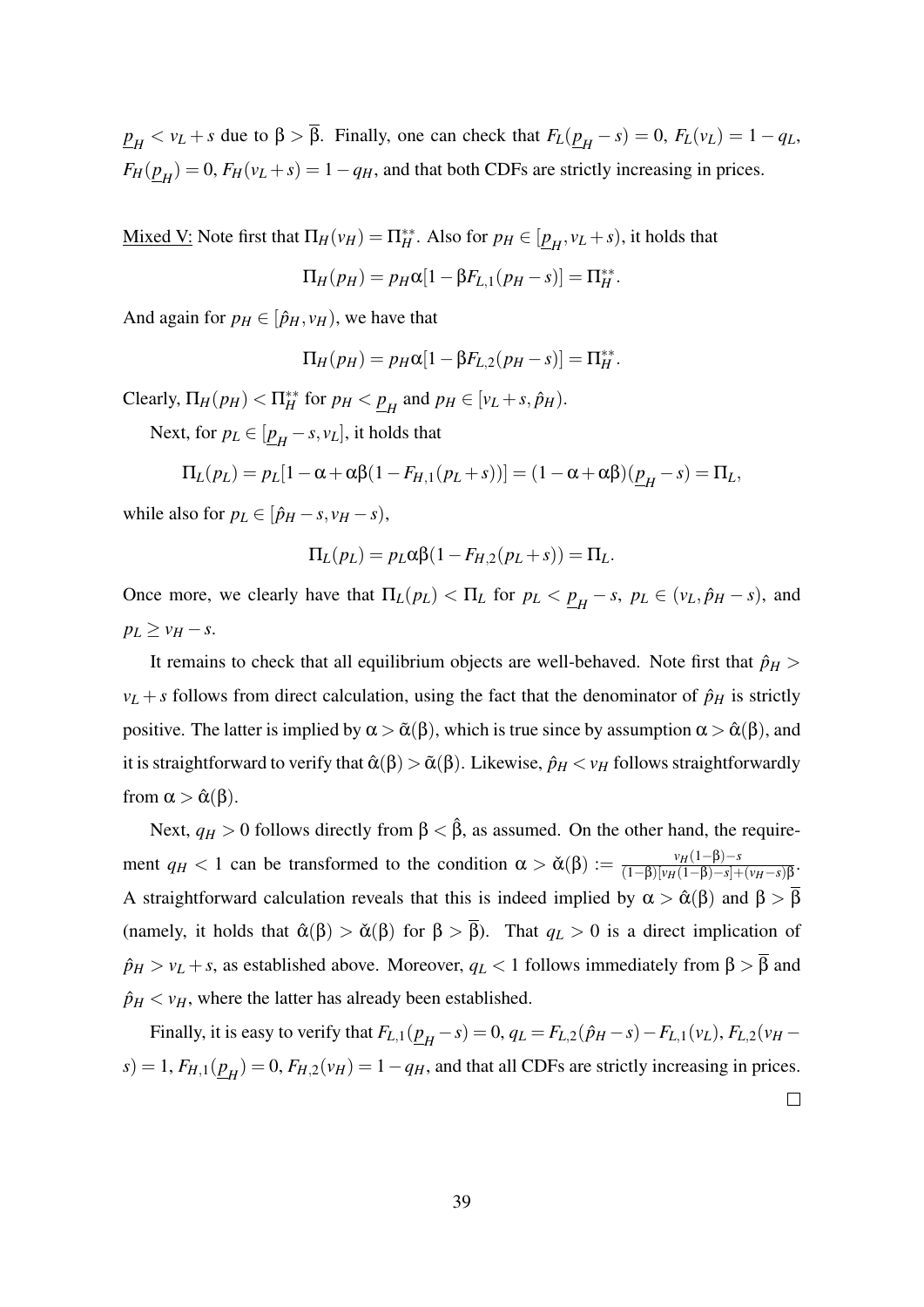### Appendix B: Uniqueness of Baseline Equilibria

In what follows, I will show that the equilibria of Propositions 1 to 4 are unique, and that this even holds when consumers in market  $L$  have the ability to search market  $H$  (at strictly positive cost). To allow for the latter, assume that consumers' search costs in market *L* follow an arbitrary distribution  $G(s) = \mathbb{P}(\tilde{s} \leq s)$ , with lower bound  $s_L > 0$ .

#### Lemma 1. *No firm will ever price below v<sup>L</sup> in any equilibrium.*

*Proof.* Denote the lower support bound of firm  $i$ 's  $\in \{L, H\}$  pricing strategy by  $\underline{p}_i$ , such that it is to be shown that  $\underline{p}_i \geq v_L$ . To see this, assume to the contrary that  $\underline{p}_i < v_L$ . Then, consumers who observe a price in the range  $[\underline{p}_i, \underline{p}_i + \min\{s, s_L\})$  (where  $\underline{p}_i + \min\{s, s_L\} < v_H$ by  $\underline{p}_i < v_L$  and  $v_L + s < v_H$ ) will never find it optimal to search, as their respective search cost would surely exceed any price saving. In turn, instead of pricing at or slightly above *p i* , firm *i* could profitably deviate by transferring this probability mass to a point close below  $\underline{p}_i + \min\{s, s_L\}$  (if  $\underline{p}_i + \min\{s, s_L\} \le v_L$ ) or to  $v_L$  (if  $\underline{p}_i + \min\{s, s_L\} > v_L$ ), as doing so would not decrease its demand.  $\Box$ 

#### Corollary 1. *L-market consumers will never search in equilibrium.*

*Proof.* Since  $\underline{p}_i \geq v_L$  due to Lemma 1, it can never be profitable to search for *L*-market consumers, as their expected surplus when doing this would be negative due  $s_L > 0$ .  $\Box$ 

I proceed to prove uniqueness by a sequence of claims. In order to make the argument less tedious, I henceforth assume that flexible *H*-consumers who are indifferent between searching and purchasing at *H* will always do the latter, as motivated in the model setup.

#### *(A) Pure-strategy equilibria*

### **Claim 1.** *In any pure-strategy equilibrium,*  $p_L^* = v_L$ .

*Proof.* Due to Lemma 1, it remains to be shown that  $p_L^* > v_L$  cannot be part of any purestrategy equilibrium. Suppose to the contrary that it does (and hence, that *L* cannot sell to its local consumers). Then it must hold that  $p_L^* + s < v_H$ . Otherwise, the flexible *H*consumers would not even search *L* after observing  $p_H = v_H$ , implying that *L* would not attract any consumers (hence, *L* could profitably deviate by charging  $v_L$ ). Given a pure  $p_L^*$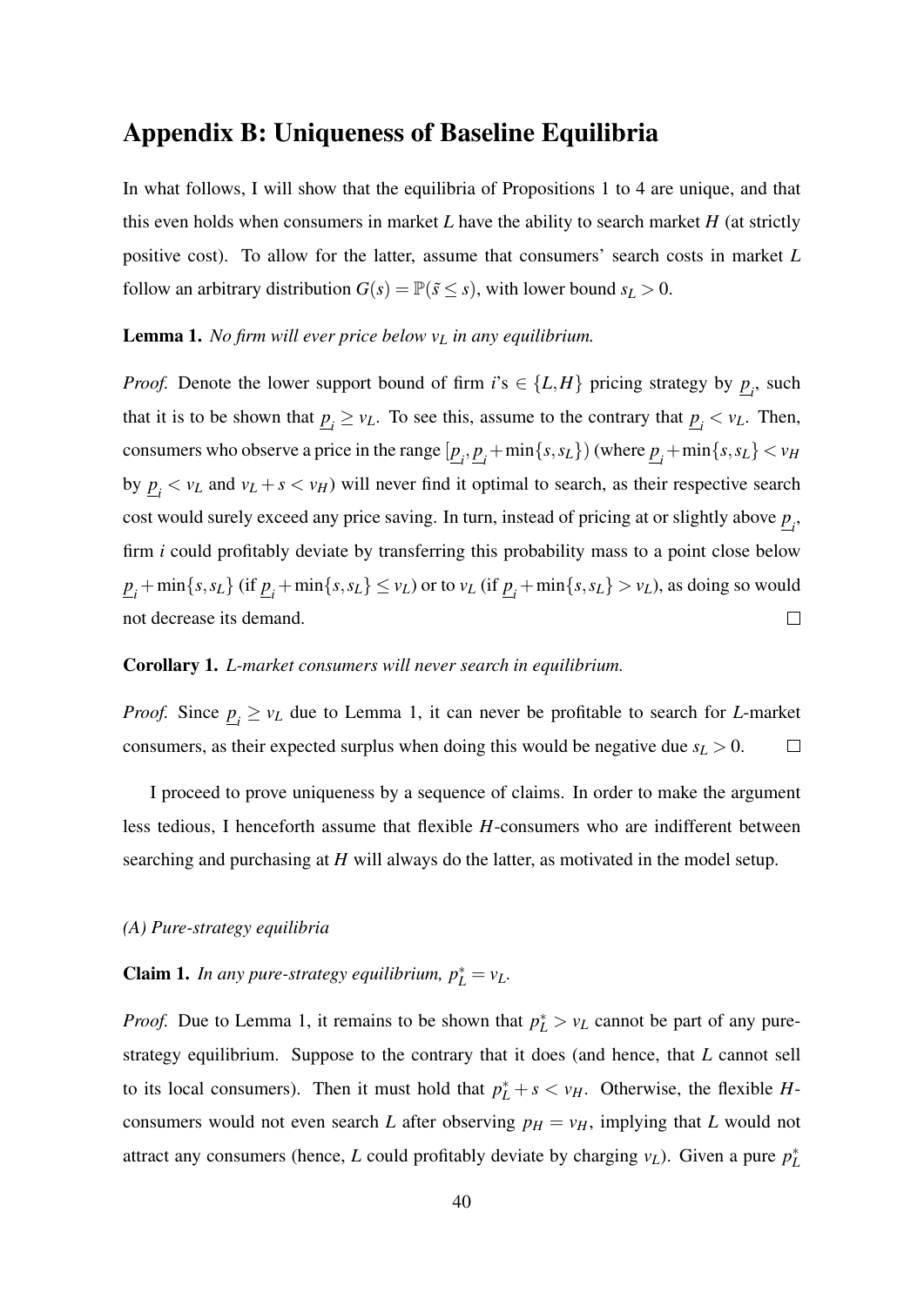(with  $p_L^* + s < v_H$ ), there is no need for *H* to randomize, such that one of the following two options maximizes its profit. First, if β is sufficiently large, *H* finds it optimal to price at  $p_L^*$  + *s* and discourage its local flexible consumers from searching. But this cannot be part of an equilibrium, as *L* would face zero demand (and could again profitably deviate to *v*<sub>*L*</sub>). Second, if β is not that large, *H* finds it optimal to charge *v<sub>H</sub>*. This fully exploits its local captive consumers, but due to  $p_L^* + s < v_H$ , the flexible *H*-consumers would all search and purchase at *L*. However, this cannot be part of an equilibrium either, as then *L* would have a profitable deviation by increasing its price to  $v_H - \varepsilon$ . As this is unobserved by the flexible *H*-consumers, they would still search *L* and purchase there. Hence, a pure-strategy  $\Box$ equilibrium in which *L* charges a higher price than  $v_L$  can be ruled out.

**Claim 2.** *There are only two possible pure-strategy equilibria. First, if and only if*  $\beta \geq \overline{\beta}$  =  $1-\frac{v_L+s}{v_H}$  $\frac{L+s}{v_H}$ , the pair  $p_L^* = v_L$ ,  $p_H^* = v_L + s$  constitutes an equilibrium. Second, if and only if  $\beta \leq \overline{\beta}$  and  $\alpha \leq \underline{\alpha}(\beta) = \frac{v_L}{\beta(v_H - v_L) + v_L}$ , the pair  $p_L^* = v_L$ ,  $p_H^* = v_H$  constitutes an equilibrium.

*Proof.* From Claim 1 it is known that  $p_L^* = v_L$  in any pure-strategy equilibrium. Given this price and the flexible *H*-consumers' optimal search behavior, it is easy to check that *H* finds it strictly optimal to charge  $v_L + s$  if  $\beta > \overline{\beta}$ , while it finds it strictly optimal to charge  $v_H$ if  $\beta < \overline{\beta}$  (for  $\beta = \overline{\beta}$ , *H* is indifferent). In the first case, since the flexible *H*-consumers are discouraged from searching, *L* cannot have a profitable deviation, as it already maximally exploits its local consumers. In the second case, since  $v_H - v_L > s$  by assumption, all  $\alpha\beta$ flexible *H*-consumers find it optimal to search and buy at *L*. However, given this, *L* may have a profitable deviation by increasing its price to  $v_H - \varepsilon$  (for  $\varepsilon$  sufficiently small), driving out its local consumers, but fully exploiting the incoming searchers. It is easy to check that this is not the case if and only if  $\alpha \leq \alpha(\beta)$ .  $\Box$ 

#### *(B) Mixed-strategy equilibria*

In what follows, denote the lower support bound of firm *i*'s pricing strategy, where  $i \in$  $\{L, H\}$ , by  $\underline{p}_i$  and the upper support bound by  $\overline{p}_i$ , with  $\overline{p}_i > \underline{p}_i$ .

Claim 3.  $p_L = v_L$ .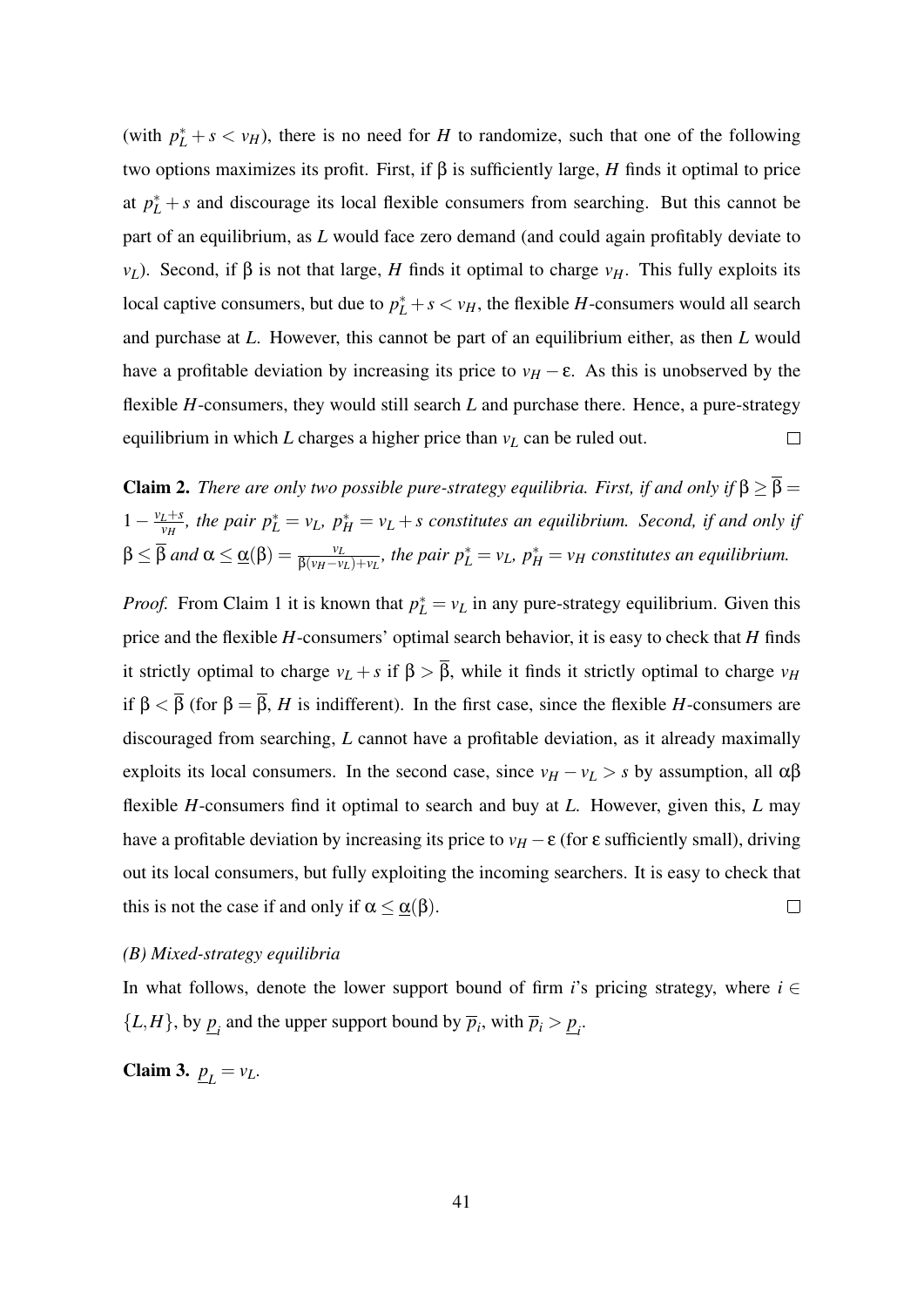*Proof.* Suppose to the contrary that  $\underline{p}_L \in (\nu_L, \nu_H)$ .<sup>38</sup> Then the *L*-consumers will never buy in equilibrium. Moreover, it has to hold that  $\underline{p}_H \geq \min\{\underline{p}_L+s, v_H\}$ , as  $H$  can already guarantee to discourage its flexible consumers from searching for this price. Hence, pricing any lower cannot be optimal (unless  $\underline{p}_L + s > v_H$ , in which case  $v_H$  should be chosen). But in turn, *L* could profitably transfer all probability mass at and close above *p L* in the direction of  $\min\{\underline{p}_L + s, \nu_H\}$ , which contradicts the assertion that  $\underline{p}_L$  can be *L*'s lower support bound.

#### Claim 4. *L must have a mass point at vL.*

*Proof.* Given  $\underline{p}_L = v_L$ , it must again hold that  $\underline{p}_H \ge v_L + s$  (see the proof of Claim 3 above). In turn, *L* cannot find it optimal to price close above  $v_L$ , as transferring this probability mass to a price close below  $v_L + s$  would not decrease its demand. Hence, there is certainly a hole in *L*'s equilibrium price distribution close above  $v<sub>L</sub>$ , such that *L* must have a mass point at  $v_L$  due to  $p_L = v_L$  (see Claim 3).  $\Box$ 

### Claim 5.  $\overline{p}_H = v_H$ .

*Proof.* Suppose to the contrary that  $\overline{p}_H \in (v_L + s, v_H)$ .<sup>39</sup> Then there are two possibilities. First, suppose that the flexible *H*-consumers search if they observe  $\overline{p}_H$ . Then, since it must hold that  $\overline{p}_L \leq \overline{p}_H$  (otherwise, *L* would not make any sales for prices where  $p_L > \overline{p}_H$ , implying zero profits), *H* could make a higher profit by pricing at  $v_H$  instead of  $\overline{p}_H$ , as this would not lose any additional consumers. Hence this cannot be part of an equilibrium. Second, suppose that the flexible *H*-consumers do not search at  $\overline{p}_H$ . If they strictly prefer not to search, *H* would have a profitable deviation by pricing slightly higher. If the flexible *H*-consumers are indifferent between searching and not searching for  $p_H = \overline{p}_H$ , it follows that *H* should concentrate all probability mass at  $\overline{p}_H$  (as it makes no sense to charge any price lower than  $\overline{p}_H$  if the latter already discourages the flexible *H*-consumers from searching). That is, in the respective equilibrium, *H* would charge some deterministic price  $p_H^* \in (v_L + s, v_H)$ , and the flexible *H*-consumers would all stay at *H* (being indifferent between searching and not searching). But then, *L*'s dominant action would be to charge  $v_L$  with full probability mass

<sup>&</sup>lt;sup>38</sup>Clearly,  $p_1 = v_H$  cannot be part of an equilibrium, as this would never generate search from *H*, implying *L* zero profits by *L*.

<sup>&</sup>lt;sup>39</sup>Since  $p_L = v_L$ , it follows that  $p_H \ge v_L + s$ . For a mixed-strategy equilibrium, it also cannot hold that  $p_H = \overline{p}_H = v_L + s$  (such that *H* plays a pure strategy), as this would induce *L* to play the pure strategy  $v_L$ , giving rise to a pure-strategy equilibrium. Hence  $\overline{p}_H > v_L + s$  must hold.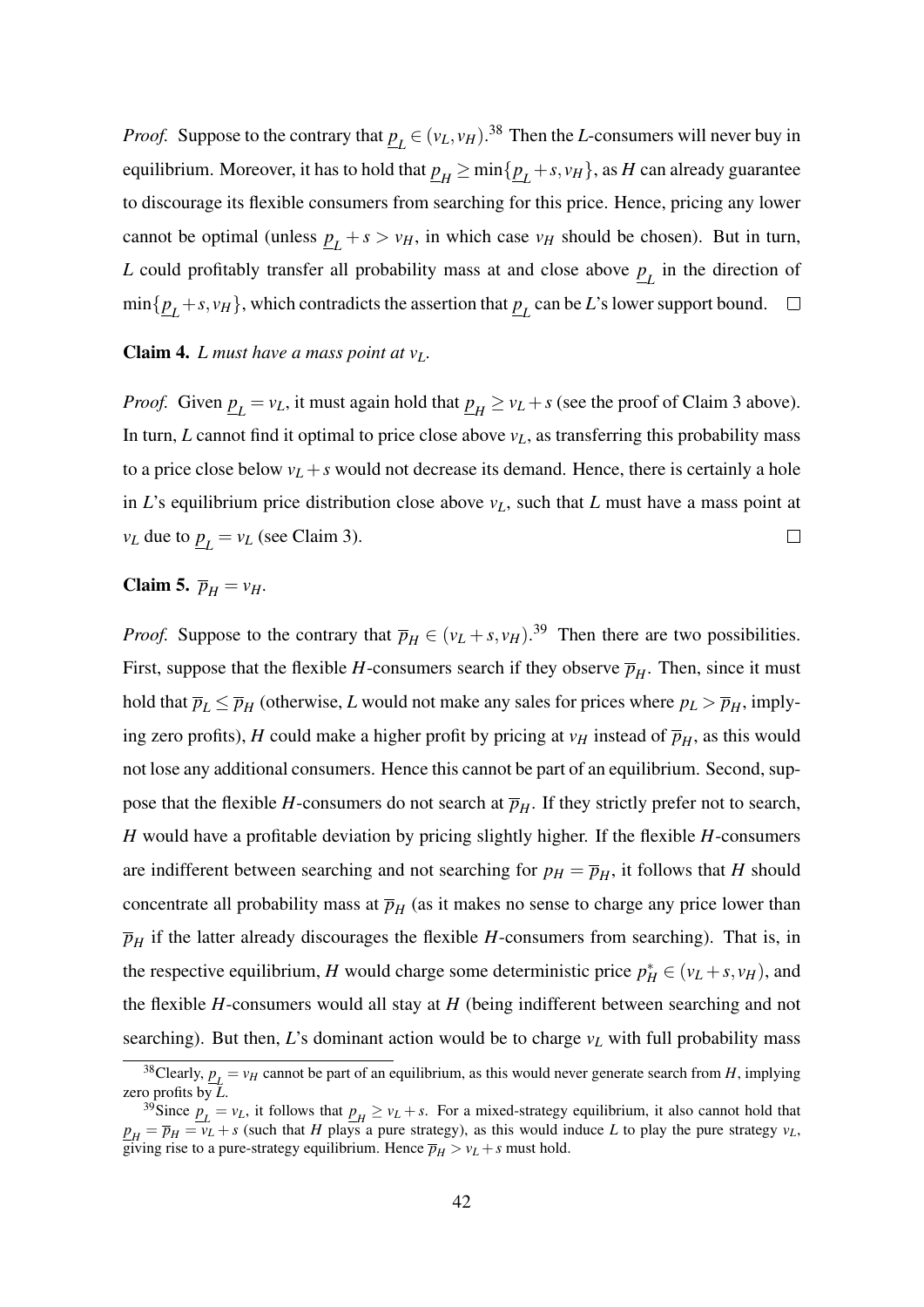in order to maximally exploit its local consumers. In turn, since the hypothesized  $p_H^*$  is larger than  $v_L + s$ , the flexible *H*-consumers *should* optimally search: a contradiction.  $\Box$ 

From now on, let *p* ′  $L_L$ <sup> $\prime$ </sup> denote the lower support bound of *L*'s pricing strategy for prices that strictly exceed  $v_L$ . Furthermore, let  $\rho$  denote the flexible *H* consumers' reservation price, i.e. the price which makes them indifferent between visiting *L* and purchasing directly at *H*.

#### Claim 6.  $\rho < v_H$ .

*Proof.* Suppose to the contrary that  $\rho \geq v_H$ . Then the flexible *H*-consumers would not even search for  $p_H = v_H$ , which implies  $p_H^* = v_H$  and  $p_L^* = v_L$ . But then,  $\rho = v_L + s < v_H$ , a contradiction.  $\Box$ 

Claim 7.  $\rho \in (v_L + s, p)$ *L* ]*.*

*Proof.* First,  $\rho > v_L + s$  follows directly from  $\underline{p}_L = v_L$  (see Claim 3) and the fact that *L* does not put full probability mass on *v<sup>L</sup>* (if it did, a pure-strategy equilibrium would result). Hence, in order to make the flexible *H*-consumers indifferent between searching *L* and purchasing at *H*, choosing a price slightly larger than  $v_L + s$  is sufficient for *H*. Second, in order to establish that  $\rho \leq p'_i$  $L$ <sup>*L*</sup>, suppose to the contrary that  $ρ > p_1'$  $L'$ . But then, the positive probability mass that *L* puts in the range  $[p]$  $L$ ,  $ρ$ ) could profitably be transferred to  $ρ$ , as the flexible *H*-consumers will not search anyway if *H* samples a price that is weakly lower than  $\rho$  (hence, charging  $p_L = \rho$  already beats all the prices *H* may set which induce search).  $\Box$ 

#### Claim 8. *H must have a mass point at vH.*

*Proof.* Suppose to the contrary that  $\overline{p}_H = v_H$  (as established by Claim 5), but *H* has no mass point at  $v_H$ . Then there exists some  $d > 0$  such that *H* puts a probability mass of less than *vL*(1−α)  $\frac{d^2 u}{d v_H}$  < 1 in the interval  $[v_H - d, v_H]$ . This in turn implies that *L* will not find it optimal at all to sample prices  $p_L \ge v_H - d$ , i.e., it must hold that  $\overline{p}_L \le v_H - d$ . This is because by pricing in that interval, *L*'s profit is bounded above by  $v_H * Pr\{\tilde{p_H} \ge v_H - d\} < v_H * \frac{v_L(1-\alpha)}{v_H}$  $\frac{1-\alpha}{\nu_H}$  =  $v_L(1-\alpha)$ , where the latter profit could be guaranteed if *L* priced at  $v_L$ . Because of this, *H* also cannot find it optimal to put any probability mass in the interval  $(v_H - d, v_H)$ .<sup>40</sup> But

 $\frac{40}{9}$ As  $\rho \leq p'_L \leq \overline{p}_L$  (where the first inequality follows from Claim 7), any price that *H* samples in  $(v_H - d, v_H)$ would induce search by the flexible *H*-consumers, which leads them to leave *H* with certainty (due to  $\overline{p}_L \leq$  $v_H - d$ ). Therefore, *H* strictly prefers to sample  $v_H$  in order to maximally exploit its captive consumers.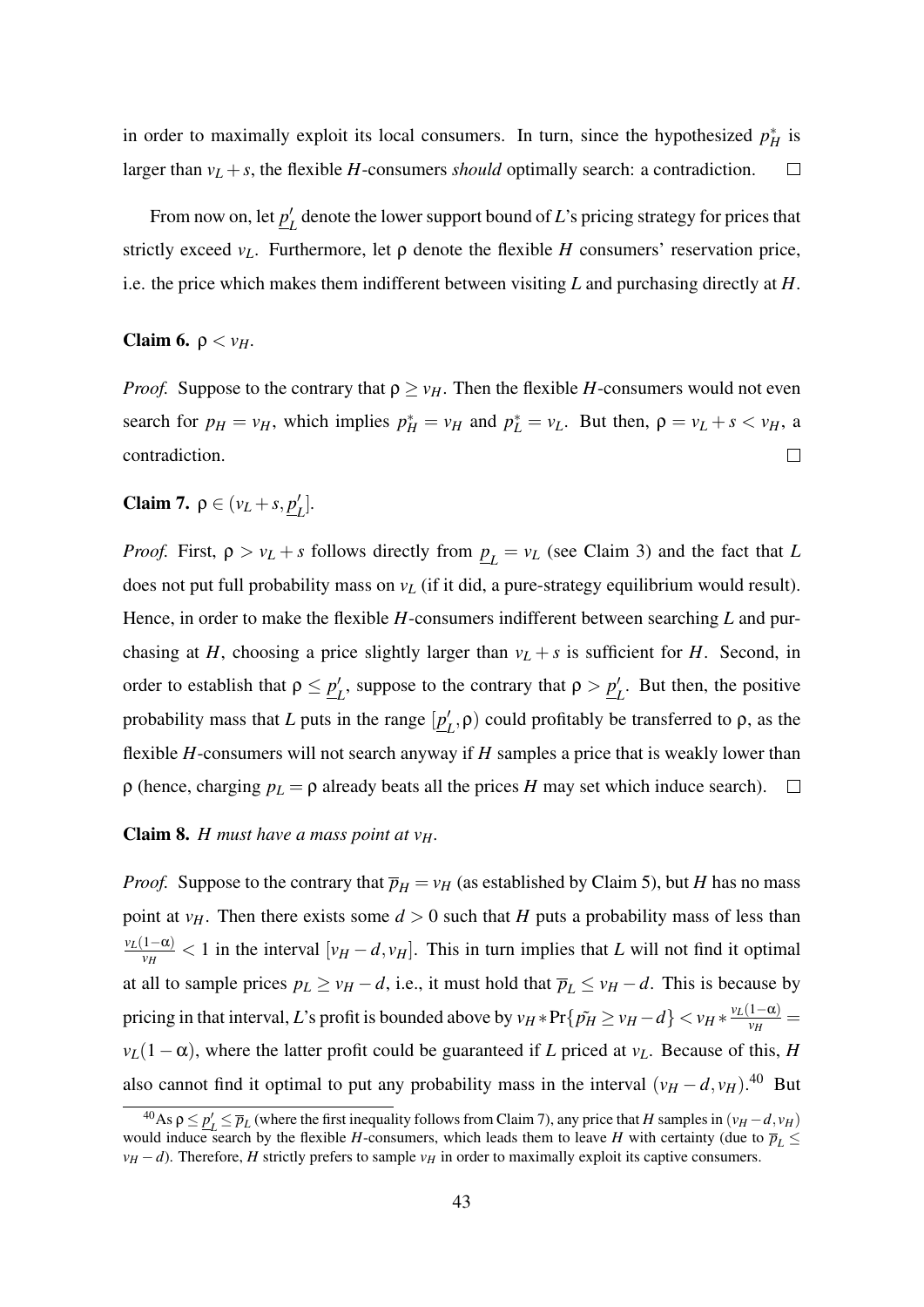if *H* has no mass point at  $v_H$ , this leads to a contradiction, as it would then follow that  $\overline{p}_H \le v_H - d$ .  $\Box$ 

#### Claim 9. *L cannot have a mass point at vH.*

*Proof.* Note that *H* prices at  $v_H$  with strictly positive probability due to Claim 8, and that the flexible *H*-consumers always search at this price due to Claim 6. Then, if *L* also had a mass point at  $v_H$ , ties would arise with positive probability. In turn, no matter how the flexible *H*-consumers' indifference was resolved, at least one firm would have an incentive to undercut  $v_H$  marginally and break the indifference in its favor.  $\Box$ 

Claim 10. *If H samples* ρ *in equilibrium, it must be the case that H has a mass point at* ρ*, and that there is no probability mass below* ρ *or immediately above* ρ*.*

*Proof.* First, it is clear that *H* will not put any probability mass below ρ, as already pricing at ρ ensures that all *H*-consumers will stay in *H*. Moreover, since *L* has a mass point at *v<sup>L</sup>* (see Claim 4), pricing marginally above ρ entails a discrete loss for *H* (since the flexible *H*-consumers will search and find a price of *v<sup>L</sup>* with positive probability). Hence, *H* cannot put any probability mass immediately above ρ. Then, the fact that *H* can only sample ρ directly (and not any prices very close to  $\rho$ ) implies that *H* must have a mass point at  $\rho$  if  $\rho$ is sampled at all in equilibrium.  $\Box$ 

#### **Claim 11.** *H cannot put any probability mass in*  $(\rho, p)$  $_{L}^{'}$ ).<sup>41</sup>

*Proof.* Suppose to the contrary that this was the case. Then any price  $p<sub>H</sub>$  in that interval would lead to search by the flexible *H*-consumers. However, because *L* will only sell to these searching consumers if it prices at  $v_L$  (due to  $p_H < p'_L$ )  $L_L$ ), *H* has a profitable deviation to transfer all of its probability mass in  $(\rho, p)$  $L_L$ <sup> $\prime$ </sup>) to a price arbitrarily close to  $p'_1$  $\Box$ *L* .

From now on, let  $p'_i$  $H$ <sup> $H$ </sup> denote the lower support bound of *H*'s pricing strategy for prices that strictly exceed ρ.

Claim 12. *p* ′  $L' = p_l'$  $'_{H} =: \underline{p}.$ <sup>41</sup>Recall that  $\rho \leq \underline{p}'_L$  due to Claim 7.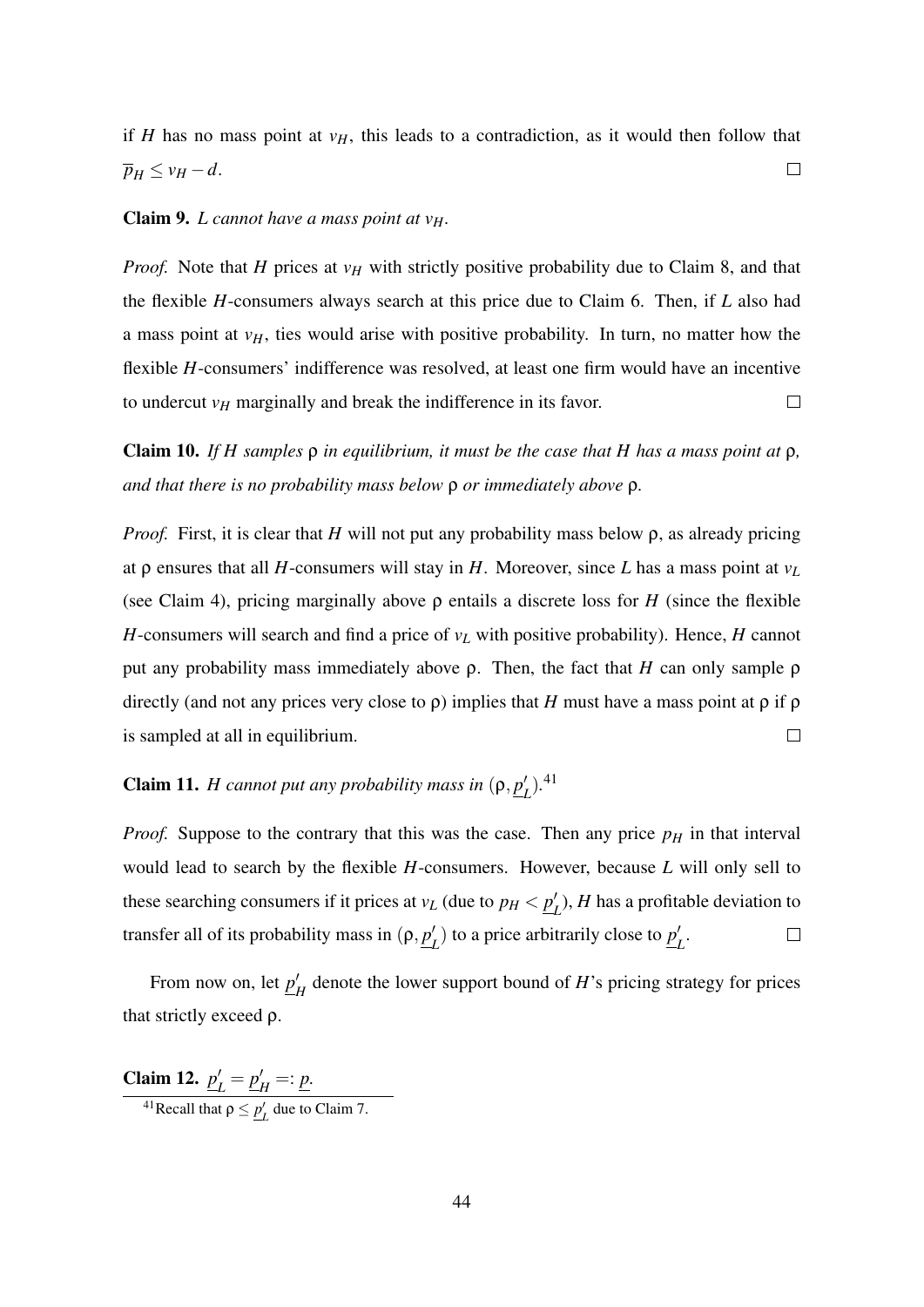*Proof.* Claim 11 already established that  $p'_i$  $\mu'_H \geq \underline{p}'_H$  $\frac{1}{L}$ . It remains to show that it cannot be the case that *p* ′  $'_{H}$  >  $p'_{H}$  $L$ <sup>2</sup>. To see this, suppose that the relation holds. But then, due to  $p'_1$  $L'$ ≥ ρ (see Claim 7), the flexible *H* consumers will always search when *H* does not price at  $\rho$  (if it does so at all), and thus *L* could profitably deviate by transferring all of its probability mass in the interval [*p* ′  $'_{L}$ ,  $p'_{L}$  $\binom{H}{H}$  to a price arbitrarily close below  $p'_1$ *H* .  $\Box$ 

### Claim 13.  $\overline{p}_L = \overline{p}_H = v_H$ .

*Proof.* The second equality is given by Claim 5. To establish the first, suppose to the contrary that  $\overline{p}_L < \overline{p}_H = v_H$ . Then clearly, because  $\rho \le \overline{p}_L$  (as follows from Claim 7), *H* will not find it optimal to put any probability mass in  $(\overline{p}_L, v_H)$ , as this is strictly dominated by pricing at  $v_H$  (and at least fully exploiting its captive consumers). But in turn, it cannot be optimal for *L* to sample  $\overline{p}_L$ , as this will only win *H*'s flexible consumers if *H* prices at  $v_H$ . Hence, by deviating to  $v_H - \varepsilon$ , *L* could increase its profit.  $\Box$ 

#### **Claim 14.** *Neither H nor L can have a mass point in*  $[p, v_H)$ *.*

*Proof.* Suppose to the contrary that *H* (*L*) does have a mass point at some price  $\hat{p} \in [p, v_H)$ . Then there must exist some  $d > 0$  such that *L* (*H*) will never find it optimal to price in  $(\hat{p}, \hat{p} + d)$ , as *L*'s (*H*'s) profit drops discontinuously at  $\hat{p}$ . But then, *H* (*L*) should not have a mass point at  $\hat{p}$  in the first place, as pricing closer to  $\hat{p}+d$  would give the firm a strictly  $\Box$ higher profit.

**Claim 15.** *If one firm puts no probability mass in some interval*  $[a,b] \subset [p, v_H)$ *, the other firm cannot do so either.*

*Proof.* Suppose to the contrary that only one firm puts positive probability mass in [*a*,*b*]. But then, it must have a mass point at *b*, as pricing anywhere in  $[a, b)$  gives the firm a strictly lower expected profit than pricing at *b*. However, this contradicts Claim 14.  $\Box$ 

### Claim 16. *The firms cannot have any holes in their pricing range above p.*

*Proof.* Suppose they do. Then, examine the lowest of such holes, and denote its infimum by  $z > p$ . Clearly, as the firms can have no mass points in  $[p, v_H]$  due to Claim 14, it cannot be optimal for either firm to price at *z* and close below, as shifting this probability mass towards the top of the lowest hole yields a strictly higher expected profit. In particular, this is always possible due to Claim 15.  $\Box$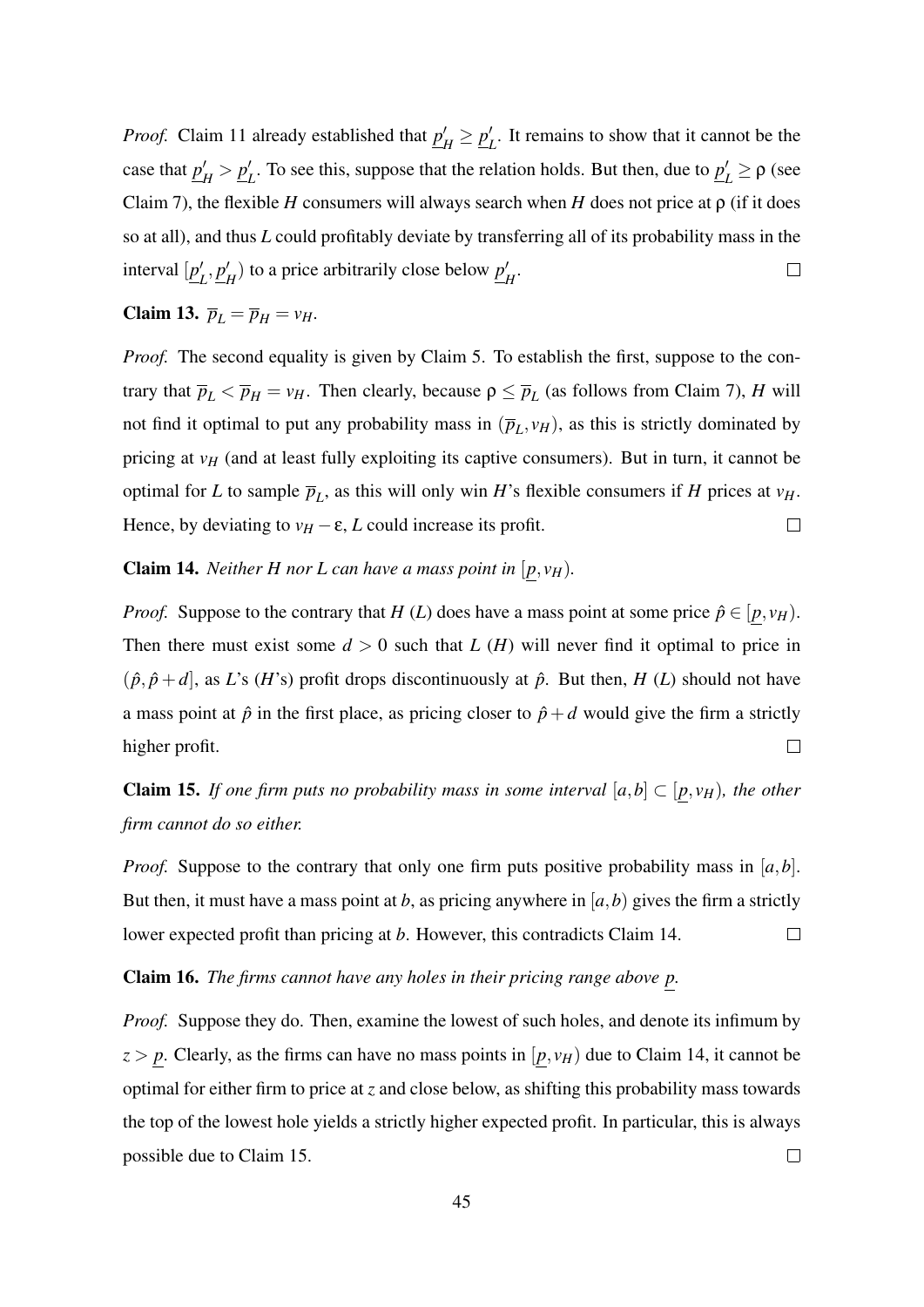To sum up, the above claims establish the following. First, only two pure-strategy equilibria exist. These are given by  $p_L^* = v_L$  and  $p_H^* = v_L + s$  (for  $\beta \ge \overline{\beta}$ ) and  $p_L^* = v_L$ ,  $p_H^* = v_H$ (for  $\beta \leq \overline{\beta}$  and  $\alpha \leq \underline{\alpha}(\beta)$ ). Second, any mixed-strategy equilibrium must satisfy the following: (i) no firm ever prices below  $v_L$ , (ii) *L* has a mass point on  $v_L$ , (iii) *H* has a mass point on  $v_H$ , (iv) if *H* samples the flexible *H*-consumers' reservation price  $\rho$ , it must have a mass point on it (and it holds that  $v_L < \rho \le p'_L$  $L<sup>1</sup>$ ), (v) there can be no other mass points, (vi) both *L* and *H* spread probability mass over a common interval  $[p, v_H]$ , and (vii) this interval does not contain any holes.

It is now straightforward to check that each of the four equilibria in Propositions 1 to 4 fulfills these criteria. Moreover, it can be verified that only the specified equilibria in their respective parameter ranges do indeed constitute equilibria.

More specifically, Proposition 1 states that whenever  $\beta > \overline{\beta}$ , the unique equilibrium of the game is such that  $p_L^* = v_L$ ,  $p_H^* = v_L + s$ , and no consumers search. The candidate equilibria of Propositions 2 to 4 must all fail, as in each of these, firm *H*'s expected profit is given by  $v_H\alpha(1-\beta)$ , which, for  $\beta > \overline{\beta}$ , is strictly worse than what *H* could achieve by deviating to  $v_L + s$  (and thereby, discouraging its local consumers from searching).

Proposition 2 states that whenever  $\beta < \overline{\beta}$  and  $\alpha \leq \alpha(\beta)$ , the unique equilibrium of the game is such that  $p_L^* = v_L$  and  $p_H^* = v_H$ . Clearly, the equilibrium of Proposition 1 must fail, because for  $\beta < \overline{\beta}$ , *H* finds discouraging its local consumers from searching by pricing at  $v_L + s$  to be dominated by pricing at  $v_H$ . The equilibrium of Proposition 3 must fail, for example because  $\alpha \leq \underline{\alpha}(\beta)$  implies  $q_H^* \geq 1$  (with strict equality for  $\alpha < \underline{\alpha}(\beta)$ ). The equilibrium of Proposition 4 must also fail, as  $\alpha \leq \underline{\alpha}(\beta)$  together with  $\beta < \overline{\beta}$  implies that  $q_{H,\rho}^* < 0$ .

Proposition 3 claims that there is a unique mixed-strategy equilibrium with mass points on *v<sub>H</sub>* (by *H*) and *v<sub>L</sub>* (by *L*) if  $\beta < \overline{\beta}$  and  $\alpha \in (\underline{\alpha}(\beta), \overline{\alpha}(\beta)]$ . Again, the pure-strategy equilibrium of Proposition 1 must fail because discouraging its local consumers from searching by pricing at  $v_L + s$  is not profitable for *H* when  $\beta > \overline{\beta}$ . The pure-strategy equilibrium of Proposition 2 must also fail, as  $\alpha > \underline{\alpha}(\beta)$  implies that *L* could profitably deviate from  $p_L^* = v_L$  to charging *v<sub>H</sub>*. The equilibrium of Proposition 4 must fail, as  $\alpha \leq \overline{\alpha}(\beta)$  implies  $q_{H,\rho}^* \leq 0$ .

Proposition 4 says that there is a unique mixed-strategy equilibrium with mass points on *v<sub>H</sub>* and  $ρ^* = v_H(1 - β)$  (by *H*) and *v<sub>L</sub>* (by *L*) if  $β < \overline{β}$  and  $α > \overline{α}(β)$ . Clearly, the equilibria